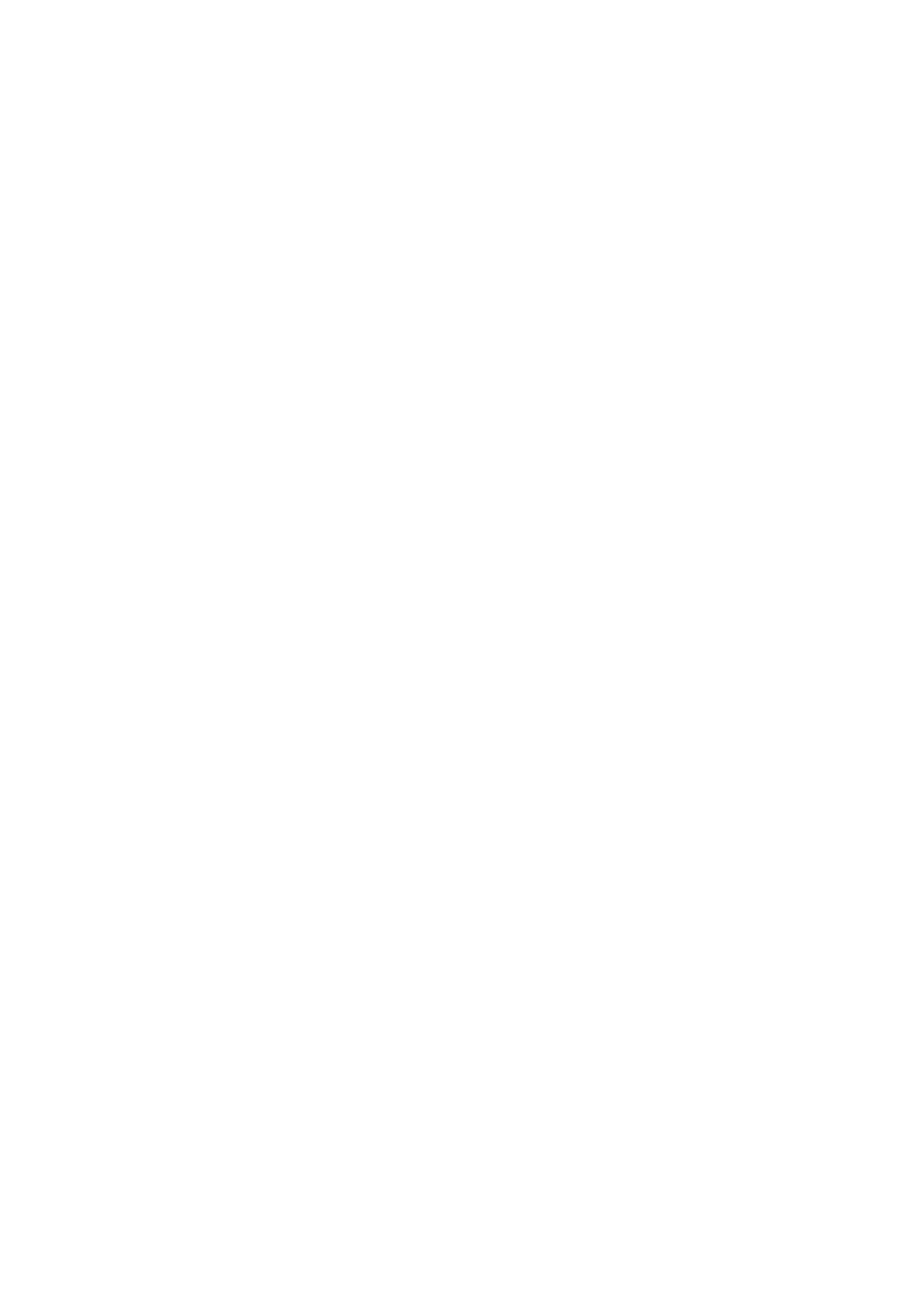# **UNITED STATES SECURITIES AND EXCHANGE COMMISSION WASHINGTON, DC 20549**

# **SCHEDULE 14A INFORMATION**

**Proxy Statement Pursuant to Section 14(a) of the Securities Exchange Act of 1934**

Filed by the Registrant ☑

Filed by a Party other than the Registrant o

Check the appropriate box:

☑ Preliminary Proxy Statement

o Confidential, for Use of the Commission Only (as permitted by Rule 14a-6(e)(2))

o Definitive Proxy Statement

o Definitive Additional Materials

o Soliciting Material Pursuant to §240.14A-12

# **NET 1 UEPS TECHNOLOGIES, INC.**

(Name of Registrant as Specified in Its Charter)

(Name of Person(s) Filing Proxy Statement if other than the Registrant)

Payment of Filing Fee (Check the appropriate box):

☑ No fee required.

o Fee computed on table below per Exchange Act Rules 14a-6(i)(1) and 0-11.

(1) Title of each class of securities to which transaction applies:

(2) Aggregate number of securities to which transaction applies:

(3) Per unit price or other underlying value of transaction computed pursuant to Exchange Act Rule 0-11 (Set forth the amount on which the filing fee is calculated and state how it was determined):

(4) Proposed maximum aggregate value of transaction:

(5) Total fee paid:

o Fee paid previously with preliminary materials.

o Check box if any part of the fee is offset as provided by Exchange Act Rule 0-11(a)(2) and identify the filing for which the offsetting fee was paid previously. Identify the previous filing by registration statement number, or the form or schedule and the date of its filing.

(1) Amount previously paid:

(2) Form, schedule or registration statement no.:

(3) Filing party:

(4) Date filed: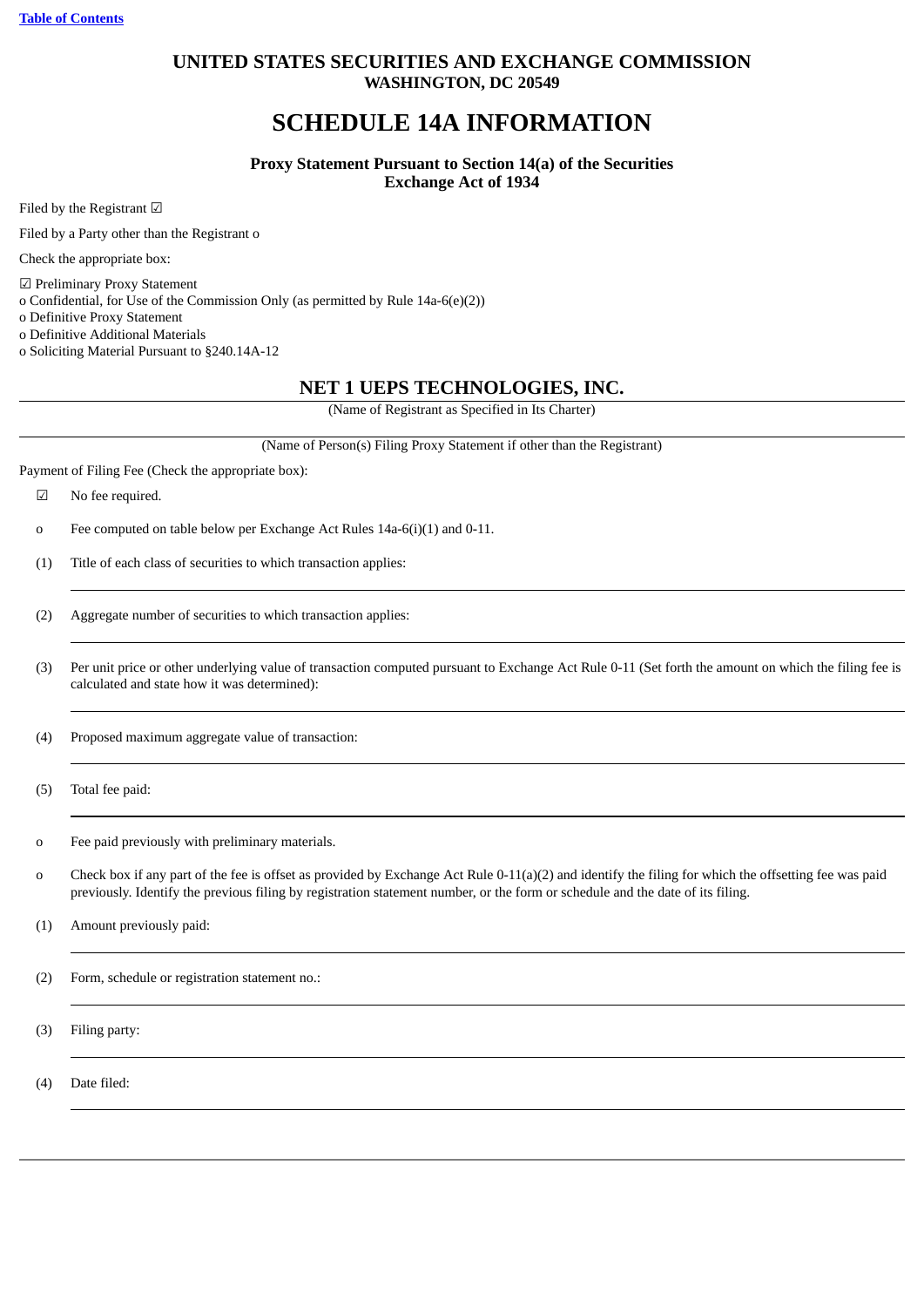# **NET 1 UEPS TECHNOLOGIES, INC.**

### **NOTICE OF ANNUAL MEETING OF SHAREHOLDERS**

### *to be held on November 27, 2008*

To the Shareholders of Net 1 UEPS Technologies, Inc.:

NOTICE IS HEREBY GIVEN that the 2008 Annual Meeting of Shareholders of Net 1 UEPS Technologies, Inc., a Florida corporation, will be held at President Place, 6th Floor, Cnr. Jan Smuts Avenue and Bolton Road, Rosebank, Johannesburg, South Africa on November 27, 2008 at 17h00, local time, for the following purposes:

- 1. To elect seven directors to serve until the next Annual Meeting of Shareholders and until their successors are duly elected and qualified.
- 2. To consider a proposal to amend and restate our Articles of Incorporation to (i) increase the number of authorized shares of our common stock from 83,333,333 shares to 200,000,000 shares, (ii) simplify our Articles of Incorporation by deleting obsolete provisions and (iii) consolidate our Articles of Incorporation so that the entire charter will be contained in one document.
- 3. To ratify the selection of Deloitte & Touche (South Africa) as the independent registered public accounting firm for the fiscal year ending June 30, 2009.
- 4. To transact such other business and act upon any other matter which may properly come before the annual meeting or any adjournment or postponement of the meeting.

Our Board of Directors has fixed the close of business on October 17, 2008 as the record date for determining shareholders entitled to notice of and to vote at the meeting. A list of the shareholders as of the record date will be available for inspection by shareholders at our principal executive offices, which is located at President Place, 6th Floor, Cnr. Jan Smuts Avenue and Bolton Road, Rosebank, Johannesburg, South Africa during business hours for a period of ten days prior to the meeting.

Your attention is directed to our annual report for the fiscal year ended June 30, 2008, which is enclosed with this proxy statement.

The Board of Directors,

/s/ Dr. Serge Belamant Dr. Serge C. P. Belamant *Chairman and Chief Executive Officer*

Johannesburg, South Africa October 29, 2008

**IMPORTANT NOTICE REGARDING THE AVAILABILITY OF PROXY MATERIALS FOR THE MEETING OF SHAREHOLDERS TO BE HELD ON NOVEMBER 27, 2008.** A complete set of proxy materials relating to our annual meeting is available on the Internet. These materials, consisting of the Notice of Annual Meeting and Proxy Statement, including proxy card and annual report, may be viewed and downloaded at **http://materials.proxyvote.com/64107N**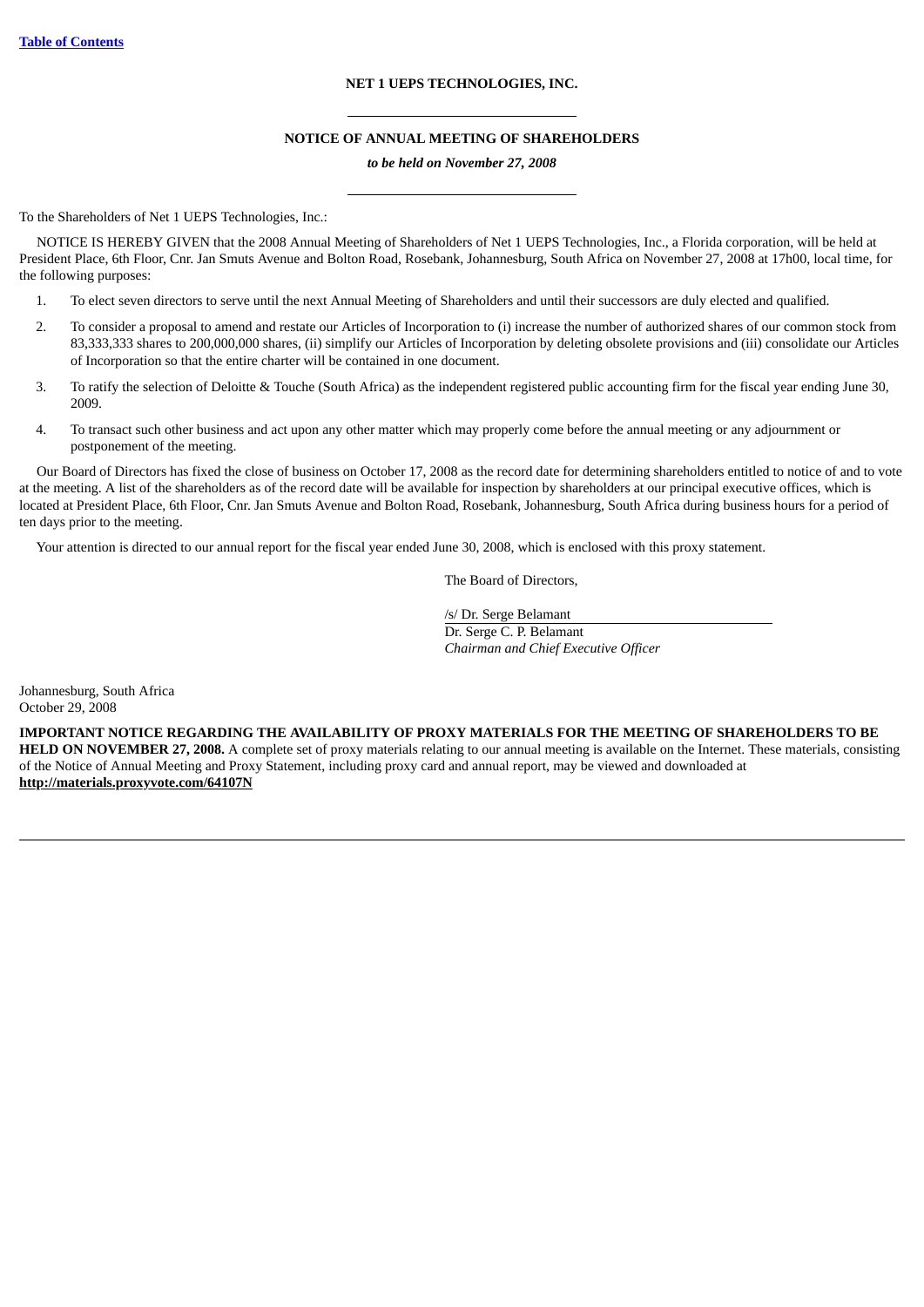WE CORDIALLY INVITE ALL SHAREHOLDERS TO ATTEND IN PERSON. HOWEVER, REGARDLESS OF WHETHER YOU PLAN TO ATTEND THE ANNUAL MEETING, PLEASE PROMPTLY COMPLETE, SIGN, DATE AND RETURN THE ENCLOSED PROXY CARD IN THE ENVELOPE PROVIDED. IF YOU ATTEND THE ANNUAL MEETING YOU MAY REVOKE YOUR PROXY CARD AND VOTE IN PERSON.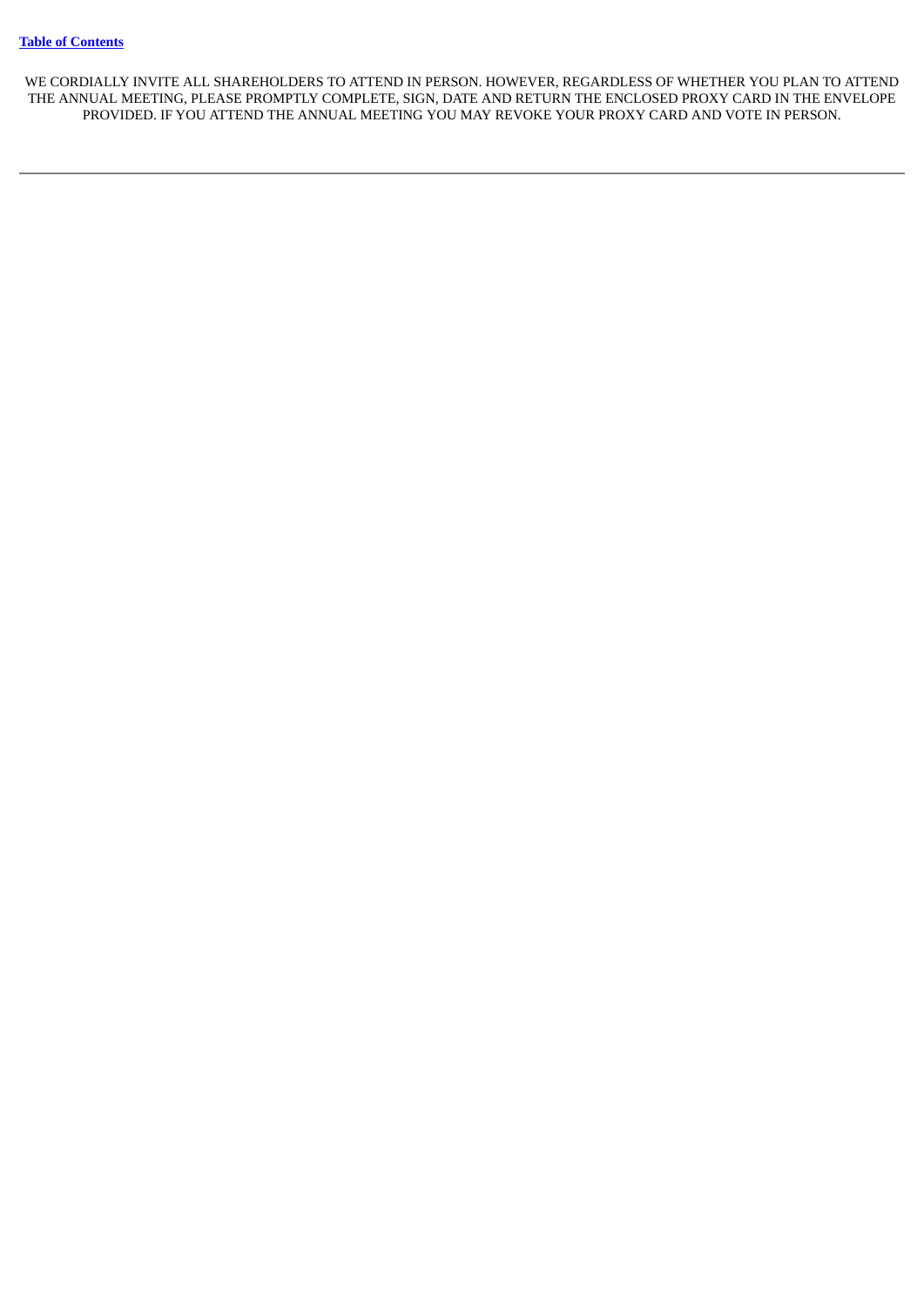# **NET 1 UEPS TECHNOLOGIES, INC. President Place, 6th Floor, Cnr. Jan Smuts Avenue and Bolton Road Rosebank, Johannesburg, South Africa**

# **PROXY STATEMENT**

# **TABLE OF CONTENTS**

<span id="page-4-0"></span>

|                                                                                            | Page                     |
|--------------------------------------------------------------------------------------------|--------------------------|
| Information concerning solicitation and voting                                             | 2                        |
| Proposals to be voted on at the annual meeting                                             | 3                        |
| Proposal no. 1: Election of directors                                                      | 3                        |
| Proposal no. 2: Approval of the Amendment and Restatement of our Articles of Incorporation | $\overline{\phantom{a}}$ |
| Proposal no. 3: Ratification of selection of independent registered public accounting firm | $\boldsymbol{9}$         |
| <b>Board of Directors and Corporate Governance</b>                                         | $\boldsymbol{9}$         |
| Meetings of the Board and director independence                                            | 9                        |
| <b>Committees of the Board</b>                                                             | 10                       |
| Remuneration Committee interlocks and insider participation                                | 12                       |
| Nominations process and director qualifications                                            | 12                       |
| Shareholder communications with the Board                                                  | 13                       |
| Corporate governance guidelines                                                            | 13                       |
| Code of ethics                                                                             | 13                       |
| <b>Compensation of directors</b>                                                           | 14                       |
| <b>Excutive Compensation</b>                                                               | 15                       |
| <b>Compensation Discussion and Analysis</b>                                                | 15                       |
| <b>Remuneration Committee report</b>                                                       | 21                       |
| <b>Summary compensation table</b>                                                          | 22                       |
| <b>Grants of plan-based awards</b>                                                         | 23                       |
| Outstanding equity awards at 2008 fiscal year-end                                          | 24                       |
| Option exercises and stock vested                                                          | 25                       |
| Potential payments upon termination or change-in-control                                   | 25                       |
| Certain relationships and related transactions                                             | 25                       |
| <b>Audit and non-audit fees</b>                                                            | 26                       |
| <b>Audit Committee report</b>                                                              | 27                       |
| Security ownership of certain beneficial owners                                            | 28                       |
| <b>Additional information</b>                                                              | 30                       |

### **General**

This proxy statement is being furnished to shareholders of Net 1 UEPS Technologies, Inc., a Florida corporation, in connection with the solicitation by our Board of Directors, or the Board, of proxies for use at the Annual Meeting of Shareholders to be held at President Place, 6th Floor, Cnr. Jan Smuts Avenue and Bolton Road, Rosebank, Johannesburg, South Africa on November 27, 2008 at 17h00, local time, and at any adjournment or postponement of the annual meeting.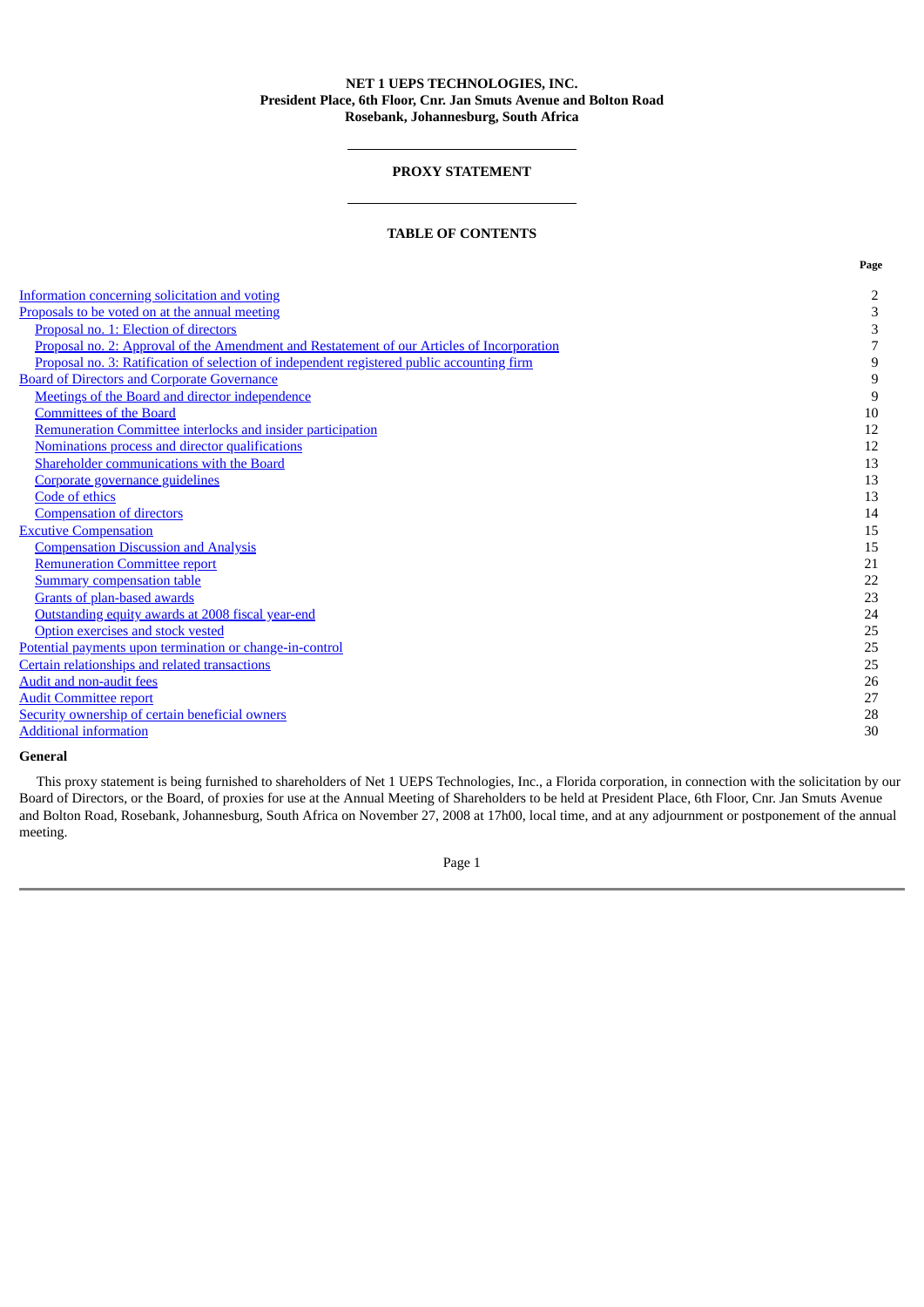### **INFORMATION CONCERNING SOLICITATION AND VOTING**

### <span id="page-5-0"></span>**Solicitation**

We will bear the entire cost of the solicitation, including the preparation, assembly, printing and mailing of this proxy statement, including the proxy card and any additional solicitation materials furnished to our shareholders. Copies of solicitation materials will be furnished to brokerage houses, fiduciaries and custodians holding shares in their names that are beneficially owned by others so that they may forward this solicitation material to such beneficial owners. We may reimburse these persons for their reasonable expenses in forwarding solicitation materials to beneficial owners. The original solicitation of proxies by mail may be supplemented by a solicitation by personal contacts, telephone, facsimile, electronic mail or any other means by our directors, officers or employees. No additional compensation will be paid to our directors, officers or employees for performing these services. Except as described above, we do not presently intend to solicit proxies other than by mail.

This proxy statement and the accompanying solicitation materials are being sent to our shareholders on or about October 29, 2008.

### **Revocation of Proxies**

You may revoke your proxy at any time prior to exercise of the proxy by (1) delivering a written notice of revocation or a duly executed proxy with a later date by mail to our corporate secretary at Net 1 UEPS Technologies, Inc., P O Box 2424, Parklands 2121, Gauteng, South Africa, or (2) attending the meeting and voting in person. If you hold shares through a bank or brokerage firm, you must contact that firm to revoke any prior voting instructions. However, if you are a shareholder whose shares are not registered in your own name, you will need documentation from your record holder stating your ownership as of October 17, 2008 in order to vote personally at the annual meeting.

# **Record Date, Quorum and Voting Requirements**

Each holder of shares of our common stock on the close of business on October 17, 2008, the record date, is entitled to notice of and vote at the annual meeting or any adjournment thereof. There were 58,399,595 shares of common stock outstanding on the record date. The presence at the annual meeting, in person or by a proxy, of a majority of the total number of outstanding shares of common stock, or 29,199,798 shares, is necessary to constitute a quorum. Each share of common stock is entitled to one vote on all matters to be acted upon at the annual meeting. For purposes of the quorum and the discussion below regarding the vote necessary to take shareholder action, holders of record of common stock who are present at the annual meeting in person or by proxy and who abstain, including brokers holding customers' shares of record who cause abstentions to be recorded at the annual meeting, are considered shareholders who are present and entitled to vote and they count toward the quorum. In the event that there are not sufficient votes for a quorum or to approve any proposal at the annual meeting, the annual meeting may be adjourned in order to permit the further solicitation of proxies.

Brokers holding shares of record for customers generally are not entitled to vote on certain matters unless they receive voting instructions from their customers. "Broker non-votes" mean the votes that could have been cast on the matter in question if the brokers had received instructions from their customers, and as to which the brokers have notified us on a proxy form in accordance with industry practice or have otherwise advised us that they lack voting authority.

Under the rules that govern brokers who are voting with respect to shares held in a fiduciary capacity, brokers have the discretion to vote shares on routine matters, but not on non-routine matters. Routine

Page 2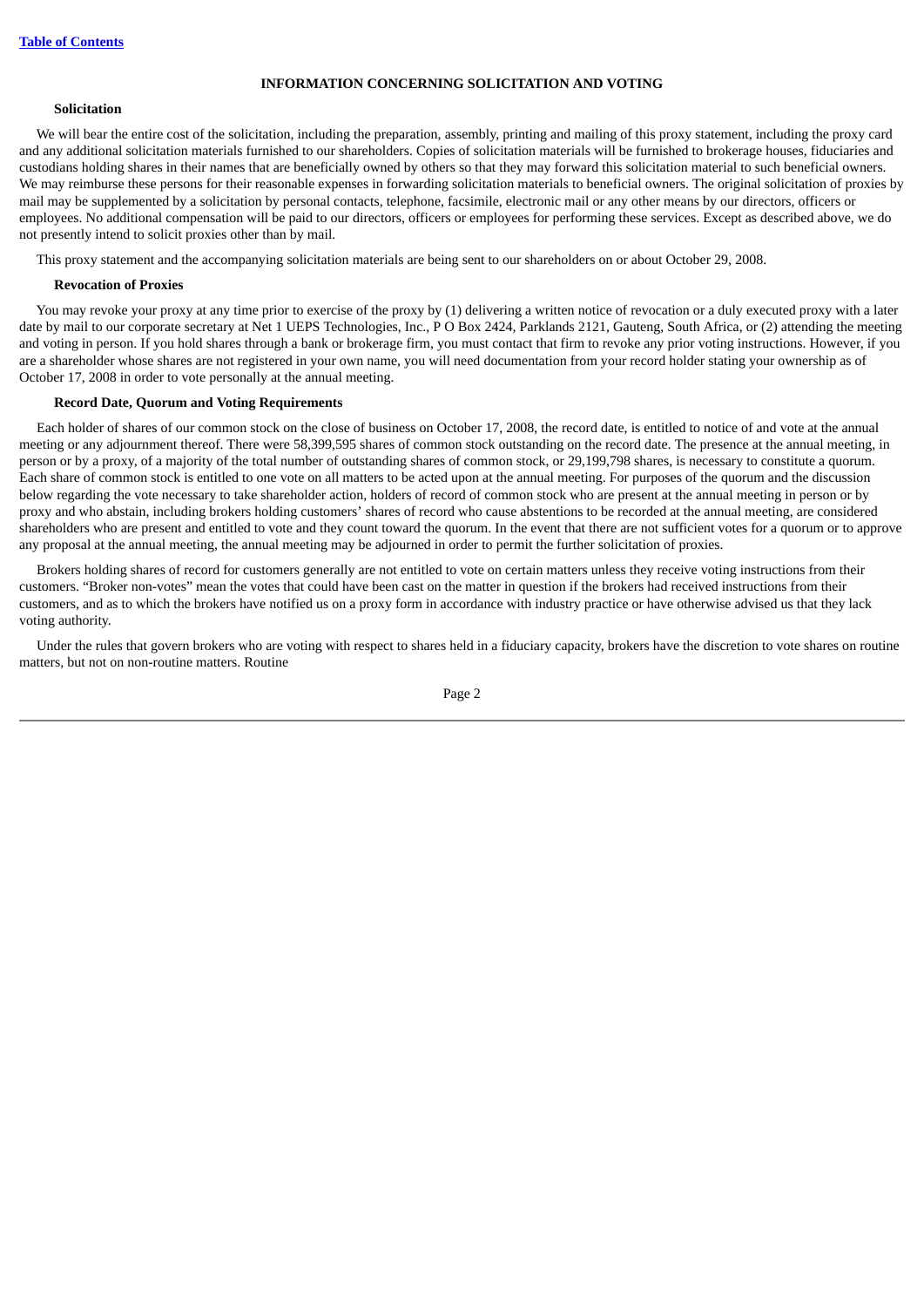matters include, among other things, the election of directors in an uncontested election, ratification of the appointment of an independent registered public accounting firm and an increase in the number of authorized shares of common stock if, as in our case, there are no specific plans for the increased number of shares. This means that if you hold your shares through a broker, bank or other nominee, and you do not provide voting instructions by the tenth day before the annual meeting, the broker, bank or other nominee has the discretion to vote your shares on all proposals described in this proxy statement

All outstanding shares of common stock represented by valid and unrevoked proxies received in time for the annual meeting will be voted. Shares will be voted as instructed in the accompanying proxy on each matter submitted to shareholders. A shareholder may, with respect to the election of directors (1) vote for the election of the named director nominees, (2) withhold authority to vote for all such director nominees or (3) vote for the election of all such director nominees other than any nominee(s) with respect to whom the shareholder withholds authority to vote by writing such nominee's name on the proxy in the space provided. A shareholder may, with respect to each other matter specified in the notice of meeting (1) vote "FOR" the matter, (2) vote "AGAINST" the matter or (3) "ABSTAIN" from voting on the matter. If no instructions are given on a properly completed and returned proxy, the shares will be voted FOR the election of the named director nominees, FOR the approval of the Amended and Restated Articles of Incorporation and FOR the ratification of the selection of Deloitte & Touche (South Africa), or Deloitte, as our independent registered public accounting firm for the fiscal year ending June 30, 2009.

Our seven nominees will be elected by a plurality of votes. Withholding a vote as to any nominee is the equivalent of abstaining. In an uncontested election such as this, abstentions have no effect, since approval by a specific percentage of the shares present or outstanding is not required. With respect to the proposals relating to the approval of the Amended and Restated Articles of Incorporation and the ratification of the selection of Deloitte as our independent registered public accounting firm, the proposals will be approved if the votes cast in favor of the applicable proposal exceed the number of votes cast against the proposal, and abstentions and broker non-votes will not be taken into account in determining the outcome of the vote on these proposals.

The Board knows of no additional matters that will be presented for consideration at the annual meeting. Return of a valid proxy, however, confers on the designated proxy holders the discretionary authority to vote the shares in accordance with their best judgment on such other business, if any, that may properly come before the meeting or any adjournment or postponement thereof. Proxies solicited hereby will be tabulated by inspectors of election designated by the Board.

# **PROPOSALS TO BE VOTED ON AT THE ANNUAL MEETING**

### <span id="page-6-1"></span><span id="page-6-0"></span>**PROPOSAL NO. 1: ELECTION OF DIRECTORS**

The terms of office of each of our current directors will expire at the annual meeting or at such time as their successors shall be elected and qualified. The Board has determined to nominate for re-election each of our current directors (see "Information Regarding the Nominees" for information on all directors) for a one-year term expiring at the annual meeting of shareholders in 2009 or until their successors shall be duly elected and qualified.

The persons named in the enclosed proxy intend to vote properly executed and returned proxies **FOR** the election of all nominees proposed by the Board unless authority to vote is withheld. In the event that any nominee is unable or unwilling to serve, the persons named in the proxy will vote for such substitute nominee or nominees as they, in their discretion, shall determine. The Board has no reason to believe that any nominee named herein will be unable or unwilling to serve.

Page 3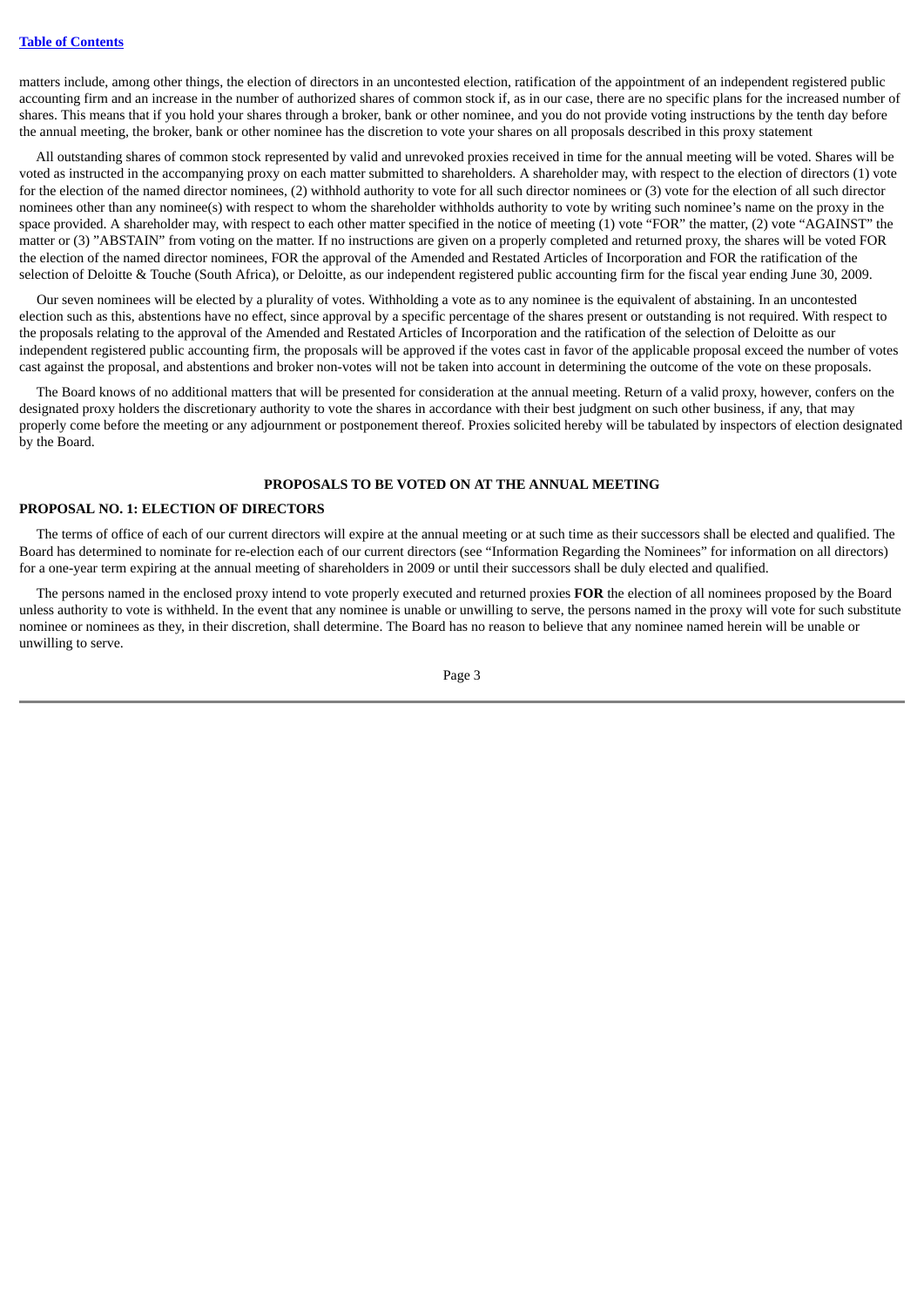# **The Board recommends that you vote FOR election of each of its director nominees.**

### **Information Regarding the Nominees**

The current members of our Board are as follows:

# **Dr. Serge C.P. Belamant**

55 years old Director since 1997 Chairman and Chief Executive Officer

Dr. Serge C.P. Belamant has been our chief executive officer since October 2000 and the chairman of our Board since February 2003. From June 1997 until June 2004, Dr. Belamant served as chief executive officer and a director of Net 1 Applied Technology Holdings, or Aplitec, whose business was acquired by Net 1 in June 2004. From 1996 to 1997, Dr. Belamant served as a consultant in the development of Chip Off-Line Pre-Authorized Card, which is a Visa product. From October 1989 to September 1995, Dr. Belamant served as the managing director of Net 1 (Pty) Limited, a privately owned South African company specializing in the development of advanced technologies in the field of transaction processing and payment systems. Dr. Belamant also serves on the boards of a number of other companies that perform welfare distribution services and the provision of microfinance to customers. Dr. Belamant spent ten years working as a computer scientist for Control Data Corporation where he won a number of international awards. Later, he was responsible for the design, development, implementation and operation of the Saswitch ATM network in South Africa that rates today as the third largest ATM switching system in the world. Dr. Belamant has patented a number of inventions besides the FTS patent ranging from biometrics to gaming-related inventions. Dr. Belamant has more than 28 years of experience in the fields of operations research, security, biometrics, artificial intelligence and online and offline transaction processing systems. Dr. Belamant holds a PhD in Information Technology and Management.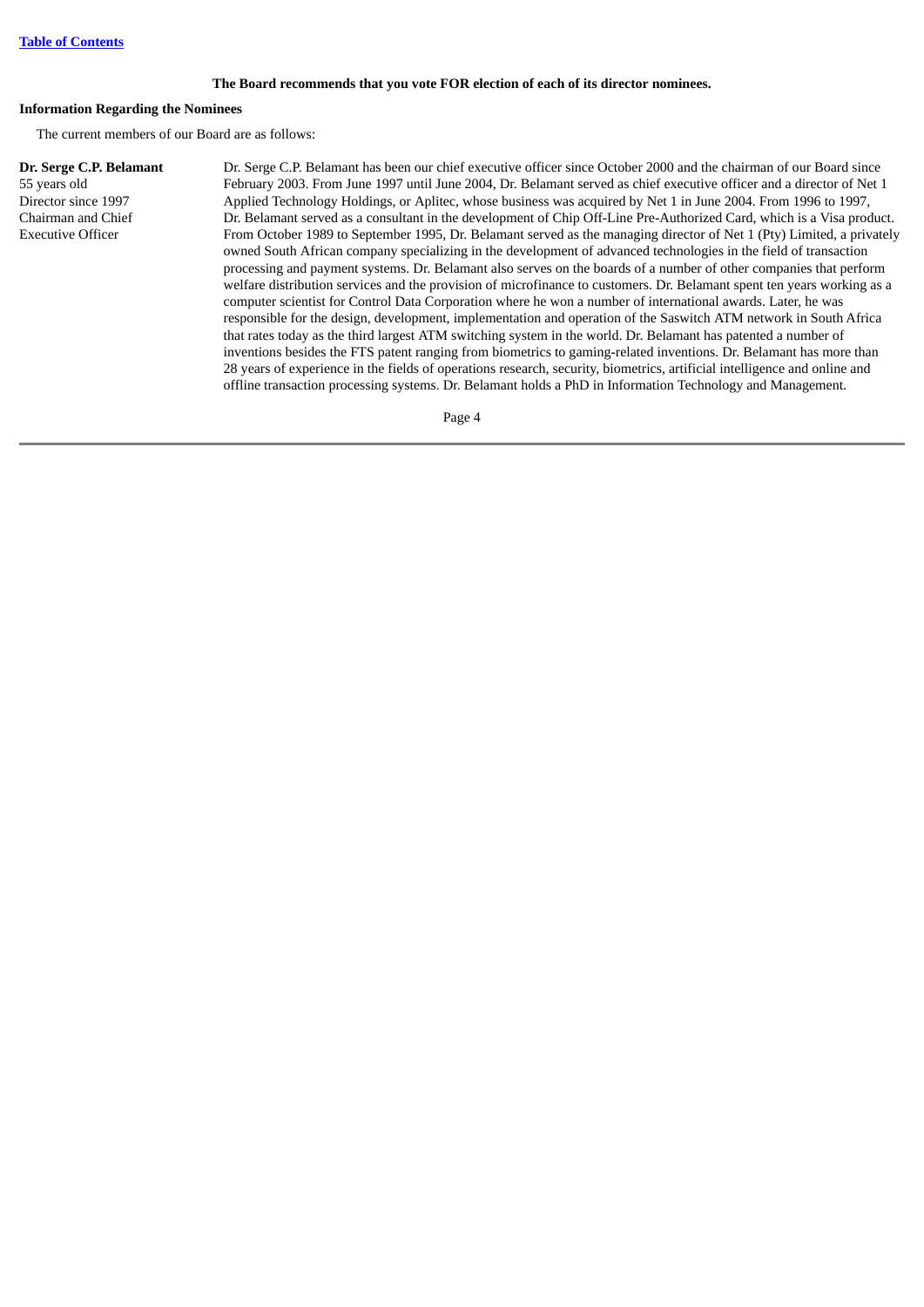#### **Herman Gideon Kotzé**

39 years old Director since 2004 Chief Financial Officer, Secretary and Treasurer

### **Christopher Stefan Seabrooke**

55 years old Director since 2005 Chief Executive Officer of Sabvest Limited

### **Antony Charles Ball**

49 years old Director since 2004 Chief Executive Officer of Brait Group

Herman Gideon Kotzé has been our chief financial officer, secretary and treasurer since June 2004. From January 2000 until June 2004, he served on the board of Aplitec as group financial director. In mid-1997 until October 1998, Mr. Kotzé worked for the Industrial Development Corporation of South Africa Limited as a business analyst. Mr. Kotzé served his articles from 1994 to 1996 at KPMG in Pretoria, South Africa, and in 1997 he became the audit manager for several major corporations in the manufacturing, mining, retail and financial services industries. Mr. Kotzé joined Aplitec in November 1998 as a strategic financial analyst. Mr. Kotzé is a member of the South African Institute of Chartered Accountants.

Christopher Stefan Seabrooke has been a member of our Board since January 2005. Mr. Seabrooke has served on the board of directors of over twenty listed companies. Mr. Seabrooke is currently on the board of directors of the following five other JSE Limited listed companies – chief executive officer of Sabvest Limited, a finance and investment group, non-executive chairman of Metrofile Holdings Limited and Setpoint Technology Holdings Limited, non-executive deputy chairman of Massmart Holdings Limited and a non-executive director of Datatec Limited, which is also listed on AIM in the United Kingdom, or UK. Mr. Seabrooke is a member of The Institute of Directors in South Africa. Formerly, he was the chairman of the South African State Theater and the deputy chairman of each of the National Arts Council and the Board of Business and Arts South Africa. Mr. Seabrooke has degrees in Economics and Accounting from the University of Natal and an MBA from the University of Witwatersrand.

Antony Charles Ball has been a member of our Board since June 2004. Mr. Ball has held various senior leadership positions with the Brait Group, or Brait, since 1998 and has been the chief executive officer of Brait since October 1, 2006. Mr. Ball has led the raising and governance of a number of Brait's private equity funds and is responsible for certain of its private equity investments. Prior to assuming his current position at Brait, Mr. Ball served as joint deputy chairman of Brait from 1998 to March 2000. Prior to joining Brait, Mr. Ball was the chief executive of Capital Partners, which was the predecessor company to Brait and which pioneered the private equity market in South Africa, from 1991 to 1998. Mr. Ball began his career with Deloitte & Touche Consulting (1986-1991), where he co-founded its Strategy Group. Mr. Ball is a member of the board of Brait S.A. and its subsidiaries. Mr. Ball has been designated as a director by South African Private Equity Fund III, L.P., an affiliate of Brait, or SAPEF, pursuant to a contractual arrangement.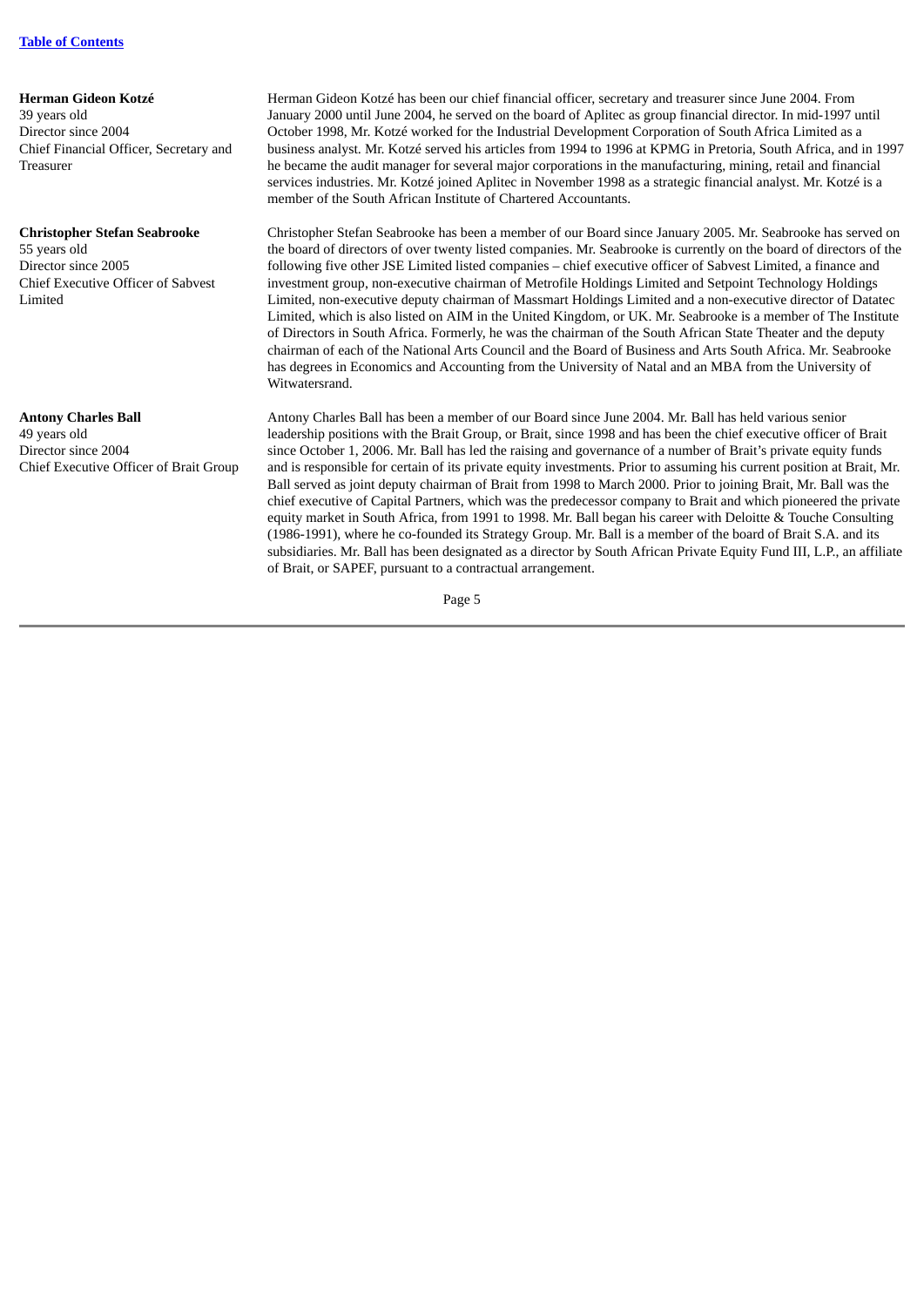**Alasdair J. K. Pein** 48 years old Director since 2005 Director of Southern Cross Capital UK Limited

# **Paul Edwards**

54 years old Director since 2005 Executive Chairman of Merryn Capital

# **Tom C. Tinsley** 55 years old Director since 2008 Director of General Atlantic LLC

Alasdair Jonathan Kemsley Pein has been a member of our Board since February 2005. Mr. Pein is a director of Southern Cross Capital UK Limited, which manages investment funds for Brenthurst Limited, an investment holding company for the Oppenheimer family interests. From 1994 until 2002, Mr. Pein was President and CEO of Task (USA), Inc., a New York-based investment company. Mr. Pein also serves as a director of Arsenal Digital Solutions, a privately-held U.S. company that provides on-demand data protection services. Between 1989 and 1994, Mr. Pein worked in London for Bankers Trust International mergers and acquisitions team and then at Gilbert Elliot Corporate Finance. Mr. Pein is a qualified South African chartered accountant and completed his articles with Deloitte in Johannesburg in 1987. Mr. Pein has been designated as a director by SAPEF pursuant to a contractual arrangement.

Paul Edwards has been a member of our Board since July 2005. Mr. Edwards is the executive chairman of Merryn Capital, a privately-owned financial services group. From 2002 to 2005, Mr. Edwards was executive chairman of Chartwell Capital Group. In January 2005, Mr. Edwards was appointed non-executive chairman of Starcomms Limited, a Nigerian telecommunications operator. Prior to that, Mr. Edwards was the chief executive officer of MTN Group, a pan-African mobile operator. Between 1999 and 2001, Mr. Edwards was the chief executive officer of the Johnnic Group in South Africa, of which the MTN Group was a subsidiary. Between 1995 and 1999, Mr. Edwards was the chief operating officer of MEASAT Broadcast Network, a Malaysian-based regional pay television operator. Between 1993 and 1995, Mr. Edwards was executive vice president of satellite television broadcaster Star TV, based out of Hong Kong. Between 1989 and 1993, Mr. Edwards was chief executive officer of Multichoice, Africa's leading pay television operator. Mr. Edwards has a BSc and an MBA from the University of Cape Town.

Tom C. Tinsley has been a member of our Board since September 2008. He has been employed by General Atlantic LLC, or GA, since 1999 and currently serves as a managing director of GA. Mr. Tinsley has served on numerous boards of directors of both private and public companies in the United States. Prior to joining GA, he served as Chairman and Chief Executive of the management board of Baan Company NV, a leading provider of enterprise software solutions. Prior to joining Baan Company NV, he was a director at McKinsey & Company, where he was employed for 18 years. Mr. Tinsley serves on our Board as the nominated director pursuant to a contractual arrangement between us and investment entities affiliated with GA pursuant to which GA is entitled to designate one person to serve on our Board. Mr. Tinsley replaced Mr. Florian P. Wendelstadt as the GA designee. Mr. Tinsley received a MBA from The Stanford Graduate School of Business in 1978.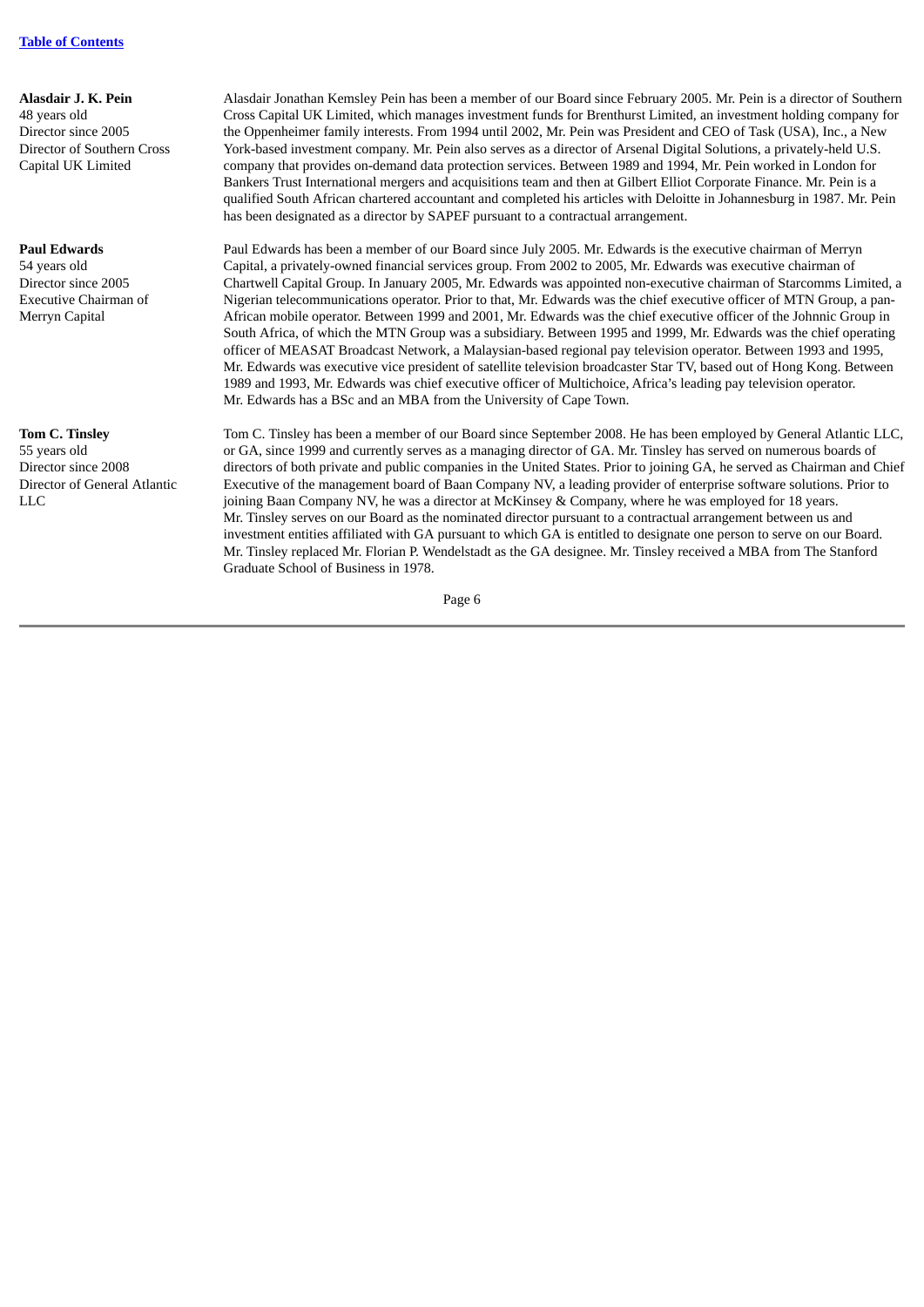### <span id="page-10-0"></span>**PROPOSAL NO. 2: APPROVAL OF THE AMENDMENT AND RESTATEMENT OF OUR ARTICLES OF INCORPORATION**

### **DESCRIPTION OF THE AMENDMENT AND RESTATEMENT OF OUR ARTICLES OF INCORPORATION**

Our Board of Directors has unanimously adopted a resolution, subject to shareholder approval, approving an Amendment and Restatement of our Articles of Incorporation (the "Amendment and Restatement") to (i) increase the number of authorized shares of our common stock from 83,333,333 shares to 200,000,000 shares, (ii) simplify our Articles of Incorporation by deleting obsolete provisions as more fully described below and (iii) consolidate our Articles of Incorporation so that the entire charter will be contained in one document. No change is being proposed to the number of authorized shares of our preferred stock.

A copy of the proposed Amendment and Restatement is attached as **Exhibit A** to this Proxy Statement.

# **REASONS FOR AND EFFECT OF THE AMENDMENT AND RESTATEMENT OF OUR ARTICLES OF INCORPORATION**

### **Additional Authorized Shares of Common Stock**

The maximum number of shares that our Articles of Incorporation currently authorize the Company to issue and have outstanding at any one time is 133,333,333, of which 83,333,333 shares are designated as common stock, par value \$0.001 and 50,000,000 shares are designated as preferred stock, par value \$0.001. As of October 17, 2008, 58,399,595 shares of our common stock were outstanding, 1,463,372 shares were reserved for issuance upon exercise of outstanding stock options, 1,143,886 shares remained available for future awards under our Amended and Restated 2004 Stock Incentive Plan, or the Stock Incentive Plan. The proposed amendment to increase the number of authorized shares of our common stock will provide us with the flexibility to issue additional shares of common stock for various corporate purposes as the need arises from time to time, such as to make potential acquisitions, to effect one or more financings through the issuance of equity or equity-linked securities, to increase the number of shares available for issuance under our Stock Incentive Plan or to effect stock splits or stock dividends.

If the proposal is approved, our Board will be empowered to authorize the issuance of additional shares of common stock, at such times and for such consideration as it deems appropriate, subject to applicable law and to the rules of The Nasdaq Stock Market which require shareholder approval of share issuances under certain circumstances. However, our Board believes that having such flexibility is in the best interests of the Company and our shareholders because it will enable us to take advantage of market conditions and the availability of favorable opportunities without the delay and expense associated with holding a special meeting of shareholders to authorize additional shares that could be required to effect any particular transaction.

Issuance by us of any additional shares of common stock would have a dilutive effect on the voting power, on a percentage basis, of existing shareholders. Furthermore, such issuance could also dilute our earnings per share, depending upon the number of shares issued and the consideration received by us in the transaction. The newly authorized shares of common stock will have voting and other rights identical to those of the currently authorized shares of common stock.

The increased number of authorized and unissued shares could also, in certain circumstances, have an anti-takeover effect. For example, it would permit issuances that could substantially dilute the stock ownership of a person seeking to effect a change in the composition of our Board or contemplating a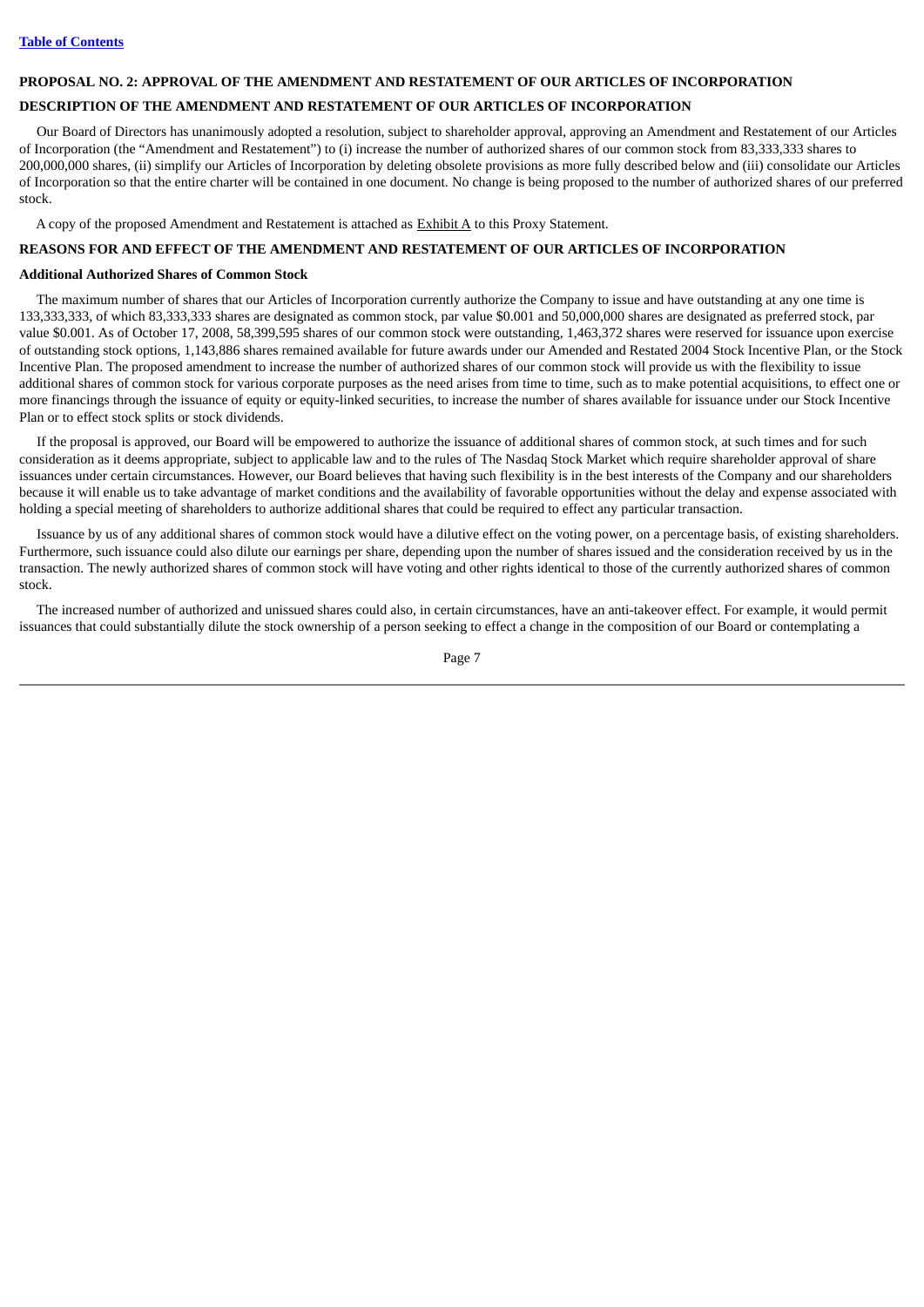tender offer or other business combination transaction with the Company. However, our current Articles of Incorporation already authorize "blank check preferred stock" which permits such issuances and the share increase is not being proposed in response to any effort by a third party of which we are aware to accumulate shares of our common stock or obtain control of the Company, nor is it part of a plan to recommend to the shareholders a series of provisions to address takeover concerns. Other than the share increase proposal, our Board does not currently contemplate recommending the adoption of any other amendments to our Articles of Incorporation that it believes would affect the ability of third parties to take over or change the control of the Company. Other than for issuances pursuant to our awards made under our Stock Incentive Plan, we have no current plans to issue any additional shares of our common stock.

### **Deletion of obsolete provisions**

Our current Articles of Incorporation contain numerous provisions which are obsolete. In particular, most of our current Articles of Incorporation concerns the authorization, designation, preferences, rights and qualifications, limitations and restrictions of our special convertible preference stock. On October 3, 2008, we received approval for the listing of our common stock on the JSE Limited and such listing commenced on October 8, 2008. As a result of such listing, all of our issued and outstanding special convertible preference shares were converted into shares of our common stock. Because no special convertible preference stock is currently issued and no shares of such stock will be reissued, we are proposing to delete all of the provisions pertaining to the special convertible preference stock.

Other obsolete provisions currently contained in our Articles of Incorporation include: (i) the name of our original incorporator; (ii) the initial principal office and mailing address; (iii) the initial registered agent and registered office in the State of Florida and (iv) the number of our initial directors and the names and addresses of our initial directors. Florida law provides that such provisions, which are solely of historic interest, may be deleted from our Articles of Incorporation. Accordingly, because these obsolete provisions are no longer relevant to the Company, we are proposing to delete them from our Articles of Incorporation.

We are also proposing the Amendment and Restatement to delete the provision in our current Articles of Incorporation which provides that we may indemnify our directors, officers, employees and agents, as such provision is not required to be contained in our Articles of Incorporation and the provision of indemnification for our directors, officers, employees and agents is more fully addressed in our bylaws.

### **Restatement**

Since our incorporation in 1997, we have amended our Articles of Incorporation on two separate occasions. The first amendment was filed in May 2004 and the second amendment was filed in June 2005. Consequently, our Articles of Incorporation currently consist of three separate documents which can be difficult to read as a comprehensive document.

Thus, for ease of reference, we are proposing to restate our current Articles of Incorporation to consolidate our charter into one unified document that contains only currently relevant provisions.

### **PROCEDURE FOR AMENDING AND RESTATING THE ARTICLES OF INCORPORATION**

In the event that shareholder approval of the Amendment and Restatement is obtained, we intend to file the proposed Amendment and Restatement as well as the requisite Certificate Accompanying Articles of Restatement of Articles of Incorporation with the Secretary of State of the State of Florida as

Page 8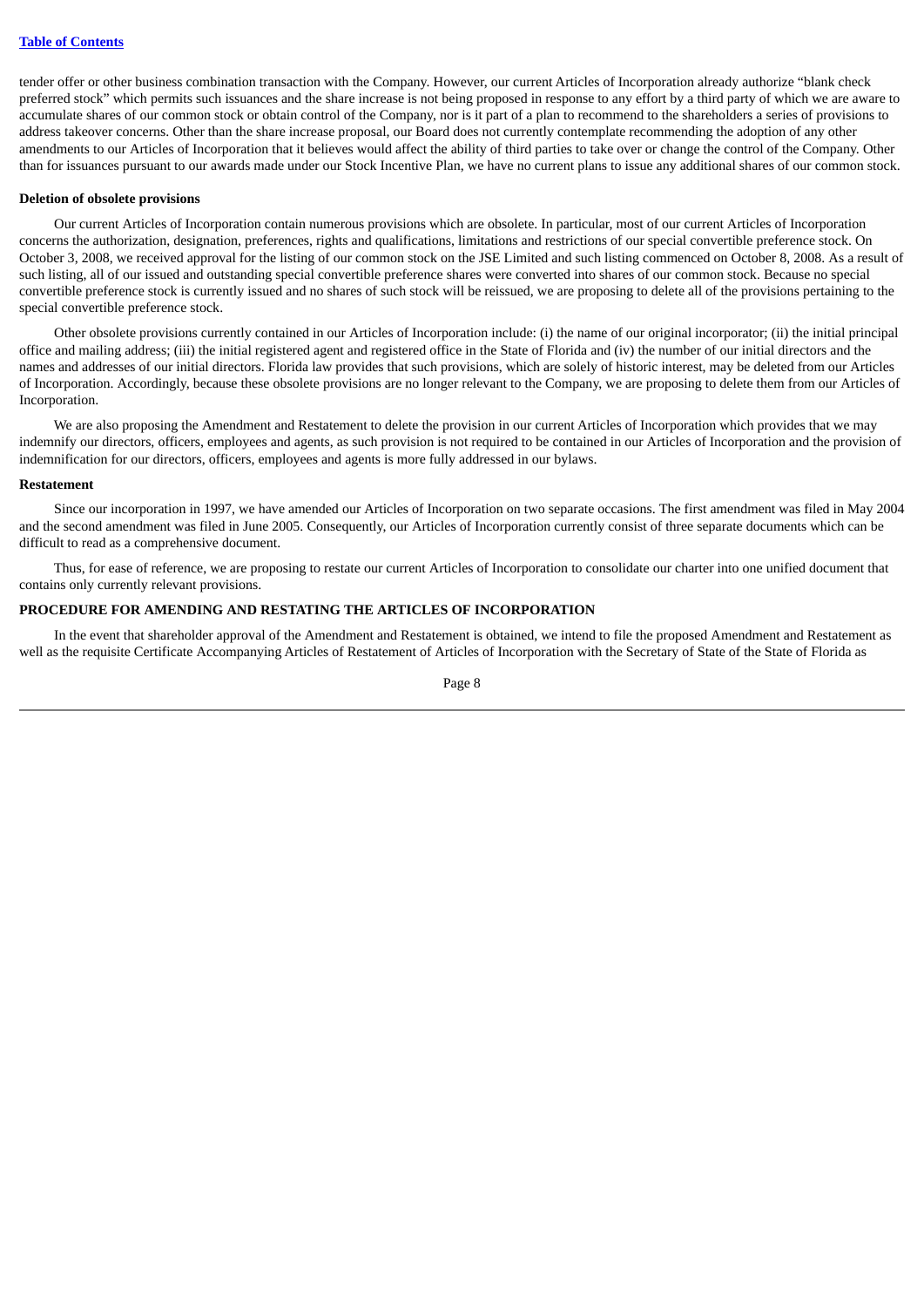soon as practicable after the date of the annual meeting. The Amendment and Restatement will become effective upon such filing.

The Certificate Accompanying Articles of Restatement of Articles of Incorporation containing a copy of the Amendment and Restatement is set forth in Exhibit A to this Proxy Statement (and is subject to modification to include such changes as may be required by the office of the Secretary of State of the State of Florida and as the Board of Directors deems necessary and advisable to effect the amendments described above).

# **The Board recommends that you vote FOR the amendment and restatement of our Articles of Incorporation**.

### <span id="page-12-0"></span>**PROPOSAL NO. 3: RATIFICATION OF SELECTION OF INDEPENDENT REGISTERED PUBLIC ACCOUNTING FIRM**

The Audit Committee of our Board has proposed that Deloitte be selected to serve as independent registered public accounting firm for the fiscal year ending June 30, 2009. A representative of Deloitte is expected to be present at the annual meeting. Such representative will have an opportunity to make a statement if he or she desires to do so and is expected to be available to respond to appropriate questions from shareholders. Deloitte currently serves as our independent registered public accounting firm.

We are asking our shareholders to ratify the selection of Deloitte as our independent registered public accounting firm. Although ratification is not required by our by-laws or otherwise, the Board is submitting the selection of Deloitte to our shareholders for ratification as a matter of good corporate practice. In the event our shareholders fail to ratify the appointment, the Audit Committee may reconsider this appointment. Even if the selection is ratified, the Audit Committee in its discretion may select a different registered public accounting firm at any time during the year if it determines that such a change would be in our best interests and the best interests of our shareholders.

### <span id="page-12-1"></span>**The Board recommends a vote FOR ratification of Deloitte.**

# **BOARD OF DIRECTORS AND CORPORATE GOVERNANCE**

### <span id="page-12-2"></span>**MEETINGS OF THE BOARD AND DIRECTOR INDEPENDENCE**

Our Board typically holds a regular meeting once every quarter and holds special meetings when necessary. During the fiscal year ended June 30, 2008, our Board held a total of six meetings. All of the directors who served during our 2008 fiscal year attended or participated in more than 75% of the aggregate number of meetings of the Board and meetings of those committees of the Board on which such director served during the year. We encourage each member of the Board to attend the annual meeting of shareholders, but have not adopted a formal policy with respect to such attendance**.** Five of our directors who served during fiscal 2008 attended last year's annual meeting. The non-management directors meet regularly without any management directors or employees present. These meetings are held on the same day as the audit committee or Board meetings and the chairperson of these meetings is currently Mr. Seabrooke.

The Board annually examines the relationships between the Company and each of its directors. After this examination, the Board has concluded that Messrs. Seabrooke, Pein, Edwards and Tinsley are "independent" as defined under Nasdaq Rule 4350(c) and under Rule 10A-3(b)(1) under the Securities Exchange Act of 1934, or the Exchange Act, as that term relates to membership on the Board and the various Board committees. Mr. Ball is an "independent" director as defined under Nasdaq rules but is not eligible to serve on our Audit Committee, under Rule 10A-3(b)(1).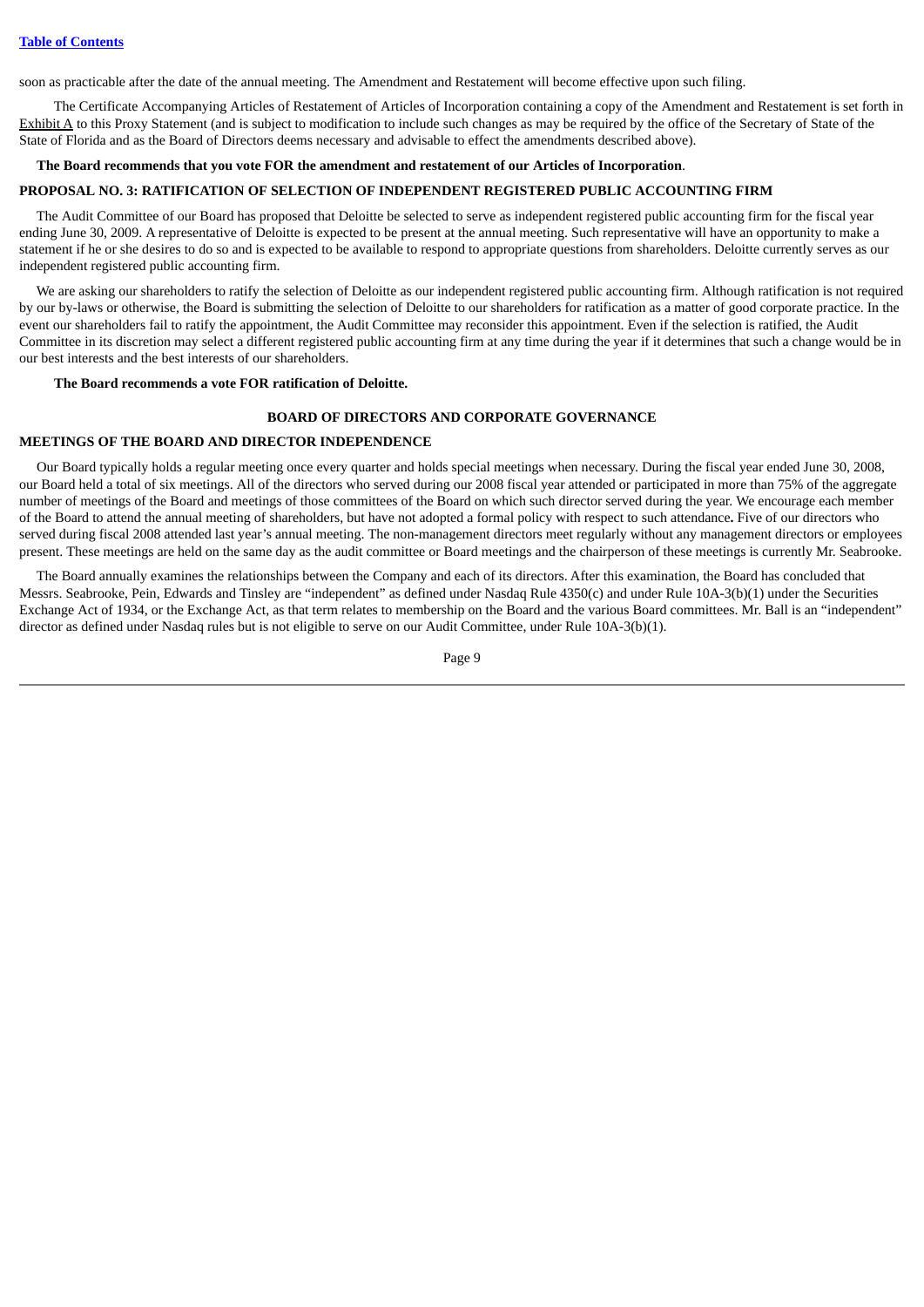# <span id="page-13-0"></span>**COMMITTEES OF THE BOARD**

The Board has established an Audit Committee, a Remuneration Committee and a Nominating and Corporate Governance Committee. The members of our Board Committees are presented in the table below:

| Director                    | Audit<br>Committee | Remuneration<br>Committee | Nominating and<br>Corporate<br>Governance<br>Committee |
|-----------------------------|--------------------|---------------------------|--------------------------------------------------------|
| Antony C. Ball              |                    | $\Lambda$                 | X                                                      |
| Dr. Serge C.P. Belamant (#) |                    |                           |                                                        |
| Paul Edwards                | X                  | X                         | X                                                      |
| Herman G. Kotzé (#)         |                    |                           |                                                        |
| Alasdair J.K. Pein          | X                  | $X^*$                     | X                                                      |
| Christopher S. Seabrooke    | $X^*$              | Х                         | $X^*$                                                  |
| Tom C. Tinsley              |                    | X                         | X                                                      |
|                             |                    |                           |                                                        |

# Executive

Chairperson

# **Audit Committee**

The Audit Committee consists of Messrs. Seabrooke, Pein and Edwards, with Mr. Seabrooke acting as the chairperson. The Board has determined that Mr. Seabrooke is an "audit committee financial expert" as that term is defined in applicable Securities and Exchange Commission, or SEC, rules, and that all three members meet Nasdaq's financial literacy criteria. The Audit Committee held nine meetings during the 2008 fiscal year. See "Audit Committee Report" on page 27.

The Audit Committee was established by the Board for the primary purpose of overseeing or assisting the Board in overseeing the following:

- **•** the integrity of our financial statements;
- **•** our compliance with legal and regulatory requirements;
- **•** the qualifications and independence of our registered public accounting firm;
- **•** the performance of our independent auditors and of the internal audit function;
- **•** the accounting and financial reporting processes and the audits of our financial statements; and
- **•** our systems of disclosure controls and procedures, internal controls over financial reporting, and compliance with ethical standards adopted by us.

The Audit Committee operates under a written charter that was last revised in August 2008. A copy of the current charter is attached as Appendix A hereto and is available without charge on our website, www.netlueps.com under the "Financial Info – Corporate Governance" section.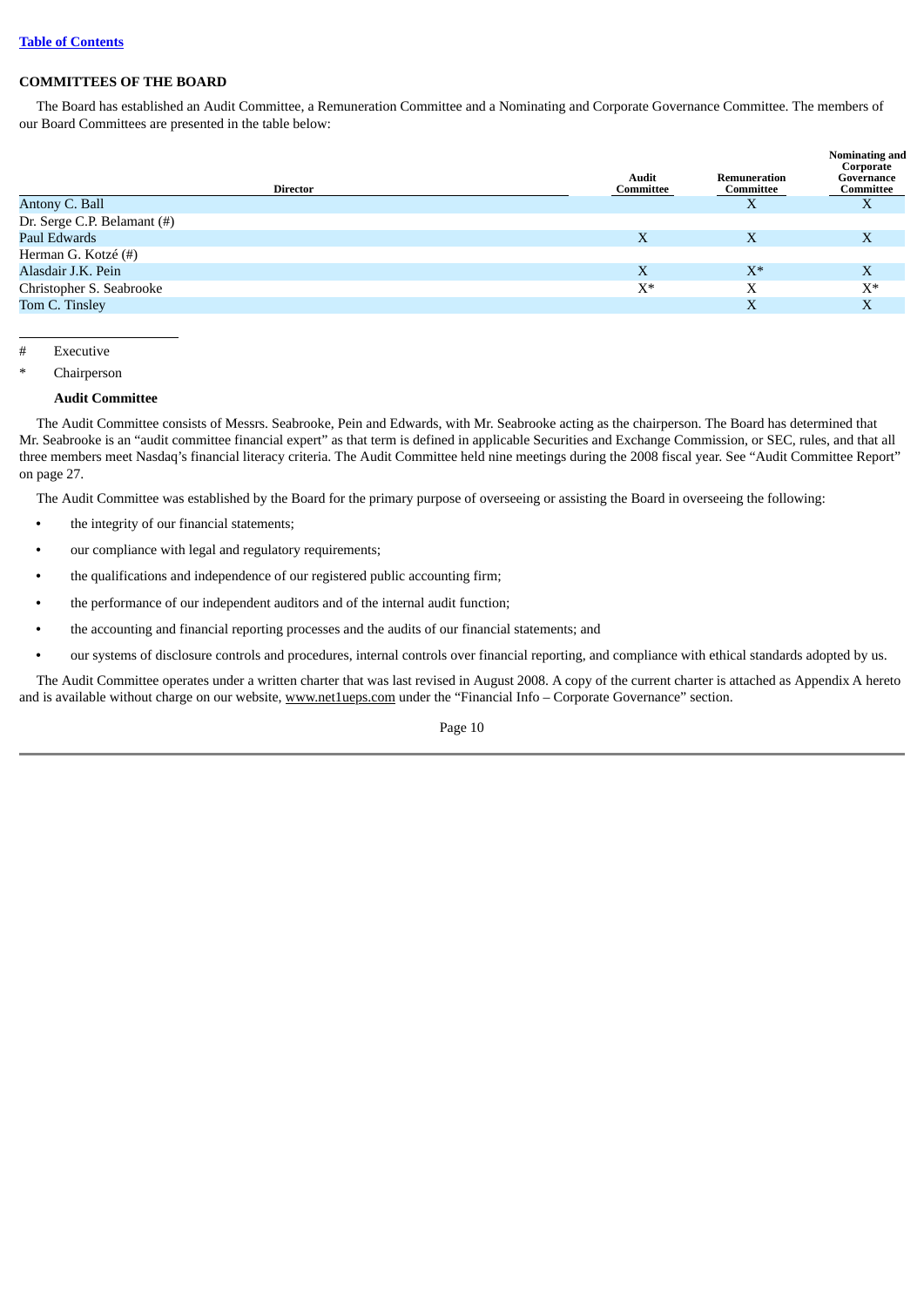### **Remuneration Committee**

During the 2008 fiscal year, the Remuneration Committee comprised Messrs. Pein, Seabrooke, Edwards, Wendelstadt (who was replaced by Mr. Tinsley in September 2008) and Ball, with Mr. Pein acting as the chairperson. The Remuneration Committee held four meetings during the 2008 fiscal year. The Remuneration Committee has the following principal responsibilities, authority and duties:

- **•** review and approve performance goals and objectives relevant to the compensation of all our executive officers, evaluate the performance of each executive officer in light of those goals and objectives, and set each executive officer's compensation, including incentive-based and equity-based compensation, based on such evaluation;
- **•** make recommendations to the Board with respect to incentive and equity-based compensation plans;
- **•** review and make recommendations to the Board regarding compensation-related matters outside the ordinary course, including but not limited to employment contracts, change-in-control provisions and severance arrangements;
- **•** administer our stock option, stock incentive, and other stock compensation plans, including the function of making and approving all grants of options and other awards to all executive officers and directors, and all other eligible individuals, under such plans;
- **•** review annually and make recommendations to the Board regarding director compensation;
- **•** assist management in developing and, when appropriate, recommend to the Board, the design of compensation policies and plans;
- **•** review and discuss with management the disclosures in our "Compensation Discussion and Analysis" and any other disclosures regarding executive compensation to be included in our public filings or shareholder reports; and
- **•** recommend to the Board whether the Compensation Discussion and Analysis should be included in our proxy statement, Form 10-K, or information statement, as applicable, and prepare the related report required by the rules of the SEC.

The Remuneration Committee operates under a written charter that was last revised in August 2008. A copy of the current charter is attached as Appendix B hereto and is available without charge on our website, www.net1ueps.com under the "Financial Info – Corporate Governance" section.

# **Nominating and Corporate Governance Committee**

During the 2008 fiscal year, the Nominating and Corporate Governance Committee comprised Messrs. Seabrooke, Ball, Pein, Edwards and Wendelstadt (who was replaced by Mr. Tinsley in September 2008), with Mr. Seabrooke acting as the chairperson. The Nominating and Corporate Governance Committee held four meetings during the 2008 fiscal year. The principal duties and responsibilities of the Nominating and Corporate Governance Committee are as follows:

Page 11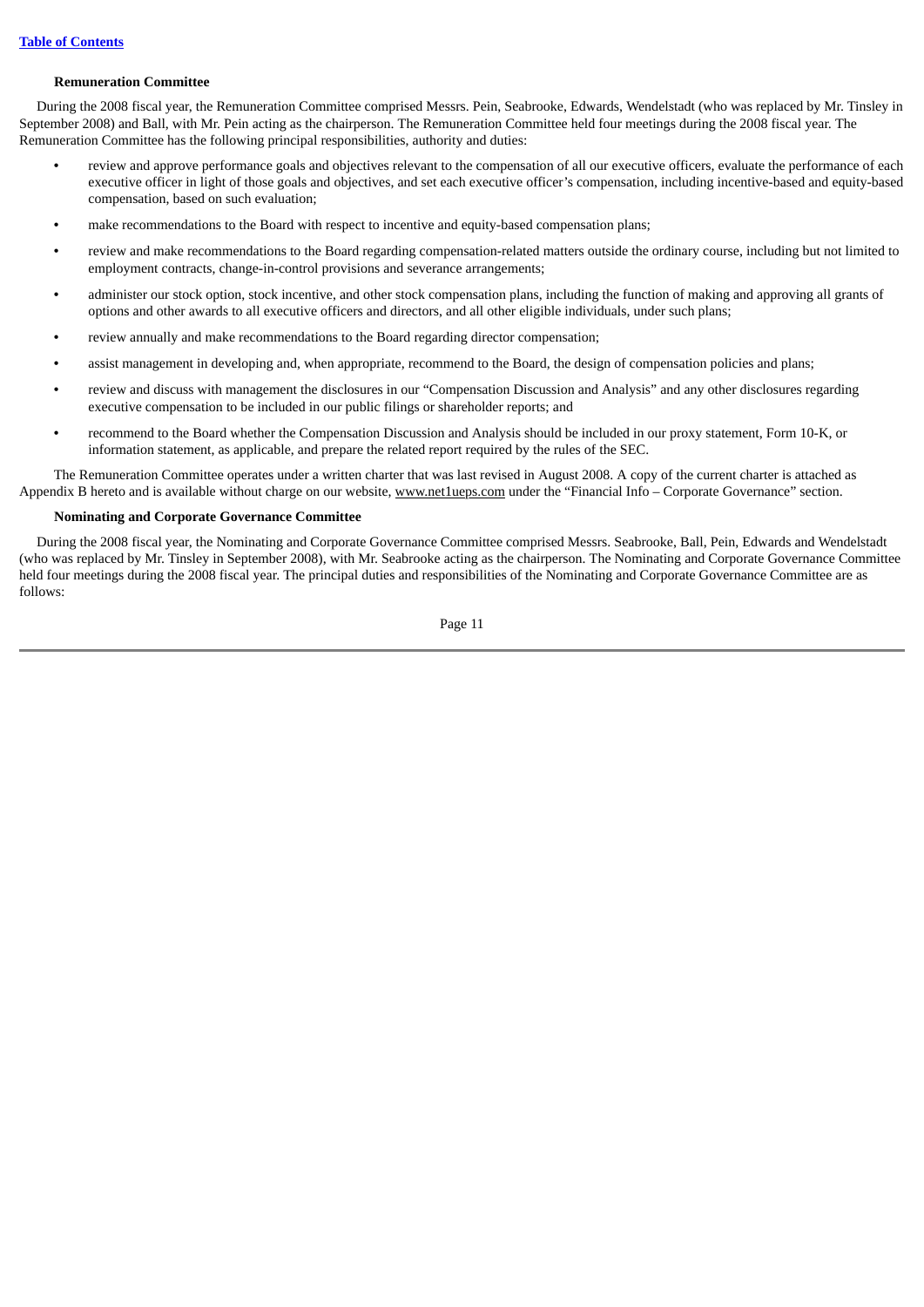- **•** monitor the composition, size and independence of the Board;
- **•** establish criteria for Board and committee membership and recommend to our Board proposed nominees for election to the Board and for membership on each committee of the Board;
- **•** monitor our procedures for the receipt and consideration of director nominations by shareholders and other persons and for the receipt of shareholder communications directed to our Board;
- **•** make recommendations regarding proposals submitted by our shareholders;
- **•** establish and monitor procedures by which the Board will conduct, at least annually, evaluations of its performance;
- **•** review our Corporate Governance Guidelines annually and recommend changes, as appropriate, for review and approval by the Board; and
- **•** make recommendations to the Board regarding management succession planning and corporate governance best practices.

The Nominating and Corporate Governance Committee operates under a written charter that was last revised in August 2008. A copy of the current charter is attached as Appendix C hereto and is available without charge on our website, www.net1ueps.com under the "Financial Info – Corporate Governance" section.

### <span id="page-15-0"></span>**REMUNERATION COMMITTEE INTERLOCKS AND INSIDER PARTICIPATION**

During the fiscal year 2008, our Remuneration Committee consisted of Messrs. Alasdair J. K. Pein, the committee's chairperson, Christopher S. Seabrooke, Florian P. Wendelstadt (who was replaced by Mr. Tinsley in September 2008), Paul Edwards and Antony C. Ball. None of the members of our Remuneration Committee has at any time been one of our officers or employees. None of our executive officers serves or in the past has served as a member of the Board or remuneration committee of any entity that has one or more of its executive officers serving on our Board or our Remuneration Committee.

Pursuant to the common stock purchase agreement, dated January 30, 2004, between us and SAPEF, SAPEF is entitled to designate three nominees to our Board. SAPEF informally agreed to reduce the number of its designated nominees from three to two due to the reduction in the number of our shares that SAPEF holds. Mr. Ball and Mr. Pein currently serve on our Board as SAPEF's designees.

Pursuant to the stock purchase agreement, dated July 18, 2005, among the investment entities affiliated with GA, us and certain other parties, GA is entitled to designate one nominee to our Board. During the fiscal year 2008, Mr. Wendelstadt served as the GA designee. The GA designee is currently Mr. Tinsley. In addition, pursuant to the stock purchase agreement, we granted rights, under certain circumstances and subject to certain limitations, with respect to the registration of our shares held by investment entities affiliated with GA.

# <span id="page-15-1"></span>**NOMINATIONS PROCESS AND DIRECTOR QUALIFICATIONS**

The Nominating and Corporate Governance Committee reviews with the Board the skills and characteristics required of Board members. The committee will consider a candidate's independence, as well as the perceived needs of the Board and the candidate's background, skills, business experience and expected contributions. At a minimum, members of the Board must possess the highest professional ethics, integrity and values, and be committed to representing the long-term interests of our shareholders.

Page 12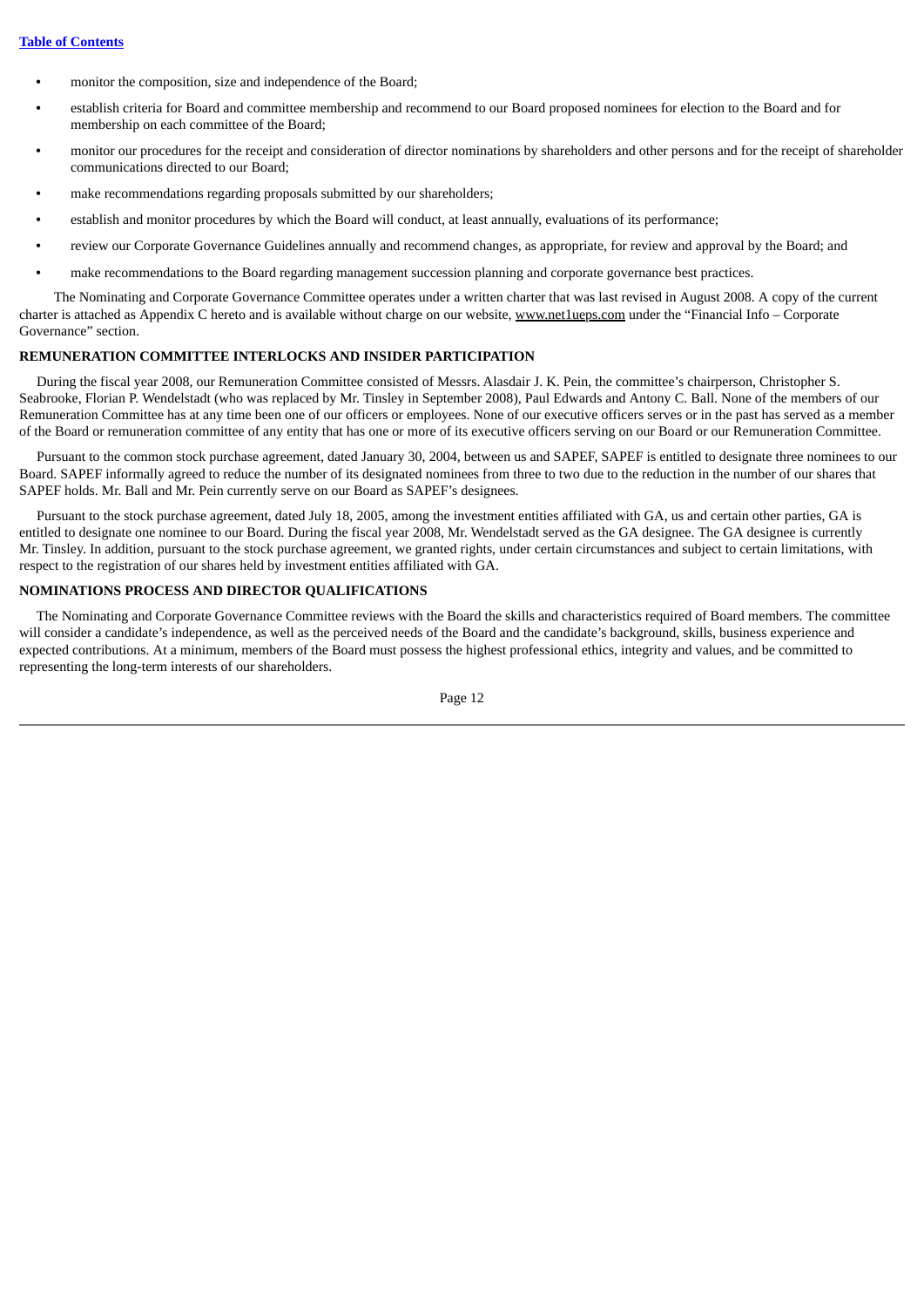They must also have an inquisitive and objective perspective, practical wisdom and mature judgment. The committee may also take into account the benefits of diverse viewpoints, as well as the benefits of constructive working relationships among directors.

The Nominating and Corporate Governance Committee also reviews and determines whether existing members of the Board should stand for re-election, taking into consideration matters relating to the number of terms served by individual directors and the changing needs of the Board. We do not have a limit on the number of terms an individual may serve as a director on our Board.

The Nominating and Corporate Governance Committee utilizes a variety of methods for identifying and evaluating nominees for director. The committee regularly assesses the appropriate composition, size and independence of the Board, and whether any vacancies are expected due to change in employment or otherwise. In the event that vacancies are anticipated, or otherwise arise, the committee considers various potential candidates for director. Candidates are evaluated at regular or special meetings of the Nominating and Corporate Governance Committee, and may be considered at any point during the year. The committee will consider shareholder recommendations for candidates for the Board that are properly submitted in accordance with Section 4.16 of our bylaws in the same manner it considers nominees from other sources. In evaluating such recommendations, the committee will use the qualifications standards described above and will seek to achieve a balance of knowledge, experience and capability on the Board.

# <span id="page-16-0"></span>**SHAREHOLDER COMMUNICATIONS WITH THE BOARD**

Any shareholder who wishes to communicate directly with the Board may do so via mail or facsimile, addressed as follows:

Net 1 UEPS Technologies, Inc. Board of Directors P O Box 2424 Parklands, 2121 Gauteng, South Africa Fax: 27 11 880 7080

The corporate secretary shall transmit any communication to the Board, or individual director(s), as applicable, as soon as practicable upon receipt. Absent safety or security concerns, the corporate secretary shall relay all communications, without any other screening for content.

# <span id="page-16-1"></span>**CORPORATE GOVERNANCE GUIDELINES**

The Board has adopted a set of corporate governance guidelines. We will continue to monitor our corporate governance guidelines and adopt changes as necessary to comply with rules adopted by the SEC and Nasdaq, and to conform to best industry practice. This will include comparing our existing policies and practices to policies and practices suggested by various groups or authorities active in corporate governance and the practices of other public companies. A copy of our corporate governance guidelines is available on our website at www.net1ueps.com under the "Financial Info – Corporate Governance" section.

# <span id="page-16-2"></span>**CODE OF ETHICS**

The Board has adopted a written code of ethics, as defined in the regulations of the SEC. We require all directors, officers, employees, contractors, consultants and temporary staff, including our Chief Executive Officer, Chief Financial Officer and Principal Accounting Officer or controller and other senior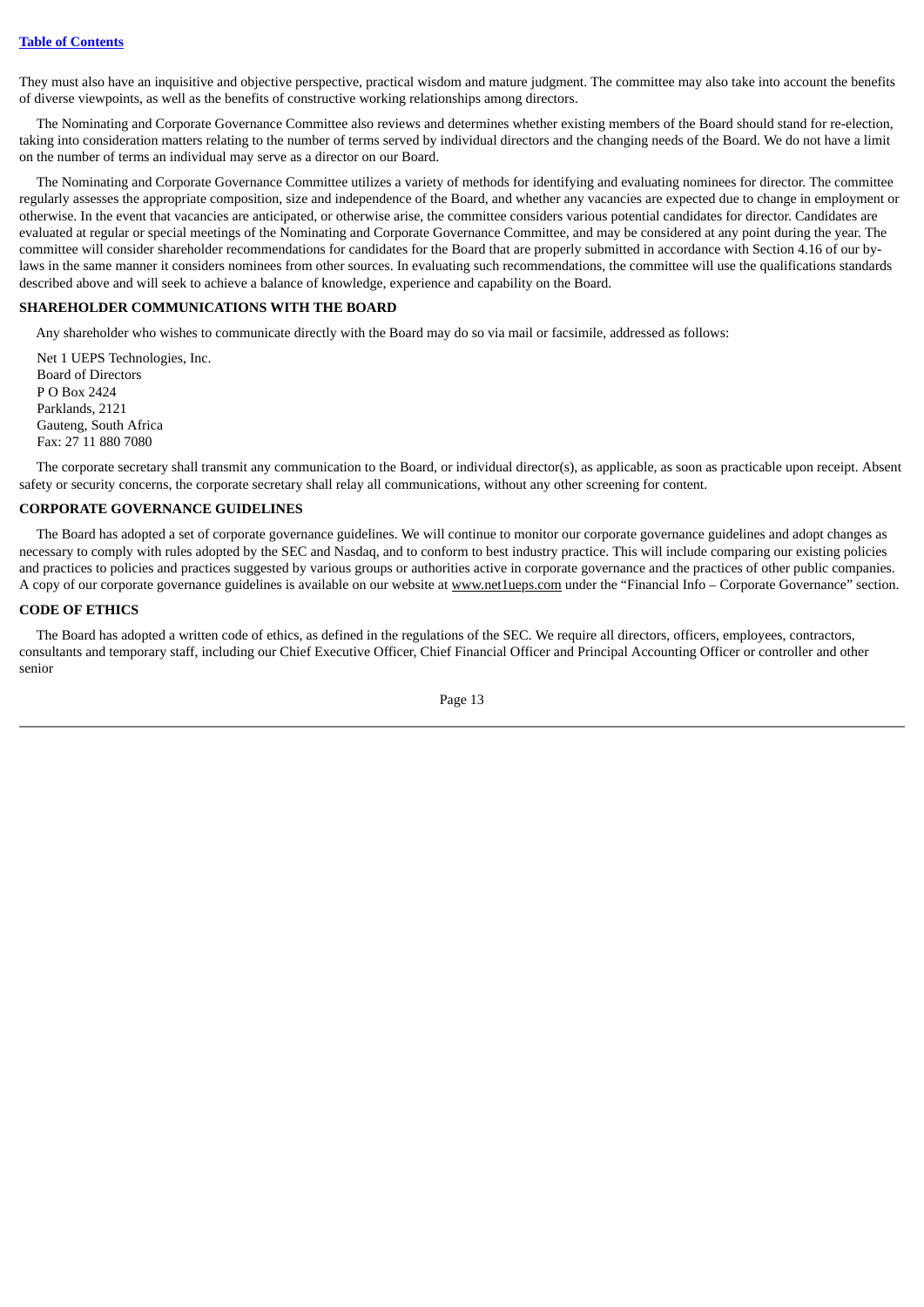personnel performing similar functions, to adhere to this code in addressing the legal and ethical issues encountered in conducting their work. Our code of ethics requires avoidance of conflicts of interest, compliance with all laws and other legal requirements, conduct of business in an honest and ethical manner, integrity and actions in our best interest. Directors, officers and employees are required to report any conduct that they believe in good faith to be an actual or apparent violation of the code. The Sarbanes-Oxley Act of 2002 requires companies to have procedures to receive, retain and treat complaints received regarding accounting, internal accounting controls or auditing matters and to allow for the confidential and anonymous submission by employees of concerns regarding questionable accounting or auditing matters. We currently have such procedures in place. A copy of our code of ethics is available upon request made either by mail to our corporate secretary at Net 1 UEPS Technologies, Inc., P O Box 2424, Parklands 2121, Gauteng, South Africa or by telephone to our Investor Relations Department at + 1 604 484-8750. A copy of our code of ethics is also available free of charge on our website at www.net1ueps.com under the "Financial Info – Corporate Governance" section. The information on our website is not, and shall not be deemed to be, a part of this proxy statement or incorporated into any of our other filings made with the SEC.

# **COMPENSATION OF DIRECTORS**

<span id="page-17-0"></span>Directors who are also executive officers do not receive separate compensation for their services as directors. During fiscal 2008, certain directors who are not executive officers received compensation as described below.

|                       | <b>Fees Earned or</b> |                     |              |  |
|-----------------------|-----------------------|---------------------|--------------|--|
|                       | Paid in Cash          | <b>Stock Awards</b> |              |  |
| Name                  | $(U.S.$ \$            | $(U.S.$ \$          | <b>Total</b> |  |
| Christopher Seabrooke | \$100,000             | \$50,000(1)         | \$150,000    |  |
| Paul Edwards          | \$65,000              | \$35,000(2)         | \$100,000    |  |

- (1) Represents 1,931 shares of restricted stock granted on February 6, 2008, one-third of which will vest on each of February 6, 2009, 2010 and 2011. Vesting of such shares is conditioned upon Mr. Seabrooke's continuous service as a member of our Board through the applicable vesting date. The value reflected is based on the closing price of our common stock on the date of grant.
- (2) Represents 1,351 shares of restricted stock granted on February 6, 2008, one-third of which will vest on each of February 6, 2009, 2010 and 2011. Vesting of such shares is conditioned upon Mr. Edward's continuous service as a member of our Board through the applicable vesting date. The value reflected is based on the closing price of our common stock on the date of grant.

During August 2007, our Board approved cash compensation for Messrs. Seabrooke and Edwards of \$100,000 and \$65,000, respectively, for their services in respect of fiscal 2008. The Board made this determination based on an analysis of the annual compensation of non-executive directors of U.S. and UKlisted transaction processor companies with a range of market equity capitalizations above, below and comparable to ours. The peer group comprised: Fiserv, Heartland Payments, Global Payments, Inc., Wright Express Corp., Euronet Worldwide, Inc. and Dimension Data Plc. This peer group is similar to the peer group used to determine our executive officers' compensation.

However, during February 2008, our Board conducted a further review of the peer group information described above and further considered the time and effort that was expected to be required of Messrs. Seabrooke and Edwards in the future in performing services for us, and that they are not paid separately for attending special meetings of the Board. Based on these considerations, the Board determined that it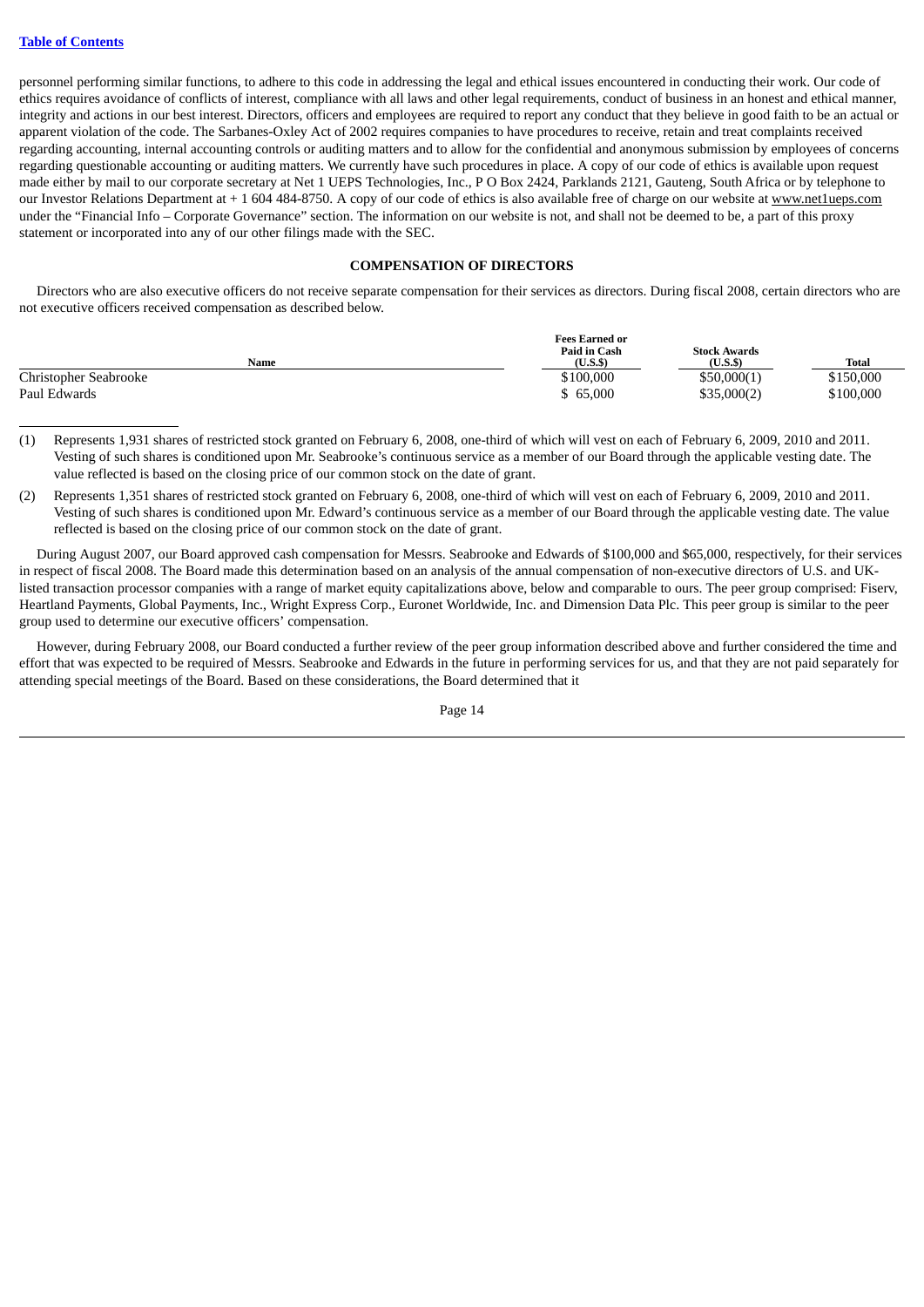would be appropriate to adjust the amount of the annual compensation paid to Messrs. Seabrooke and Edwards for fiscal 2008 to \$150,000 and \$100,000, respectively, with the increase to be paid in the form of an annual grant of restricted stock having a value of \$50,000 in the case of Mr. Seabrooke and \$35,000 in the case of Mr. Edwards, with the number of shares to be derived by dividing such values by the closing price of our common stock on the date of grant. The Board determined to make the adjustment in February 2008 for the 2008 fiscal year and that for fiscal 2009 and afterwards, the restricted stock component of Messrs. Seabrooke's and Edwards' compensation would be awarded in August to coincide with the timing of other stock-based awards under the Stock Incentive Plan.

Messrs. Ball and Pein have served as directors pursuant to an agreement between us and SAPEF. We did not pay Messrs. Ball or Pein any compensation for their services as directors during fiscal 2008.

During fiscal 2008, Mr. Wendelstadt served as a director pursuant to an agreement between us and investment entities affiliated with GA. We did not pay Mr. Wendelstadt any compensation for his services as a director. Under this agreement, we are required to reimburse the travel and accommodation expenses incurred in connection with his attendance at our Board and committee meetings. Mr. Wendelstadt did not claim any reimbursements in the fiscal 2008 year.

### **EXECUTIVE COMPENSATION**

### <span id="page-18-1"></span><span id="page-18-0"></span>**Compensation Discussion and Analysis**

### **Overview**

The goal of our executive compensation program is the same as our goal for operating the company—to create long-term value for our shareholders. To achieve this goal, we seek to reward our named executive officers for sustained financial and operating performance and leadership excellence, to align their interests with those of our shareholders and to encourage them to remain with us for long and rewarding careers. This section of the proxy statement explains how our compensation program is designed and operates in practice with respect to the four individuals who comprised our named executive officers during our 2008 fiscal year—our Chief Executive Officer, our Chief Financial Officer, our Senior Vice President-Marketing and Sales and our Senior Vice President-Information Technology. Our named executive officers have the broadest job responsibilities and are the only individuals who have policy-making authority.

Each element of our executive compensation program is designed to fulfill one or more of our performance, alignment and retention objectives. These elements consist of salary, bonus and both equity and non-equity incentive compensation. In determining the type and amount of compensation for each executive officer, we focus on both current pay and the opportunity for future compensation and seek to combine compensation elements so as to optimize his or her contribution to us. We consider the mix of our compensation components from year to year based on our overall performance, an executive's individual contributions and compensation practices of other U.S. and UK based public companies including companies in our "peer group" described below. We do not have an exact formula for allocating between cash and non-cash compensation. We do, nonetheless, provide for a balanced mix of compensation components that are designed to encourage and reward behavior that promotes shareholder value in both the short and long term.

### **Compensation Objectives**

*Performance*. Each of our named executive officers who served as such during fiscal 2008 has had a long and distinguished career with us. In particular, our Chief Executive Officer founded the Company

Page 15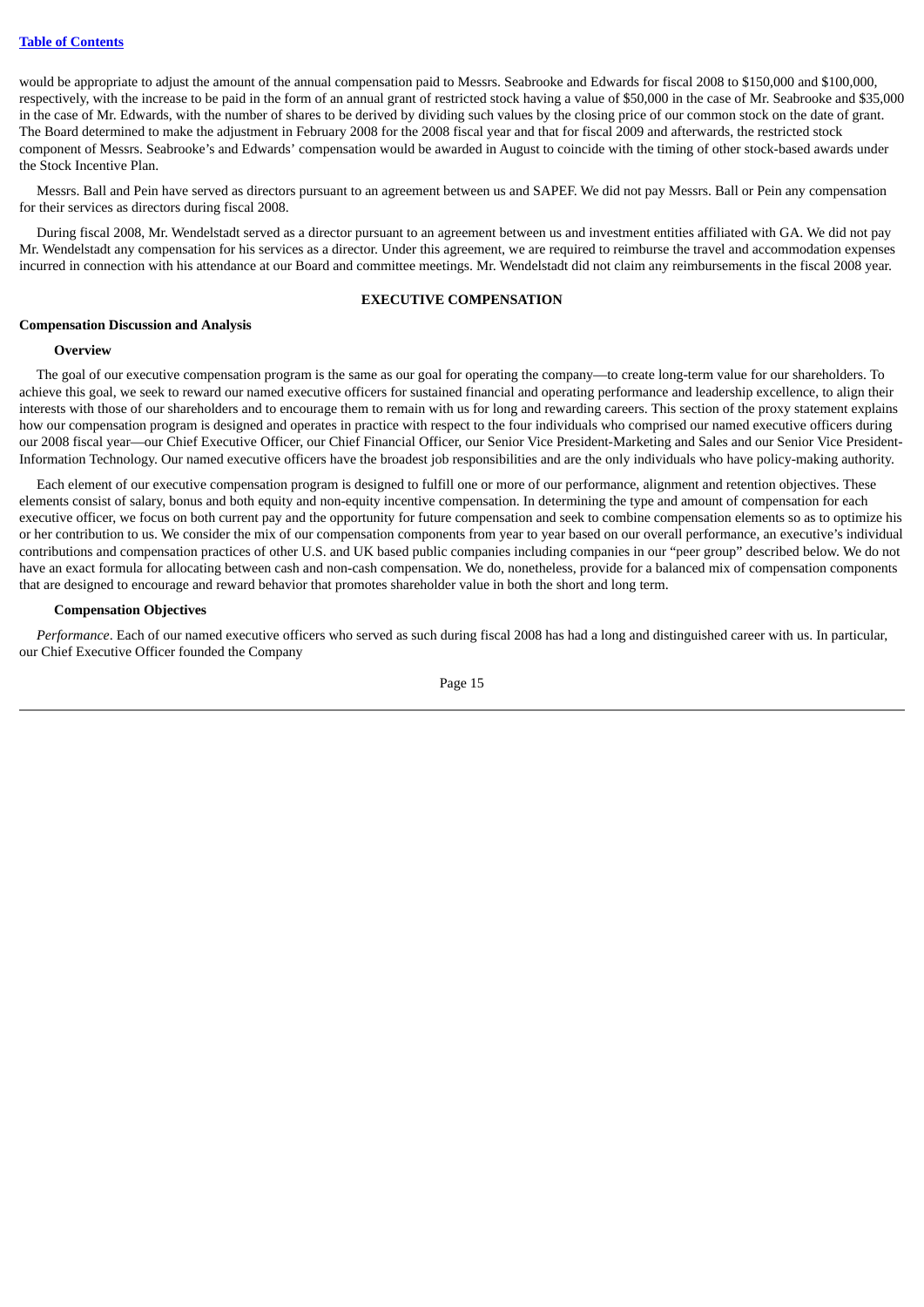and developed the technology on which our products are based. We reward excellent performance by our named executive officers and motivate them to continue to produce superior, long-term results through a combination of cash bonuses, incentive payments that depend on achievement of pre-defined levels of financial and operating goals and equity awards in the form of stock options or restricted stock that derive their value from increases in our share price and/or satisfaction of other financial performance goals. Base salary, bonus and non-equity incentive compensation are designed to reward annual achievements and be commensurate with each executive officer's scope of responsibility, demonstrated ingenuity, dedication and leadership and management effectiveness. Equity incentive compensation focuses on achievement of longer term results.

*Alignment*. We seek to align the interests of our named executive officers with our shareholders by evaluating them on the basis of financial and nonfinancial measurements that we believe correlate to long-term shareholder value. Financial measures include growth in revenues, EBITDA and earnings per share (on both a South African rand, or ZAR and U.S. dollar basis), while non-financial measures include international expansion of our UEPS technology and the achievement of strategic operational goals. The elements of our compensation package that we believe align these interests most closely are stock option awards which increase in value as our stock price increases and restricted stock awards which vest over time and upon the satisfaction of our performance goals.

*Retention*. Our executive officers and the Remuneration Committee recognize that the talent pool in South Africa is more limited than in other more developed countries. Even more significantly, the long tenure of our named executive officers has made them especially knowledgeable about our business and industry and thus particularly valuable to the Company. We wish to avoid losing these long-tenured officers and their invaluable knowledge, particularly given how important they are to the future performance of the Company. Therefore, retention is a key objective of our executive compensation program insofar as same relates to our South African-based named executive officers. We attempt to retain our key employees, including our named executive officers, by seeking to provide a competitive pay package and using continued service as a condition to receipt of full compensation. The extended vesting terms of stock options and restricted stock awards have the effect of tying this element of compensation to continued service with us.

### **Implementing our Objectives**

*Process for Determining Compensation.* A substantial amount of the Remuneration Committee's responsibilities and efforts relate to the determination of compensation for our named executive officers. The Remuneration Committee obtains compensation data compiled from executive compensation surveys which include data gathered from annual reports and proxy statements of companies that it selects as a "peer group" for executive compensation analysis purposes. The Remuneration Committee's goal is that the total cash compensation for our named executive officers be at the 75th percentile and the overall equity compensation for named executive officers should be within the range of the 50th to 75th percentiles when our financial performance equals the average of our peer group companies. Because of the high proportion of cash compensation that is at risk, the Remuneration Committee reserves the right to adjust total cash compensation to be higher or lower, when our financial performance exceeds that of our peer group companies or is lower than that of our peer group companies, as the case may be. Our peer group consists of payment processing companies generally considered comparable to us as well other companies within the information technology sector and those engaged in emerging markets. The Remuneration Committee's intent generally is to choose peer group members that have one or more attributes significantly similar to us, such as that of being a payment systems provider. Our peer group, which includes both U.S. and UK listed companies, consists of the following companies: Fiserve Inc, Global Payments, Inc., Wright Express Corporation, Euronet Worldwide Inc, Hartland Payment Systems Inc, and Dimension Data Holdings Plc.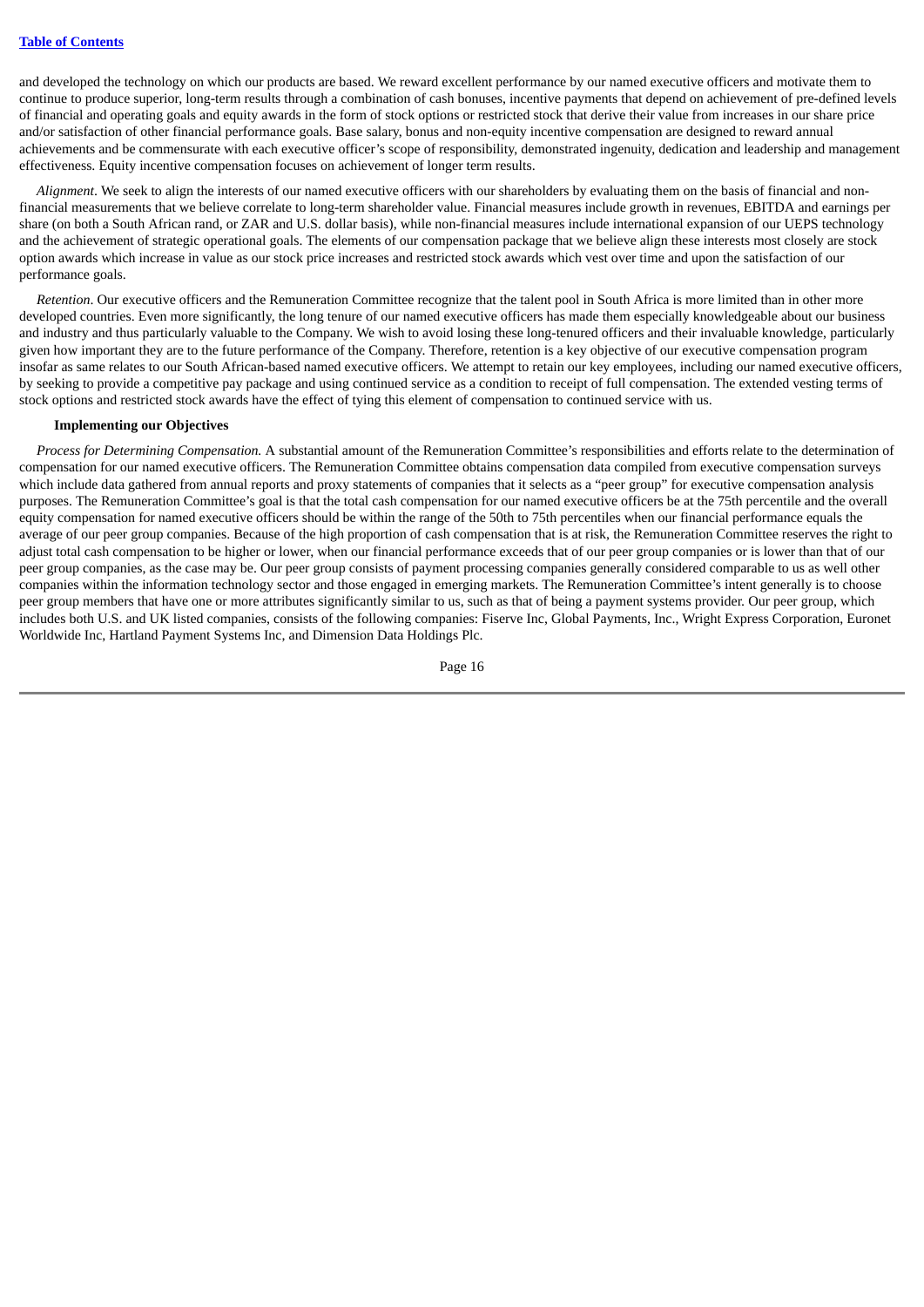The Remuneration Committee's process for determining compensation includes an analysis, for each executive officer, of all elements of compensation. The Remuneration Committee compares these compensation components separately and in total to compensation at the peer group companies. The Remuneration Committee sets the compensation of our Chief Financial Officer based on the total compensation package of our Chief Executive Officer. Since the role played by our Chief Financial Officer is significantly broader than that of a typical Chief Financial Officer, the Remuneration Committee's goal is to set this package at approximately 45%-65% of our Chief Executive Officer's total compensation package. Each of our other named executive officers' compensation is then set at approximately 50% of the compensation of our Chief Financial Officer. Because the Remuneration Committee considers international comparables in its compensation analysis for both our Chief Executive Officer and Chief Financial Officer, their total compensation packages are denominated in U.S. dollars. Because our other South African-based named executive officers' compensation packages are derived from the amount of compensation we pay to our Chief Financial Officer, their compensation packages are also denominated in U.S. dollars. Our executive officers may elect to be paid in a currency other than USD, in which case the USD amount is converted into ZAR at the exchange rate in effect at the time of payment. In the first quarter of each year, the Remuneration Committee establishes base salaries and sets the short-term cash incentive plan remuneration targets and payment criteria. Following the end of each fiscal year, the Remuneration Committee determines the annual incentive cash payments and bonuses, if any, to be made to each named executive officer based on their and our performance during the fiscal year.

Before the Remuneration Committee makes decisions on compensation for the year, it discusses with our Chief Executive Officer each executive officer's performance during the year, his or her accomplishments and specific areas of progress. Our Chief Executive Officer bases his evaluation on his knowledge of each executive officer's performance (with due regard to the operational environment) and targets that have been set for a particular performance period. The named executive officers are then evaluated based on their individual performance during the fiscal year. The Chief Executive Officer makes a recommendation to the Remuneration Committee on each executive officer's compensation, except for his own and the Chief Financial Officer's compensation. Named executive officers do not propose or seek approval for their own compensation. Our Chief Executive Officer's and Chief Financial Officer's annual performance review is developed by the Remuneration Committee as a whole. For our Chief Executive Officer's and Chief Financial Officer's reviews, formal feedback is received from the non-employee directors.

The non-employee directors perform reviews for the employee directors, which are completed and presented to the Chief Executive Officer before the Remuneration Committee determines base salary, bonus and incentive award targets and equity awards. In determining base salary, target cash incentives and bonus amounts and equity awards, the Remuneration Committee reviews group performance as well as individual performance information and our peer group executive compensation data.

The Remuneration Committee also consults with our Chief Executive Officer and Chief Financial Officer regarding non-executive officer employee compensation and is responsible for approving all awards under our Stock Incentive Plan.

*Equity Grant Practices.* We believe that long-term performance is achieved through a culture that encourages such performance by our named executive officers through the use of stock and stock-based awards. Accordingly, awards of stock options and restricted stock are a fundamental element in our executive compensation program because they emphasize long-term performance, as measured by creation of shareholder value, and foster a commonality of interest between shareholders and employees. We have granted equity awards primarily through our Stock Incentive Plan, which was adopted by our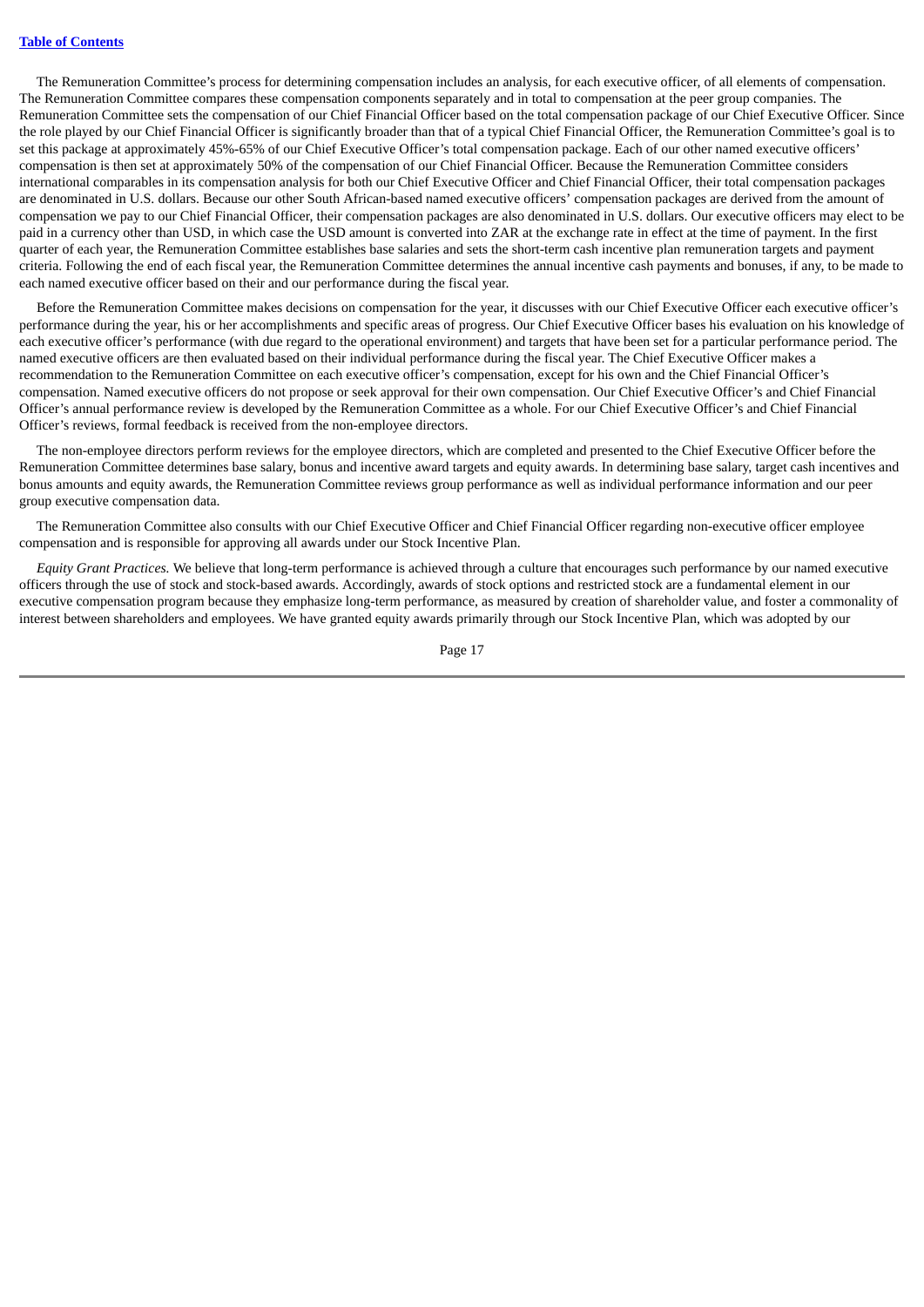Board of Directors and approved by our shareholders, to permit the grant of stock options and other stock-based awards to our employees, directors and consultants. Options granted under the plan vest ratably over a period of five years after grant unless otherwise provided in a particular award agreement and have ten-year terms from the date of grant. In determining the size of an equity award to an executive officer, the methodology adopted by the Remuneration Committee entails the consideration of the executive's then current cash total compensation package (which includes salary, potential bonus and cash incentive plan compensation), any previously received equity awards, the value of the grant at the time of award and the number of shares available for grants pursuant to our Stock Incentive Plan.

We adopted Financial Accounting Standards Board Statement No. 123 (revised 2004), *Share-Based Payments* ("FAS 123R") at the beginning of fiscal year 2006 and, therefore, record stock-based compensation charges over the vesting term of the equity award. When awarding equity compensation, management and the Remuneration Committee seek to weigh the cost of these grants with their potential benefits as a compensation tool. We believe that combining grants of stock options and restricted stock effectively balances our objective of focusing our employees, including our named executive officers, on delivering longterm value to our shareholders, with our objective of providing value to our employees with the equity awards. Stock options have value only to the extent that our stock price on the date of exercise exceeds the stock price on the date of grant, and thus are an effective compensation tool only if the stock price appreciates during the vesting term. In this sense, stock options are a motivational tool. Awards of restricted stock that include financial performance-based vesting over a stated period of time not only serve to encourage retention and motivate our employees for superior performance but also mitigate the effects of share price volatility and changes in the currency exchange rates. Such changes in the currency exchange rates affect our reported results of operations because our functional currency is the ZAR and we report our results in U.S. dollars.

*No Employment Agreements*. Our named executive officers who served as such for fiscal 2008 are all employed on an "at will" basis, without employment agreements, severance payment arrangements (except as required by local labor laws), or payment arrangements that would be triggered by a change in control. The absence of such arrangements enables us to terminate the employment of our named executive officers with discretion as to the terms of any severance arrangement. This is consistent with our performance-based employment and compensation philosophy. We do have restraint of trade agreements with each of our named executive officers. The terms of these agreements provide that upon the termination of the executive's employment, the executive is restricted, for a period of 24 months, from soliciting business from certain customers, working for or holding interests in our competitors or participating in a competitive activity within the territories where we do business.

*Considerations Regarding Tax Deductibility of Compensation.* Section 162(m) of the U.S. tax code places a limit of \$1 million on the amount of compensation that we may deduct in any one year with respect to each of our named executive officers (other than our Chief Financial Officer, to whom these limits do not currently apply). Certain qualified performance-based compensation is not subject to this deduction limit. Our stock option awards under the Stock Incentive Plan have been structured with the intention that the compensation the executives will realize when the stock options are exercised will be qualified performance-based compensation not subject to the limitations imposed by Section 162(m). However, to maintain flexibility in compensating our named executive officers in a manner designed to promote our various corporate goals, it is not a policy of the Remuneration Committee that all executive compensation must be tax-deductible. For example, the bonuses and non-equity incentive compensation payments made to our named executive officers are not qualified performance-based compensation and may be subject to the tax deduction limitations imposed by Section 162(m). Similarly, the restricted stock granted to our named executive officers, the vesting of which is conditioned upon satisfaction of our performance goals, may be subject to the tax deductibility limitations imposed by Section 162(m) because the Remuneration Committee retained flexibility to adjust the performance goals to reflect extraordinary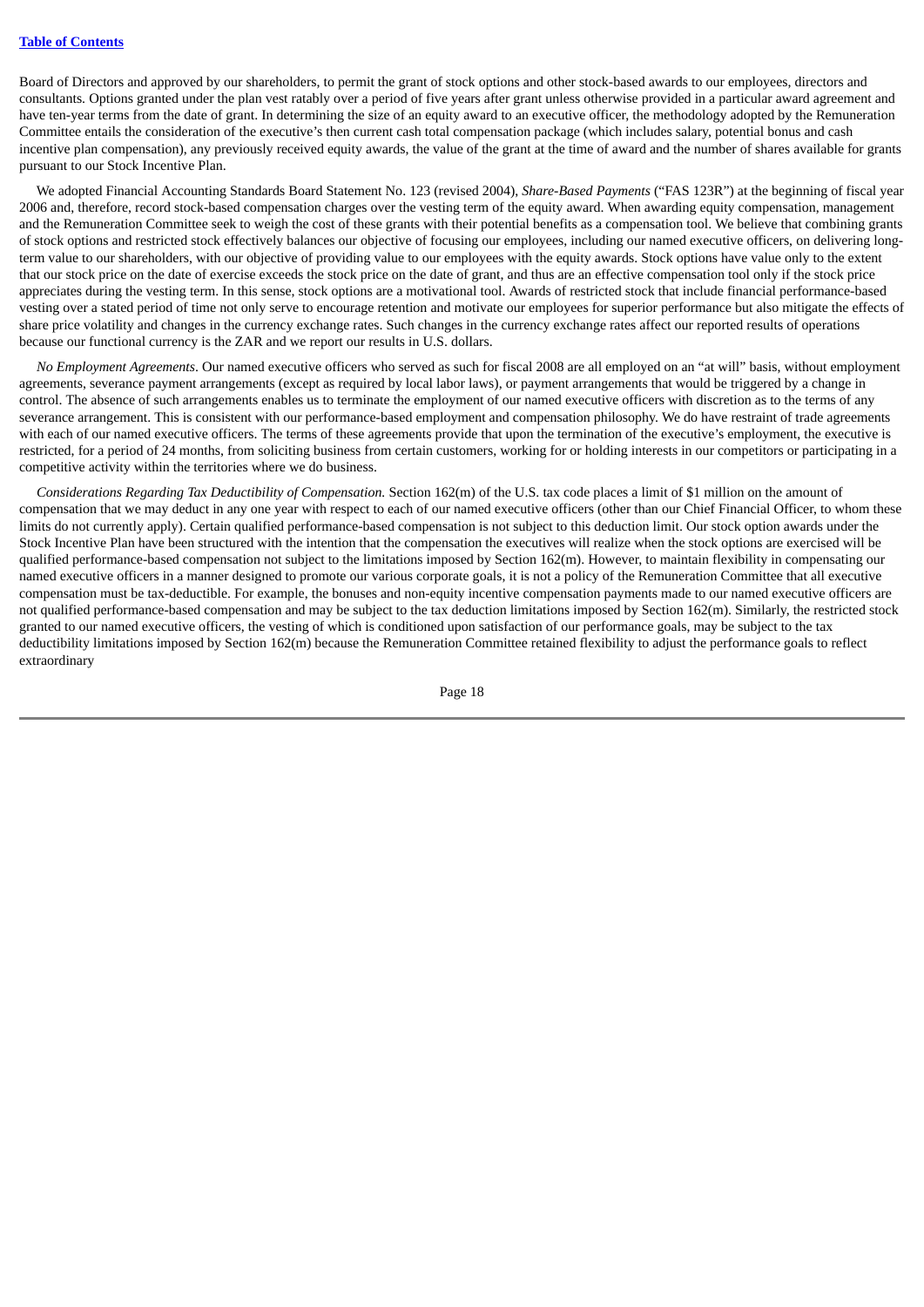events. The Remuneration Committee believes that the importance of retaining this flexibility outweighs the benefits of tax deductibility.

*Compensation Consultants.* Neither we nor the Remuneration Committee have any contractual arrangement with any compensation consultant or used the services of any compensation consultant who has a role in determining or recommending the amount or form of executive officer compensation.

### **Elements of 2008 Compensation**

There are four elements that comprised our compensation program in fiscal 2008: (i) base salary; (ii) cash incentive awards for our Chief Executive Officer and Chief Financial Officer; (iii) bonus for our Senior Vice-President – Marketing and Sales and our Senior Vice-President – Information Technology and (iv) equity incentive awards for each of our named executive officers. In addition, we cover all costs for security guards for our Chief Executive Officer. We did not provide any other type of compensation, retirement, healthcare, or welfare benefits to any of our named executive officers.

*Base Salary.* Salaries for fiscal 2008 were determined in the first quarter of the 2008 fiscal year after a review of our peer group companies described above.

*Cash Incentive Awards*. During the first quarter of fiscal 2008, the Remuneration Committee established a cash incentive plan for the Chief Executive Officer and the Chief Financial Officer pursuant to which these officers became eligible to receive a cash incentive payment of 100% and 75%, respectively, of their respective annual salaries upon the achievement of certain performance targets with respect to the 2008 fiscal year. In determining the cash incentive awards for the Chief Executive Officer and Chief Financial Officer, the Remuneration Committee set certain separate quantitative and qualitative criteria. With respect to the Chief Executive Officer, 60% of the potential cash incentive award was based on pure earnings per shares, or EPS growth of 25% (after reversing the stock-based compensation charge and amortization of intangible assets) with a weighting between U.S. dollars and ZAR, respectively, of 60%/40%. The Remuneration Committee determined that 40% of the potential cash incentive award to be granted to the Chief Executive Officer would be based on the achievement of certain qualitative goals including: (i) achievement of operational milestones, specifically with respect to international business expansion; (ii) the continued strengthening of the executive management team and (iii) increased focus on strategic as opposed to operational matters.

Likewise, with respect to the Chief Financial Officer, 70% of the potential cash incentive award was based on pure EPS growth of 25% (after reversing the stock-based compensation charge and amortization of intangible assets) with a weighting between U.S. dollars and ZAR, respectively, of 60%/40%. The Remuneration Committee also determined that 30% of the potential cash incentive award to be granted to the Chief Financial Officer would be based on the achievement of certain qualitative goals including: (i) the continued strengthening of the executive management team, (ii) the successful performance of such tasks as the Chief Executive Officer may reasonably require of the Chief Financial Officer, and (iii) increased focus by the Chief Financial Officer on corporate development as opposed to regulatory issues.

Following the end of fiscal 2008, the Remuneration Committee determined that the quantitative requirements had been satisfied and that the qualitative requirements had been sufficiently achieved by each of the Chief Executive Officer and the Chief Financial Officer to justify the full cash incentive awards, which were subsequently paid in September 2008. Aside from our achieving the required EPS growth, which exceeded 25% both on a U.S. dollars and ZAR basis, the Remuneration Committee also considered qualitative achievements to have been adequately achieved in the 2008 fiscal year in arriving at its decision to grant the full cash incentive awards to the Chief Executive Officer and the Chief Financial Officer. Specifically, the committee considered the efforts to expand the geographical presence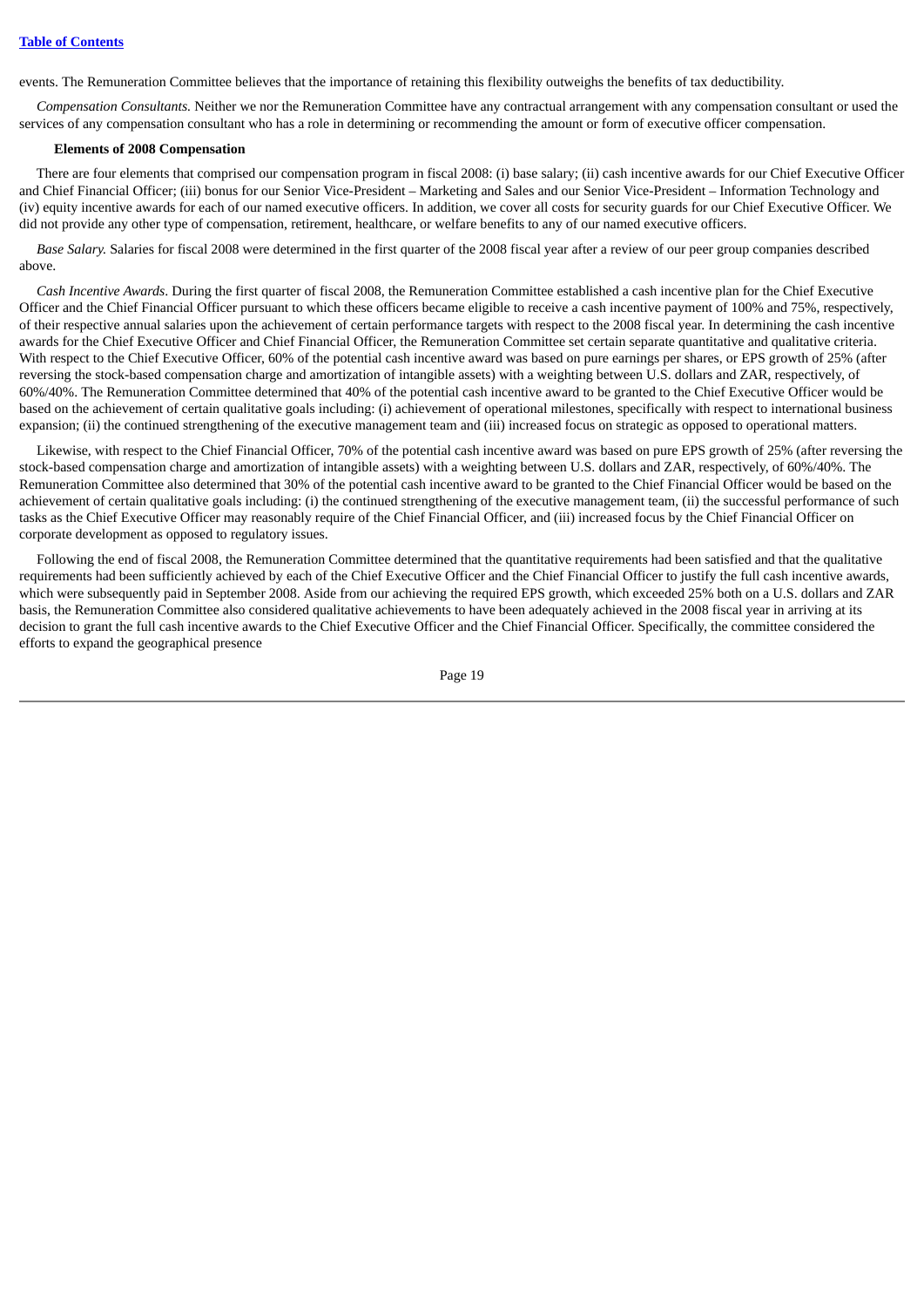of the business beyond South Africa. It was acknowledged that significant progress had been made in both Ghana and Iraq as well as with the acquisition of BGS Smart Card Systems AG. The Remuneration Committee discussed and was satisfied that considerable progress had also been achieved in the continual strengthening and deepening of the management team, allowing Dr. Belamant and Mr. Kotze to spend more time and effort on strategic positioning of the business and corporate development. In addition, the acquisition of EasyPay had been well integrated into our operations.

*Bonus.* Bonuses may be awarded for accomplishments during the previous fiscal year and are designed to be commensurate with the executive's scope of responsibilities, demonstrated leadership abilities, management experience and effectiveness. Likewise, with respect to the Chief Executive Officer and the Chief Financial Officer, bonuses may be paid for performance based on factors external to the ones considered in determining the payment of the cash incentive awards described above. Bonuses are determined by the Remuneration Committee with advice from the management directors, based upon the Remuneration Committee's assessment of the individual's contributions during the year, compared to, but not limited to, a list of individualized goals previously approved by the executive officers and the Remuneration Committee. The goal of this element of compensation focuses on motivating and challenging the executive to achieve superior, longer term, sustained results. The Remuneration Committee did not grant any bonus awards in the 2008 fiscal year to our Chief Executive Officer and Chief Financial Officer as it was of the opinion that the cash incentive awards adequately compensated these executives. Our Vice-President – Sales and Marketing and Vice-President – Information Technology received bonuses as a result of their contributions to our advancements in international growth, including growth in Iraq and Ghana and development of new and innovative products.

*Equity Incentive Awards.* In August 2007, the Remuneration Committee approved grants of an aggregate of 145,000 shares of restricted stock to our named executive officers as set out in more detail in the Grants of Plan-Based Awards table below. The primary purpose of these grants was to encourage retention and reward positive financial performance of the Company. One-third of the award shares will vest on each of September 1, 2009, 2010 and 2011. Vesting of the award shares is conditional upon each recipient's continuous service through the applicable vesting date and the Company achieving the financial performance target set for that vesting date. Specifically, the financial performance targets were set based on a 25% increase (in the case of Dr. Belamant and Mr. Kotze) and a 20% increase (in the case of Ms. Stewart and Mr. Soma ), compounded annually, in fundamental earnings per share (diluted) (expressed in ZAR) above the fundamental EPS for the fiscal year ended June 30, 2007. For this purpose, fundamental EPS are calculated by adjusting accounting principles generally accepted in the United States, EPS (diluted) (as reflected in the Company's audited consolidated financial statements) to exclude the effects related to the amortization of intangible assets, stock-based compensation charges, one-time, large, unusual expenses as determined in the discretion of the Remuneration Committee, and assuming a constant tax rate of 30%. If the fundamental EPS for the specified fiscal year do not equal or exceed the fundamental EPS target for such year, no award shares will vest or become nonforfeitable on the corresponding vesting date. Any award shares that do not vest and become nonforfeitable because the fundamental EPS target is not met for the specified fiscal year remain outstanding and are available to vest and become nonforfeitable as of a subsequent vesting date if the fundamental EPS target for a subsequent fiscal year is met; provided that the recipient's service continues through such subsequent vesting date. Any outstanding award shares that have not vested and become nonforfeitable as of September 1, 2011, will be forfeited by the recipient on September 1, 2011 and transferred to the Company for no consideration.

The fundamental EPS targets will be proportionately adjusted by the Remuneration Committee for any stock split, reverse stock split, stock dividend, share combination, recapitalization or similar event effected subsequent to the date of grant. The Remuneration Committee, in its sole discretion, may adjust the targets as it considers in good faith to be appropriate to reflect "extraordinary items" including,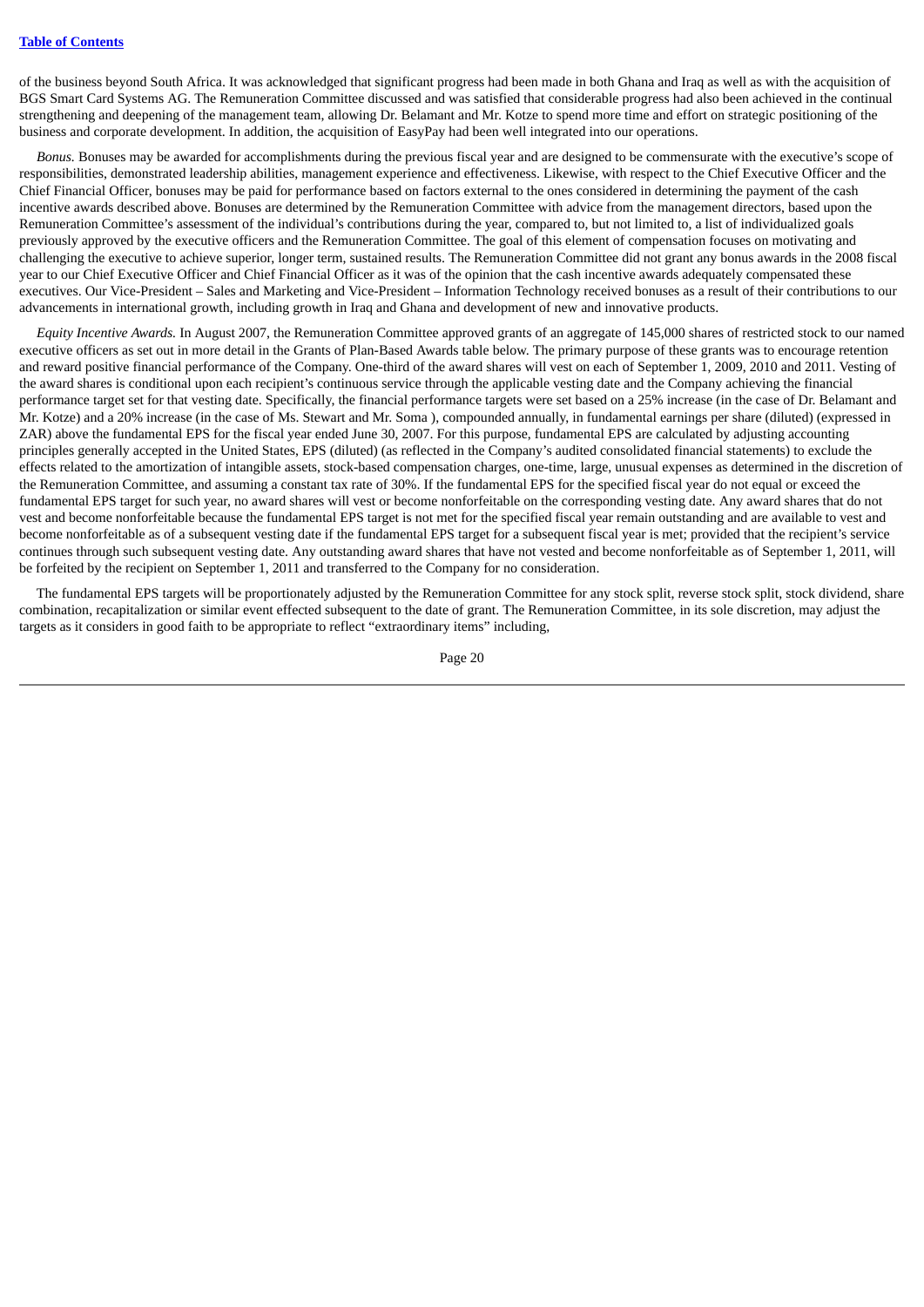without limitation, the charges or costs associated with restructuring of the Company, discontinued operations, other unusual or nonrecurring items, and the cumulative effects of accounting changes.

*Security Guards for our Chief Executive Officer*. We provide on-site residential security services for Dr. Belamant consisting of two armed guards. These services are provided based on bona fide business related security concerns and are an integral part of the Company's overall risk management program. The Board believes that provision of these security services is a necessary and appropriate business expense because Dr. Belamant's personal safety and security are of the utmost importance to the Company and its shareholders. These security services may be viewed as conveying a personal benefit to Dr. Belamant and as a result, must be reported in the Summary Compensation Table below.

# **REMUNERATION COMMITTEE REPORT**

# **For the Year Ended June 30, 2008**

<span id="page-24-0"></span>The Remuneration Committee, which comprises all the independent directors, has reviewed and discussed the "Compensation Discussion and Analysis" section of this proxy statement with the Chief Executive Officer, Dr. Serge C.P. Belamant, and the Chief Financial Officer, Herman G. Kotzé. Based on this review and discussion, the Remuneration Committee recommended to our Board of Directors that the "Compensation Discussion and Analysis" section be included in our Annual Report on Form 10-K and this proxy statement.

> **Remuneration Committee** Alasdair J.K. Pein Christopher Stefan Seabrooke Antony Charles Ball Paul Edwards Tom C. Tinsley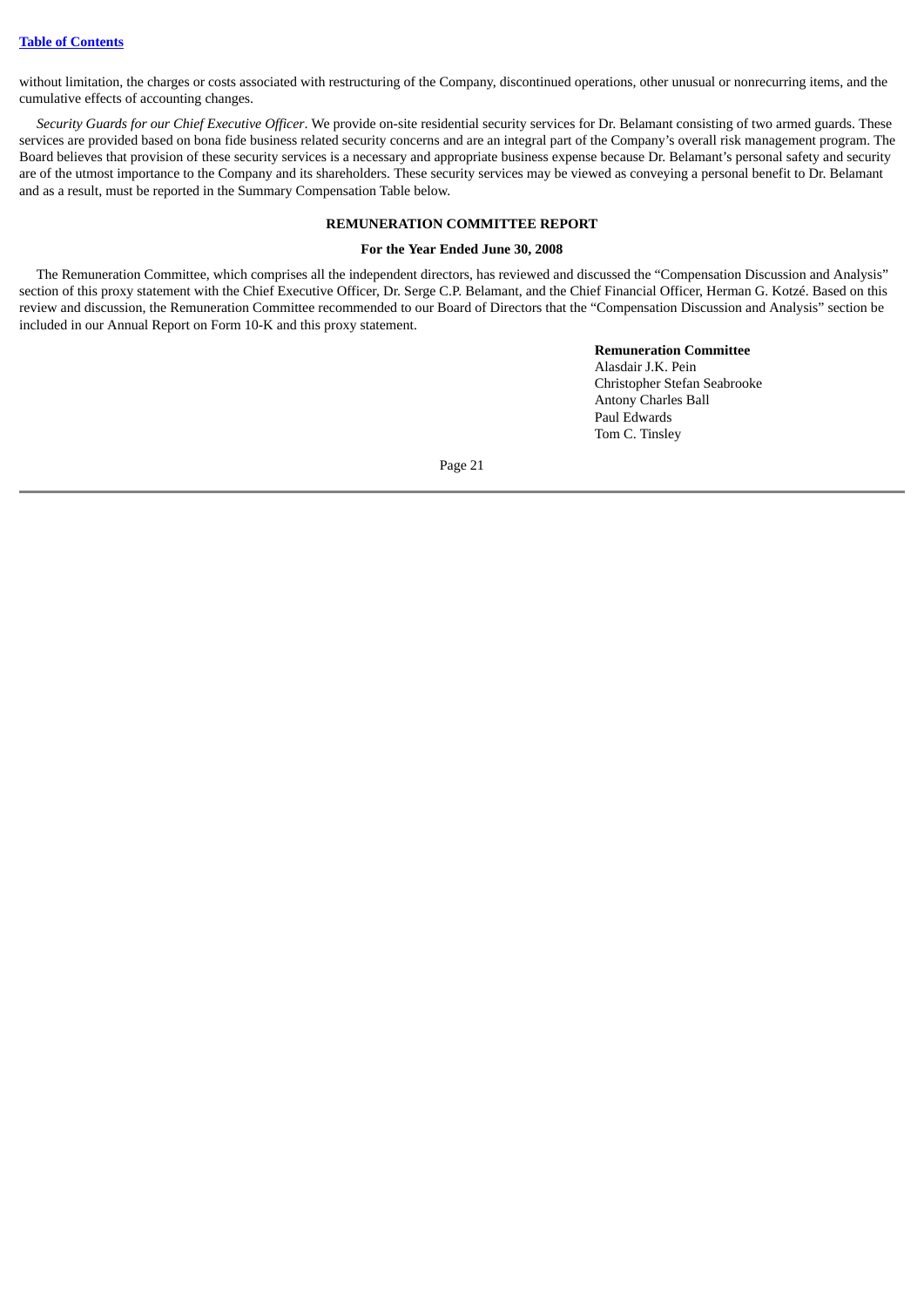### **Executive Compensation Tables**

The following narrative, tables and footnotes describe the "total compensation" earned during fiscal years 2008 and 2007, as applicable, by our named executive officers. The total compensation presented below in the Summary Compensation Table does not reflect the actual compensation received by our named executive officers or the target compensation of our named executive officers in fiscal 2008. The actual value realized by our named executive officers in fiscal 2008 from long-term equity incentives (options and restricted stock) is presented in the Options Exercised and Stock Vested Table on page 25 of this proxy statement. Target annual incentive awards for fiscal 2008 are presented in the Grants of Plan-Based Awards table on page 23 of this proxy statement. The amounts reflected in the Summary Compensation Table for stock awards and option awards are the non-cash expense recognized by us for financial statement reporting purposes with respect to fiscal 2008 and 2007 for all such awards, including those granted in prior fiscal years, in accordance with FAS 123R.

### **SUMMARY COMPENSATION TABLE (1)**

<span id="page-25-0"></span>The following table sets forth the compensation earned by our Chief Executive Officer, our Chief Financial Officer and our other named executive officers for services rendered during fiscal years 2008 and 2007.

| Name and<br><b>Principal Position</b>                                       | Year         | <b>Salary</b><br>(S'000)<br>(2) | <b>Bonus</b><br>(S'000)<br>(3) | <b>Stock</b><br>Awards<br>(S'000)<br>(4) | Option<br>Awards<br>(S'000)<br>(5) | Non-<br><b>Equity</b><br>Incentive<br>Plan<br>Compens<br>-ation<br>(S'000)<br>(3) | All<br>Other<br><b>Compens</b><br>-ation<br>(S'000)<br>(6) | Total<br>$(\$'000)$ |
|-----------------------------------------------------------------------------|--------------|---------------------------------|--------------------------------|------------------------------------------|------------------------------------|-----------------------------------------------------------------------------------|------------------------------------------------------------|---------------------|
| Dr. Serge Belamant, Chief Executive Officer,                                | 2008         | 850                             |                                | 205                                      | 88                                 | 850                                                                               | 41                                                         | 2,034               |
| Chairman of the Board and Director                                          | 2007         | 725                             |                                |                                          | 79                                 | 725                                                                               | 39                                                         | 1,568               |
| Herman Kotzé, Chief Financial Officer,<br>Treasurer, Secretary and Director | 2008<br>2007 | 425<br>350                      |                                | 205                                      | 38<br>35                           | 319<br>263                                                                        |                                                            | 987<br>648          |
| Brenda Stewart, Vice-President                                              | 2008         | 312                             | 78                             | 181                                      | 27                                 |                                                                                   |                                                            | 598                 |
| – Sales and Marketing                                                       | 2007         | 260                             | 65                             |                                          | 25                                 |                                                                                   |                                                            | 350                 |
| Nitin Soma, Vice-President<br>- Information Technology                      | 2008<br>2007 | 288<br>230                      | 72<br>58                       | 156                                      | 22<br>20                           |                                                                                   |                                                            | 538<br>308          |

(1) Includes only those columns relating to compensation awarded to, earned by, or paid to the named executive officers in either fiscal 2008 or 2007. All other columns have been omitted.

(2) The applicable amount for each named executive officer is denominated in USD and paid in ZAR at the exchange rate in effect at the time of payment.

(3) Bonus and non-equity incentive plan compensation represent amounts earned for the fiscal years ended June 30, 2008 and 2007 that were paid in September 2008 and 2007, respectively. The amounts for each executive officer are denominated in USD.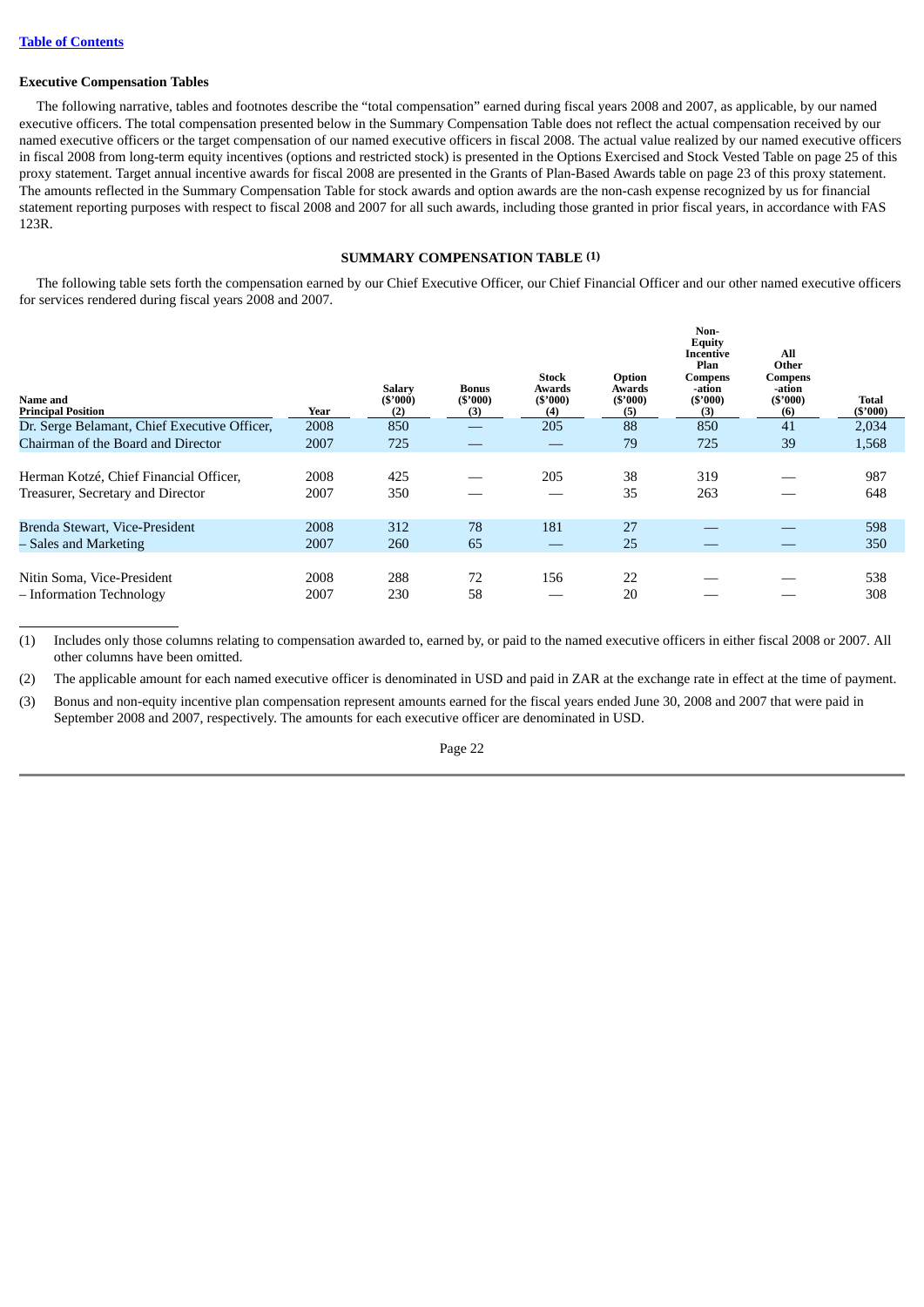# **Table of [Contents](#page-4-0)**

- (4) Represents grants of shares of restricted stock awarded to our named executive officers in August 2007, one-third of which will vest on each of September 1, 2009, 2010 and 2011. Vesting of the award shares is conditioned upon each recipient's continuous service through the applicable vesting date and the Company achieving the financial performance target set for that vesting date. See note 13 to the consolidated financial statements included in our Annual Report on Form 10-K for the year ended June 30, 2008 for the relevant assumptions used in calculating grant date fair value under FAS 123R. For further information about these awards, see "Compensation Discussion and Analysis – Elements of 2008 Compensation – Equity Incentive Awards" above.
- (5) Represents actual stock-based plan compensation charge related to stock options granted under the Stock Incentive Plan to our named executive officers. The amounts are valued based on the grant date fair value of the award determined under FAS123R. See note 13 to the consolidated financial statements included in our Annual Report on Form 10-K for the year ended June 30, 2008 for the relevant assumptions used in calculating grant date fair value under FAS 123R. For further information about these awards, see the Grants of Plan-Based Awards table below.
- <span id="page-26-0"></span>(6) Represents costs for security guards for Dr. Belamant, which is paid in ZAR.

### **GRANTS OF PLAN-BASED AWARDS**

The following table provides information concerning awards under our Stock Incentive Plan and non-equity incentive awards granted during fiscal 2008 to each of our named executive officers.

|                    |                   | <b>Estimated Future</b><br><b>Payouts Under Non-</b><br><b>Equity Incentive</b><br>Plan Awards (1) | <b>Estimated Future Payouts</b><br><b>Under Equity Incentive</b><br><b>Plan Awards</b><br>(2) | <b>Grant Date Fair Value</b><br>of Stock and Option<br>Awards<br>$(*'000)$ (3) |
|--------------------|-------------------|----------------------------------------------------------------------------------------------------|-----------------------------------------------------------------------------------------------|--------------------------------------------------------------------------------|
| Name               | <b>Grant date</b> | <b>Target</b><br>$(\$'000)$                                                                        | <b>Target</b><br>(number of shares)                                                           |                                                                                |
| Dr. Serge Belamant | 8/01/07           | 850                                                                                                | 40,000                                                                                        | 910                                                                            |
| Herman Kotzé       | 8/01/07           | 319                                                                                                | 40,000                                                                                        | 910                                                                            |
| Brenda Stewart     | 8/01/07           | n/a                                                                                                | 35,000                                                                                        | 804                                                                            |
| Nitin Soma         | 8/01/07           | n/a                                                                                                | 30,000                                                                                        | 689                                                                            |

- (1) In the first quarter of fiscal 2008, the Remuneration Committee approved a cash incentive plan providing for a payment of 100% of Dr. Belamant's \$850,000 annual base salary and 75% of Mr. Kotze's \$425,000 annual base salary, if certain quantitative and qualitative requirements were met for our fiscal 2008 year. The Remuneration Committee determined that Dr. Belamant and Mr. Kotze satisfied the quantitative requirements and that the qualitative requirements had been sufficiently achieved to justify the full cash incentive award which was paid in September 2008. See the discussion under "Compensation Discussion and Analysis – Elements of 2008 Compensation – Cash Incentive Awards" for the performance targets established by the Remuneration Committee and the reasons underlying the Remuneration Committee's determination regarding the qualitative targets.
- (2) In August 2007, the Remuneration Committee approved grants of restricted stock to our named executive officers. See the discussion under "Compensation Discussion and Analysis – Elements of 2008 Compensation – Equity Incentive Awards" for the performance targets, vesting schedules and other terms applicable to these awards.
- (3) Grant Date Fair Value was derived by multiplying the closing price of our common stock on August 1, 2007, the grant date, by the number of shares of restricted stock granted.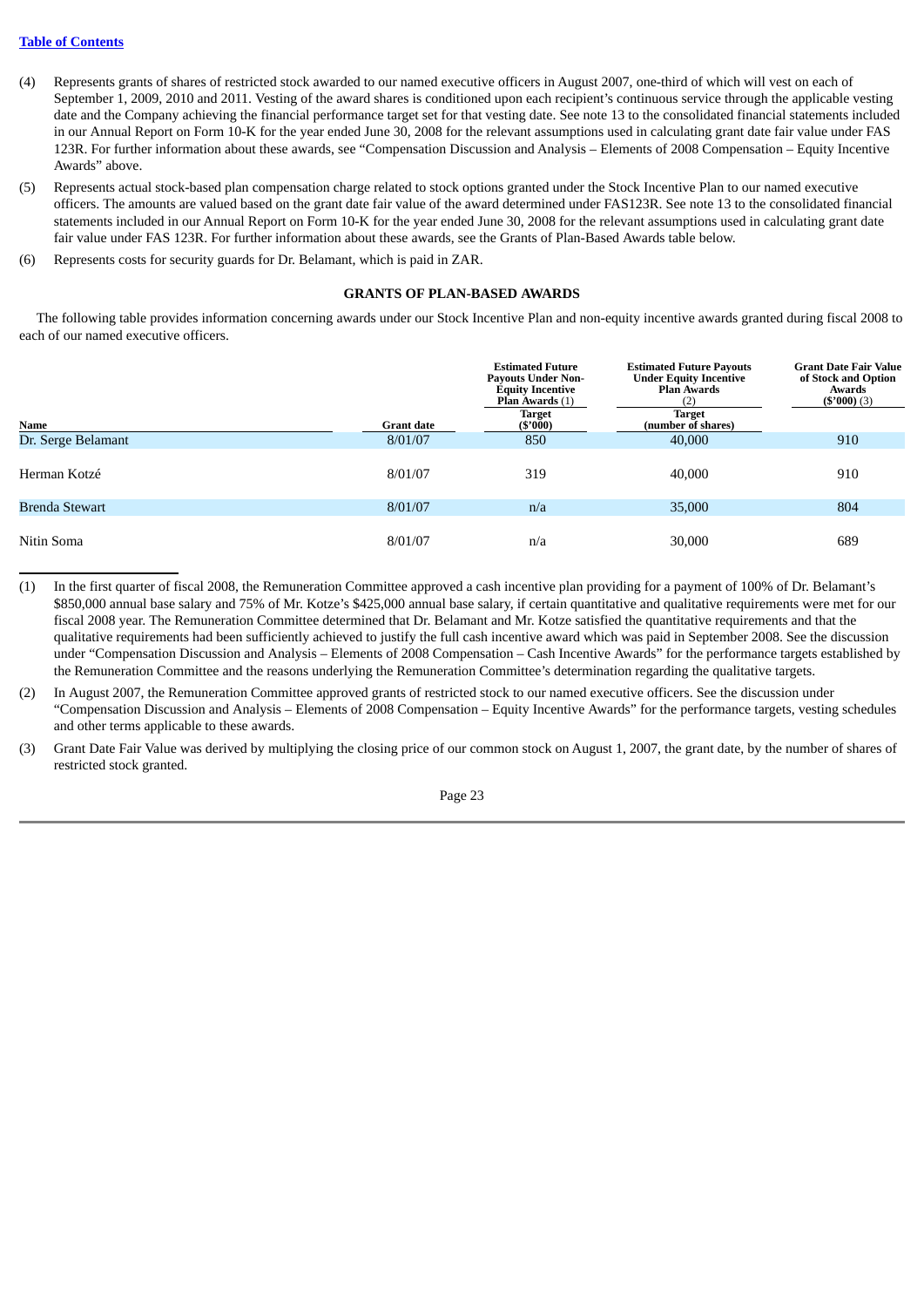# **OUTSTANDING EQUITY AWARDS AT 2008 FISCAL YEAR-END**

<span id="page-27-0"></span>The following table shows all outstanding equity awards held by our named executive officers at the end of fiscal 2008. The market value of unvested shares reflected in this table is calculated by multiplying the number of unvested shares by the closing price of \$24.30 of our common stock on June 30, 2008, the last trading day of the fiscal year.

|                       | <b>Number of</b><br><b>Securities</b><br><b>Underlying</b><br>Unexer-<br>cised | <b>Option Awards</b><br><b>Number</b><br>of<br><b>Securities</b><br>Under-<br>lying<br>Unexer-<br>cised<br><b>Options</b> | Option<br><b>Exercise</b> | Option                    | <b>Stock Awards</b><br><b>Equity</b><br>Incentive<br>Plan<br>Awards:<br><b>Number</b><br>of<br><b>Unearned</b><br>Shares.<br><b>Units or</b><br>Other<br><b>Rights</b><br>That<br><b>Have Not</b><br><b>Vested</b> | Equity<br><b>Incentive</b><br>Plan<br>Awards:<br>Market<br>or Payout<br><b>Value of</b><br><b>Unearned</b><br>Shares,<br><b>Units or</b><br>Other<br><b>Rights</b><br><b>That</b><br><b>Have Not</b> |
|-----------------------|--------------------------------------------------------------------------------|---------------------------------------------------------------------------------------------------------------------------|---------------------------|---------------------------|--------------------------------------------------------------------------------------------------------------------------------------------------------------------------------------------------------------------|------------------------------------------------------------------------------------------------------------------------------------------------------------------------------------------------------|
| Name                  | <b>Options</b> (#)<br>Exercisable                                              | $($ # $)$<br>Unexercisable                                                                                                | Price<br>$($ \$)          | <b>Expiration</b><br>Date | (number<br>of shares)                                                                                                                                                                                              | <b>Vested</b><br>$($ \$                                                                                                                                                                              |
| Dr. Serge Belamant    | 16,670                                                                         |                                                                                                                           | \$<br>3.00                | 6/7/2014                  | 40,000(2)                                                                                                                                                                                                          | 972(3)                                                                                                                                                                                               |
|                       | 32,000                                                                         | 48,000(1)                                                                                                                 | \$<br>22.51               | 8/24/2016                 |                                                                                                                                                                                                                    |                                                                                                                                                                                                      |
| Herman Kotzé          | 16,670<br>14,000                                                               | 21,000(1)                                                                                                                 | \$<br>3.00<br>\$<br>22.51 | 6/7/2014<br>8/24/2016     | 40,000(2)                                                                                                                                                                                                          | 972(3)                                                                                                                                                                                               |
| <b>Brenda Stewart</b> | 33,336<br>10,000                                                               | 15,000(1)                                                                                                                 | \$<br>3.00<br>22.51<br>\$ | 6/7/2014<br>8/24/2016     | 35,000(2)                                                                                                                                                                                                          | 851(3)                                                                                                                                                                                               |
| Nitin Soma            | 8,000                                                                          | 12,000(1)                                                                                                                 | \$<br>22.51               | 8/24/2016                 | 30,000(2)                                                                                                                                                                                                          | 729(3)                                                                                                                                                                                               |

(1) One-third of these options vest on each of May 8, 2009, 2010 and 2011, respectively.

(2) Represents restricted stock of which one-third of the award shares will vest on each of September 1, 2009, 2010 and 2011. Vesting of the award shares is conditioned upon each recipient's continuous service through the applicable vesting date and our achieving the financial performance target set for that vesting date.

(3) Assumes that all performance targets will be met in each year and all shares of restricted stock will vest on each of September 1, 2009, 2010 and 2011.

Page 24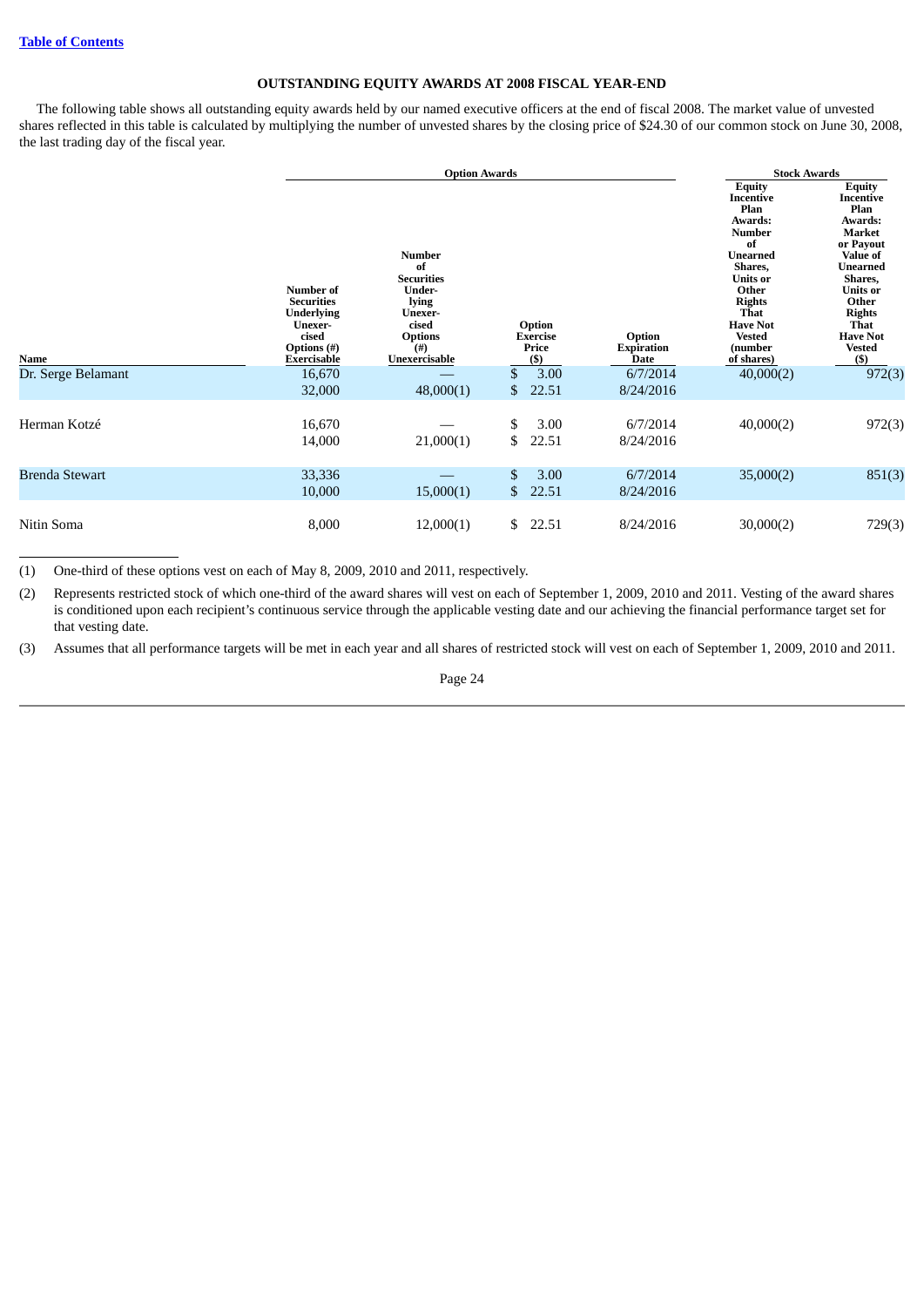# **OPTIONS EXERCISED AND STOCK VESTED**

<span id="page-28-0"></span>The following table shows all stock options exercised and value realized upon exercise by the named executive officers during fiscal 2008.

|                       |                                                               | <b>Stock options</b>                                         |  |  |
|-----------------------|---------------------------------------------------------------|--------------------------------------------------------------|--|--|
| Name                  | <b>Number of Shares</b><br><b>Acquired on</b><br>Exercise (#) | <b>Value Realized on</b><br><b>Exercise</b><br>$(\$'000)(1)$ |  |  |
| Dr. Serge Belamant    | 16,666                                                        | 346                                                          |  |  |
| Herman Kotzé          | 16,666                                                        | 346                                                          |  |  |
| <b>Brenda Stewart</b> |                                                               |                                                              |  |  |
| Nitin Soma            | 33,336                                                        | 712                                                          |  |  |

<span id="page-28-1"></span>(1) The value realized in connection with each option exercise is calculated as the difference between the per share exercise price of the option and the closing price of our common stock on the date of exercise, multiplied by the number of shares of common stock for which such option was exercised on that date.

### **POTENTIAL PAYMENTS UPON TERMINATION OR CHANGE-IN-CONTROL**

As described above under "Compensation Discussion and Analysis", we do not have employment, severance or change of control agreements with named executive officers. Accordingly, there would be no compensation, other than that prescribed by local labor laws in the case of unfair dismissal or retrenchment, that would become payable under the existing plans and arrangements if the employment of any of our named executive officers had terminated on June 30, 2008. We do not have any on-going obligation to provide post-termination benefits to our named executive officers after termination of employment.

### **CERTAIN RELATIONSHIPS AND RELATED TRANSACTIONS**

### <span id="page-28-2"></span>**Review, Approval or Ratification of Related Person Transactions**

We review all relationships and transactions in which we and our directors and named executive officers or their immediate family members are participants to determine whether such persons have a direct or indirect material interest. Our Chief Executive Officer and Chief Financial Officer are primarily responsible for the development and implementation of processes and controls to obtain information from the directors and named executive officers with respect to related person transactions and for then determining, based on the facts and circumstances, whether we or a related person has a direct or indirect material interest in the transaction. As required under SEC rules, transactions that are determined to be directly or indirectly material to us or a related person are disclosed in our proxy statement. In addition, our Audit Committee reviews and approves or ratifies any related person transaction that is required to be disclosed. In the course of its review and approval or ratification of a disclosable related party transaction, our Audit Committee considers:

- **•** the nature of the related person's interest in the transaction;
- **•** the material terms of the transaction, including, without limitation, the amount and type of transaction;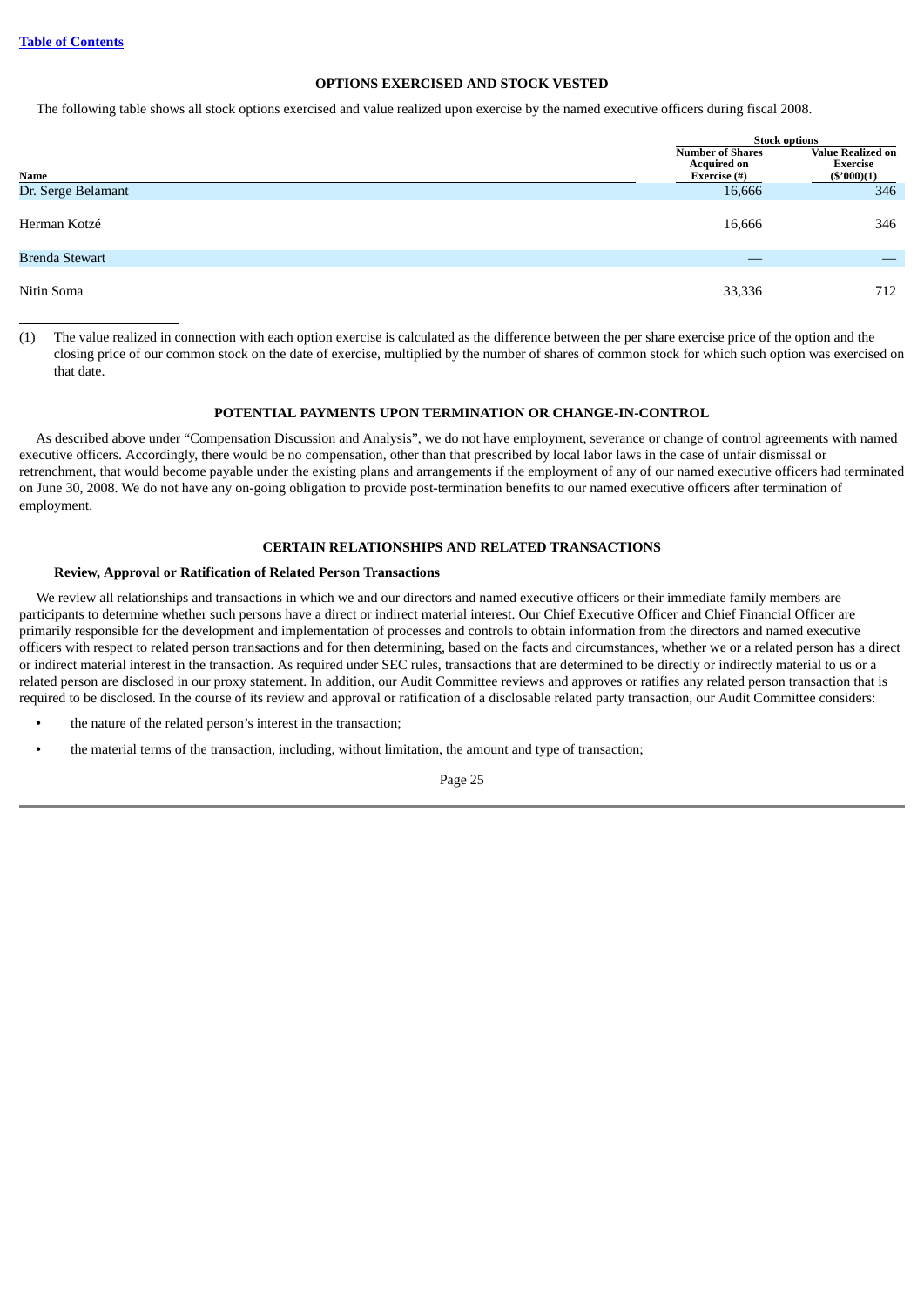- **•** the importance of the transaction to the related person;
- **•** the importance of the transaction to us;
- **•** whether the transaction would impair the judgment of a director or executive officer to act in our best interest; and
- **•** any other matters the committee deems appropriate.

Any member of the Audit Committee who is a related person with respect to a transaction under review may not participate in the deliberations or vote respecting approval or ratification of the transaction, provided, however, that such director may be counted in determining the presence of a quorum at a meeting of the committee that considers the transaction.

# **Related Party Transactions**

Pursuant to the common stock purchase agreement, dated January 30, 2004, between us and SAPEF, SAPEF is entitled to designate three nominees to our Board. SAPEF has informally agreed to reduce the number of its designated nominees from three to two due to the recent reduction in the number of our shares that SAPEF holds. Mr. Ball and Mr. Pein currently serve on our Board as SAPEF's designees.

Pursuant to the stock purchase agreement, dated July 18, 2005, among the investment entities affiliated with GA, us and certain other parties, GA is entitled to designate one nominee to our Board. This designee was Mr. Wendelstadt during the 2008 fiscal year and is currently Mr. Tinsley, who replaced Mr. Wendelstadt on September 1, 2008. In addition, pursuant to the stock purchase agreement, we granted rights, under certain circumstances and subject to certain limitations, with respect to the registration of our shares held by investment entities affiliated with GA.

# **AUDIT AND NON-AUDIT FEES**

<span id="page-29-0"></span>The following table shows the fees that we paid or accrued for the audit and other services provided by Deloitte for the fiscal years ended June 30, 2008 and 2007.

|                           | 2008<br>\$.000 | 2007<br>\$.000    |
|---------------------------|----------------|-------------------|
| <b>Audit Fees</b>         | 1,329          | 1,289             |
| <b>Audit-Related Fees</b> |                | $\hspace{0.05cm}$ |
| <b>Tax Fees</b>           |                |                   |
| All Other Fees            |                |                   |

Audit Fees — This category includes the audit of our annual consolidated financial statements, review of financial statements included in our quarterly reports on Form 10-Q, the required audit of management's assessment of the effectiveness of our internal control over financial reporting and the auditors' independent audit of internal control over financial reporting, and the services that an independent auditor would customarily provide in connection with subsidiary audits, statutory requirements, regulatory filings, and similar engagements for the fiscal year, such as comfort letters, attest services, consents, and assistance with review of documents filed with the SEC. This category also includes advice on audit and accounting matters that arose during, or as a result of, the audit or the review of interim financial statements.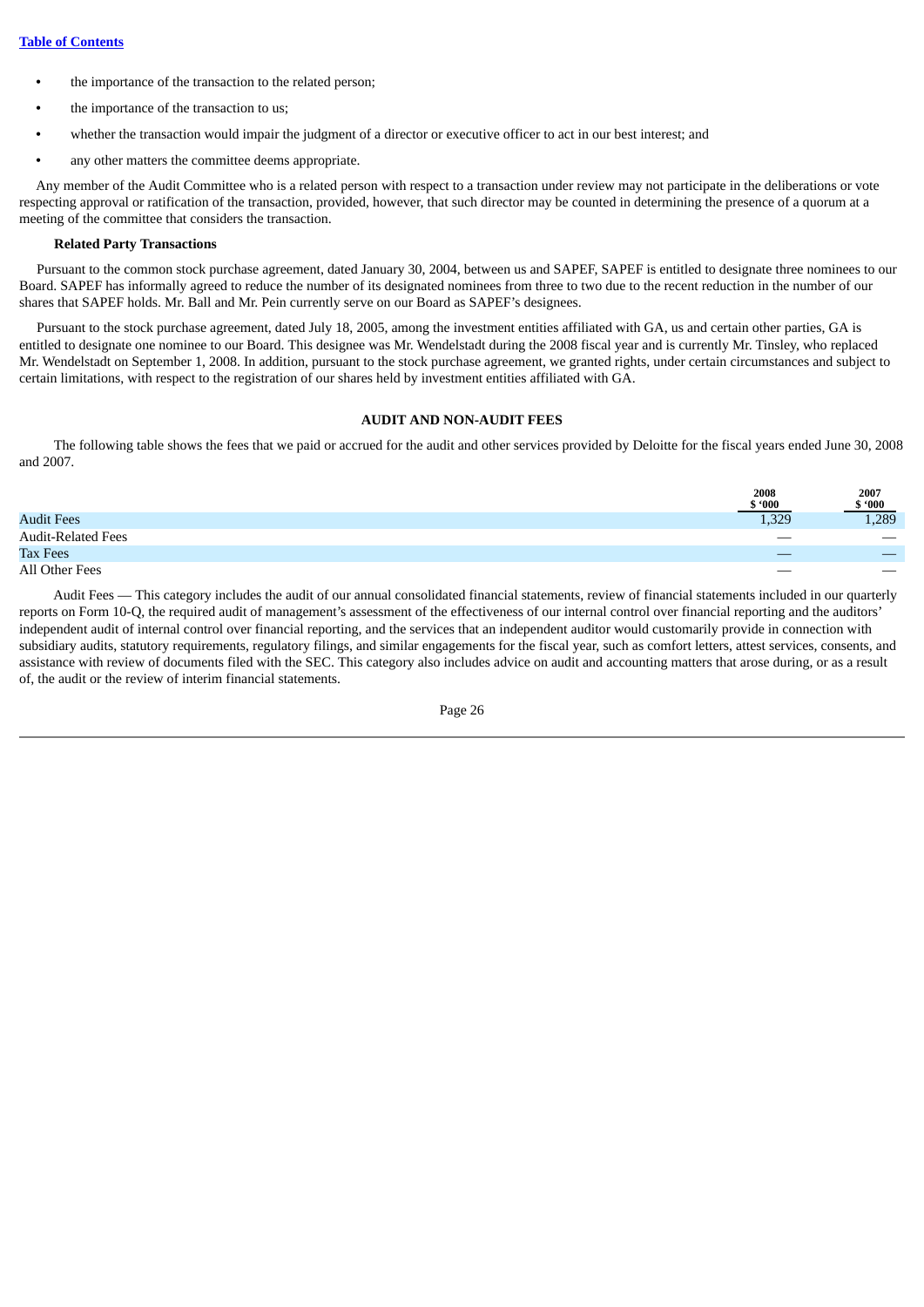Audit-Related Fees — This category consists of assurance and related services by the independent registered public accounting firm that are reasonably related to the performance of the audit or review of our financial statements and are not reported above under "Audit Fees." There were no such fees paid in the fiscal years ended June 30, 2008 or 2007.

Tax Fees — This category consists of professional services rendered by Deloitte for tax compliance and tax advice. The services for the fees disclosed under this category include tax return review and technical tax advice. There were no such fees paid in the fiscal years ended June 30, 2008 or 2007.

All Other Fees — There were no such fees paid in the fiscal years ended June 30, 2008 or 2007.

#### **Pre-Approval of Non-Audit Services**

Pursuant to our Audit Committee charter, our Audit Committee reviews and pre-approves both audit and non-audit services to be provided by our independent auditors. The authority to grant pre-approvals of non-audit services may be delegated to one or more designated members of the Audit Committee whose decisions will be presented to the full Audit Committee at its next regularly scheduled meeting. During fiscal years 2008 and 2007, all of the audit, audit-related, tax and other services provided by Deloitte with respect to fiscal years 2008 and 2007 were pre-approved by the Board and the Audit Committee.

### **AUDIT COMMITTEE REPORT**

<span id="page-30-0"></span>The Audit Committee of the Board consists of three independent directors, as required by Nasdaq listing standards. The Audit Committee operates under a written charter adopted by the Board and available on our website at www.net1ueps.com. The Audit Committee is responsible for overseeing our financial reporting process on behalf of the Board. The members of the Audit Committee are Messrs. Seabrooke, Pein and Edwards. The committee selects, subject to shareholder ratification, our independent registered public accounting firm.

Management is responsible for our financial statements and the financial reporting process, including internal controls. The independent registered public accounting firm is responsible for performing an independent audit of our consolidated financial statements in accordance with auditing standards generally accepted in the United States and of our internal control over financial reporting and for issuing a report thereon. The committee's responsibility is to monitor and oversee these processes.

In this context, the Audit Committee has met and held discussions with management and Deloitte. Our Chief Executive Officer and Chief Financial Officer represented to the Audit Committee that the consolidated financial statements were prepared in accordance with accounting principles generally accepted in the United States, and the committee reviewed and discussed the consolidated financial statements with our Chief Executive Officer and Chief Financial Officer and Deloitte. The Audit Committee discussed with Deloitte the matters required to be discussed by the statement on Auditing Standards No. 61, as amended (AICPA, Professional Standards, Vol. 1. AU §380), as may be modified or supplemented. These matters included a discussion of Deloitte's judgments about the quality (not just the acceptability) of our accounting principles as applied to our financial reporting.

Deloitte also provided the Audit Committee with the written disclosures and letter required by Independence Standards Board Standard No. 1 (Independence Standards Board Standard No. 1, Independence Discussions with Audit Committees), and the Audit Committee discussed with Deloitte the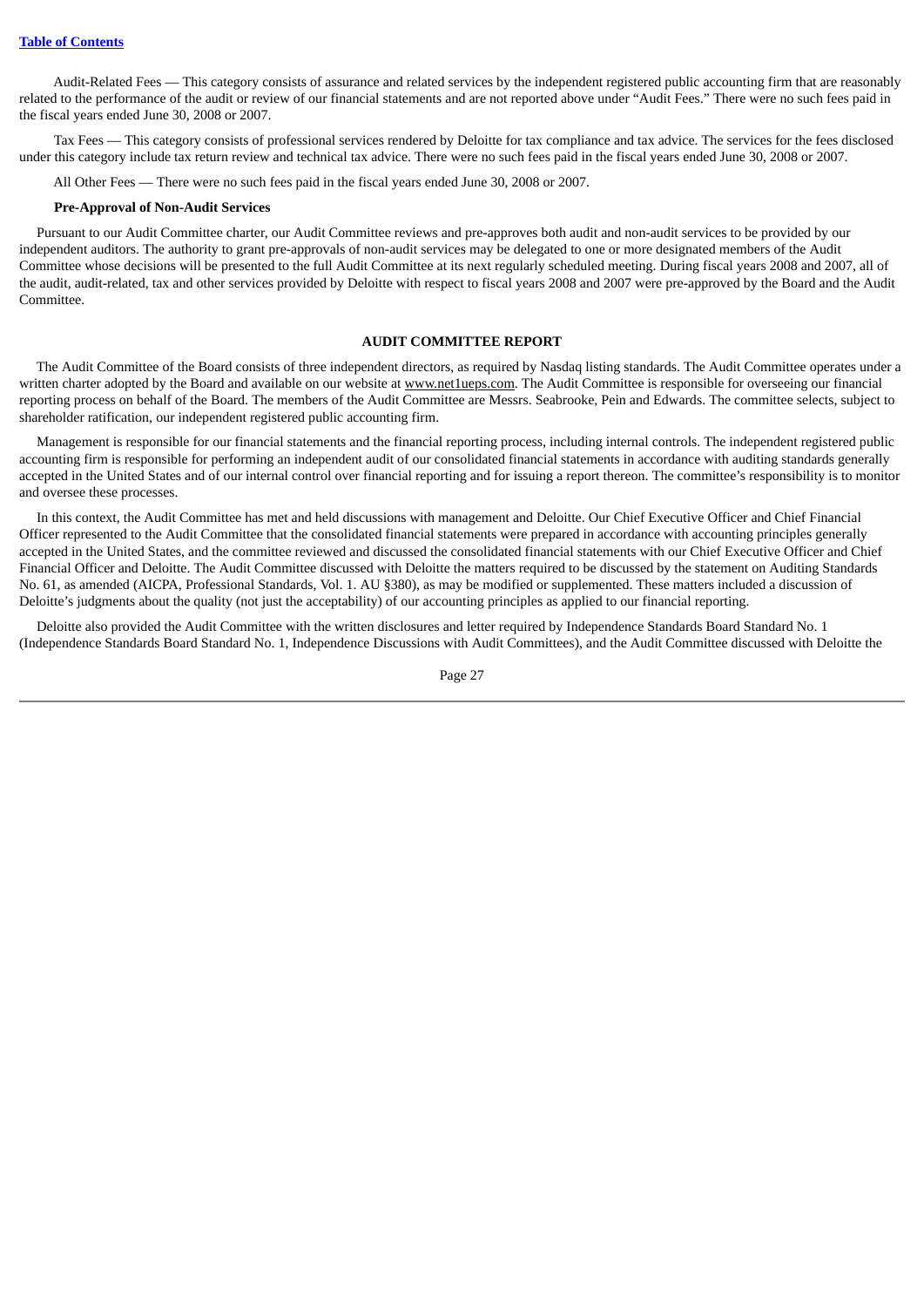firm's independence. The committee further considered whether the provision by Deloitte of the non-audit services described above is compatible with maintaining the auditors' independence.

Based upon the Audit Committee's discussion with management and Deloitte and the Audit Committee's review of the representations of management and the disclosures by Deloitte to the Audit Committee, the committee recommended to the Board that our audited consolidated financial statements be included in our Annual Report on Form 10-K for the year ended June 30, 2008, for filing with the SEC.

Audit Committee

Christopher S. Seabrooke, Chairman Alasdair J. K. Pein Paul Edwards

### **SECURITY OWNERSHIP OF CERTAIN BENEFICIAL OWNERS**

<span id="page-31-0"></span>The following table presents, as of October 17, 2008, information about beneficial ownership of our common stock by:

- **•** each person or group of affiliated persons who or which, to our knowledge, owns beneficially more than 5% of our outstanding shares of common stock;
- **•** each of our directors and named executive officers; and
- **•** all of our directors and executive officers as a group.

Beneficial ownership of shares is determined in accordance with SEC rules and generally includes any shares over which a person exercises sole or shared voting or investment power. The beneficial ownership percentages set forth below are based on 58,399,595 shares of common stock outstanding as of October 17, 2008. All shares of common stock, including that common stock underlying stock options that are presently exercisable or exercisable within 60 days after October 17, 2008 (which we refer to as being currently exercisable) by each person are deemed to be outstanding and beneficially owned by that person for the purpose of computing the ownership percentage of that person, but are not considered outstanding for the purpose of computing the percentage ownership of any other person. All our special convertible preferred stock was automatically converted to common stock on October 8, 2008 in connection with the listing of our common stock on the JSE Securities Exchange.

Unless otherwise indicated, to our knowledge, each person listed in the table below has sole voting and investment power with respect to the shares shown as beneficially owned by such person, except to the extent applicable law gives spouses shared authority. Except as otherwise noted, each shareholder's address is c/o Net 1 UEPS Technologies, Inc., President Place, 4th Floor, Corner of Jan Smuts Avenue and Bolton Road, Rosebank, Johannesburg, South Africa.

|                           | <b>Shares of Common</b><br><b>Stock Beneficially Owned</b> |      |
|---------------------------|------------------------------------------------------------|------|
| Name                      | Number                                                     |      |
| Antony C. Ball(1)         | 25,001                                                     |      |
| Dr. Serge C.P Belamant(2) | 2,206,957                                                  | 3.7% |
| Paul Edwards(3)           | 11,116                                                     |      |
| Herman G. Kotzé(4)        | 237,335                                                    |      |
| Alasdair J.K. Pein(5)     | 25,001                                                     |      |
|                           |                                                            |      |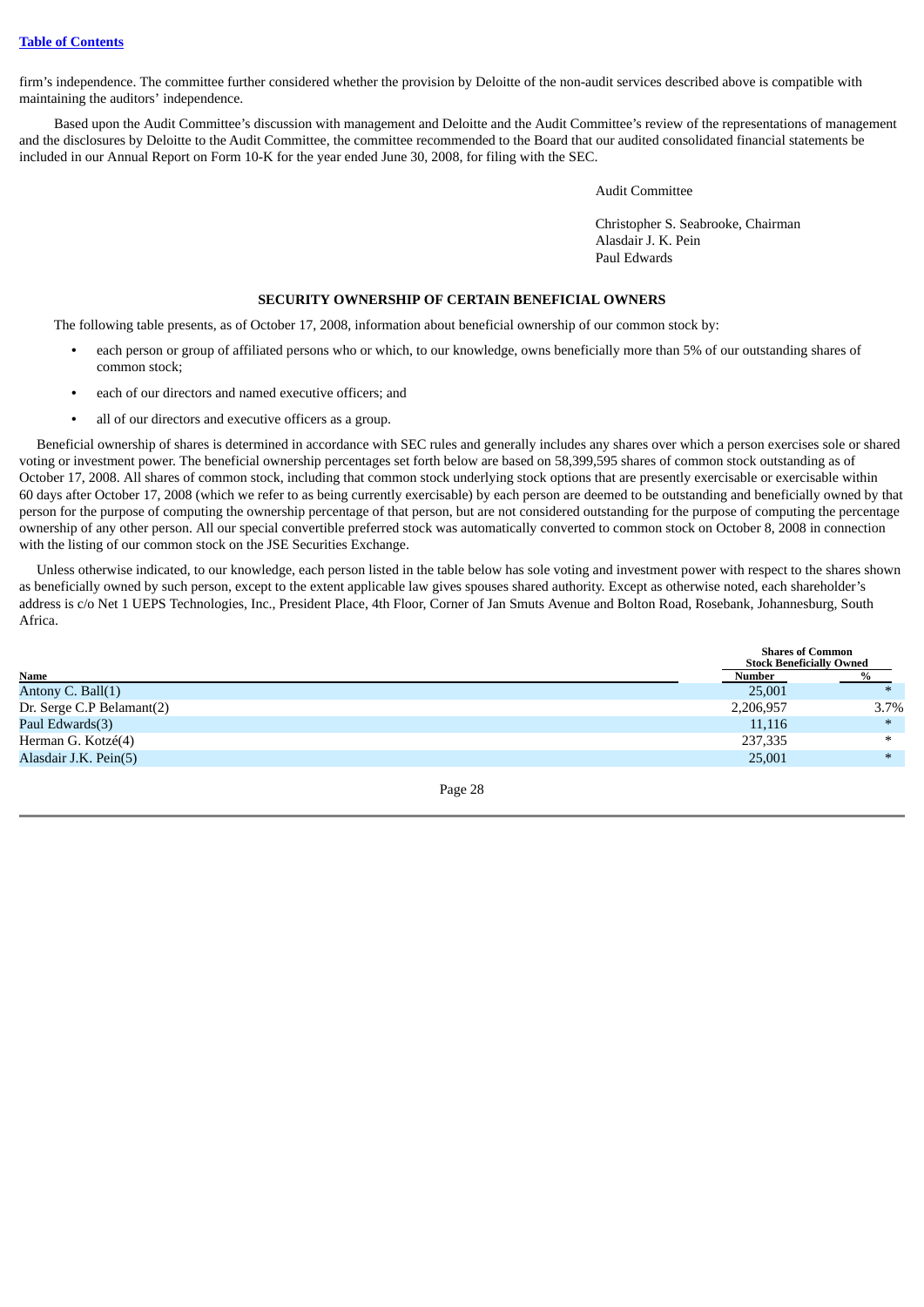|                                                              |           | <b>Shares of Common</b><br><b>Stock Beneficially Owned</b> |  |  |
|--------------------------------------------------------------|-----------|------------------------------------------------------------|--|--|
| Name                                                         | Number    |                                                            |  |  |
| Chris S. Seabrooke(6)                                        | 12.310    | ж                                                          |  |  |
| Brenda L. Stewart(7)                                         | 145,002   | $*$                                                        |  |  |
| Nitin Soma(8)                                                | 180,022   |                                                            |  |  |
| Tom C Tinsley(9)                                             | 6,409,091 | 11.0%                                                      |  |  |
| Investment entities affiliated with Brait S.A.(10)           | 9.221.527 | 15.9%                                                      |  |  |
| Investment entities affiliated with General Atlantic LLC(10) | 6,409,091 | 11.0%                                                      |  |  |
| Directors and Executive Officers as a group (11)             | 9,209,633 | 15.9%                                                      |  |  |

Less than one percent

- (2) CI Law Trustees Limited for the San Roque Trust dated 8/18/92 owns 800,799 shares of common stock. Dr. Serge C.P. Belamant as proxy of CI Law Trustees has the power to vote all of CI Law Trustees' shares. The remaining 1,406,158 shares are owned directly by Dr. Belamant and include (i) 40,000 shares of restricted stock, the vesting of which is subject to the satisfaction of certain financial performance and other conditions described elsewhere in this proxy statement and (ii) options to purchase 32,000 shares of common stock, all of which are currently exercisable.
- (3) Represents (i) options to purchase 8,335 shares of common stock, all of which are currently exercisable, (ii) 1,351 shares of restricted stock, one-third of which vest annually commencing on February 6, 2009 and (iii) 1,430 shares of restricted stock, one-third of which vest annually commencing on August 27, 2009. Vesting of the restricted stock is conditioned on Mr. Edwards' continued service as a member of our Board on the applicable vesting date.
- (4) Includes (i) 40,000 shares of restricted stock, the vesting of which is subject to the satisfaction of certain financial performance and other conditions described elsewhere in this proxy statement and (ii) options to purchase 14,000 shares of common stock, all of which are currently exercisable.
- (5) Includes options to purchase 16,668 shares of common stock, all of which are currently exercisable.
- (6) Represents (i) options to purchase 8,335 shares of common stock, all of which are currently exercisable, (ii) 1,931 shares of restricted stock, one-third of which vest annually commencing on February 6, 2009 and (iii) 2,044 shares of restricted stock, one-third of which vest annually commencing on August 27, 2009. Vesting of the restricted stock is conditioned on Mr. Seabrooke's continued service as a member of our Board on the applicable vesting date.
- (7) Includes (i) 35,000 shares of restricted stock, the vesting of which is subject to certain financial performance and other conditions described elsewhere in this proxy statement and (ii) 43,336 options to purchase shares of common stock, all of which are currently exercisable.
- (8) Includes (i) 30,000 shares of restricted stock, the vesting of which is subject to certain financial performance and other conditions described elsewhere in this proxy statement and (ii) 8,000 options to purchase shares of common stock, all of which are currently exercisable.
- (9) According to Amendment No. 1 to Schedule 13D, dated June 22, 2006, filed by General Atlantic LLC ("GA"), and its affiliates, General Atlantic Partners 80, L.P. ("GAP 80"), General Atlantic Partners 82, L.P. ("GAP 82"), GapStar, LLC ("GapStar"), GAP Coinvestments III, LLC, ("GAPCO III"), GAP Coinvestments IV, LLC, ("GAPCO IV"), GAPCO GmbH & Co. KG ("KG"), GAPCO Management GmbH, ("GmbH Management"), and GAP Coinvestments CDA, L.P. ("GAPCO CDA") and supplemental information provided to us by GA, these entities beneficially own, in the aggregate, 6,409,091shares of common stock. GA is the general partner of GAP 80, GAP 82 and GAPCO CDA. GA is also the sole member of GapStar. GmbH Management is the general partner of KG. The Managing Directors of GA are Steven A. Denning (Chairman), William E. Ford Chief Executive Officer), H. Raymond Bingham, Peter L. Bloom, Mark F. Dzialga, Klaus Esser, Vince Feng, William O. Grabe, Abhay Havaldar, David C. Hodgson, Rene M. Kern, Jonathan Korngold, Christopher G. Lanning, Jeff Leng, Anton J. Levy, Marc F. McMorris, Thomas J. Murphy, Matthew Nimetz, Ranjit Pandit, Andrew C. Pearson, Raul Rai, David A. Rosenstein,

<sup>(1)</sup> Represents options to purchase 25,001 shares of common stock, all of which are currently exercisable.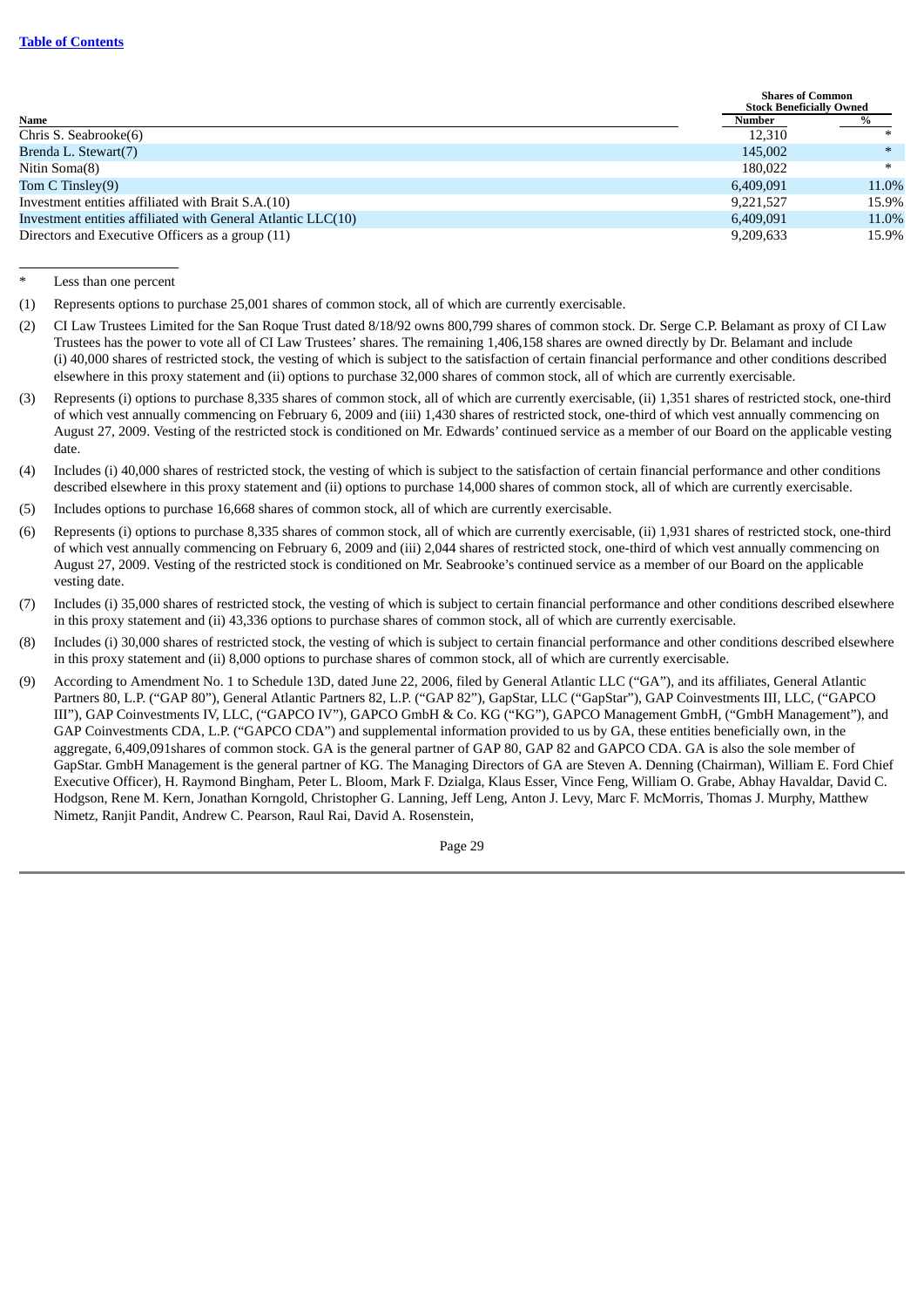Sunish Sharma, Franchon M. Smithson, Oliver Thum, Tom C. Tinsley, Sean Tong, Philip P. Trahanas and Florian P. Wendelstadt (collectively, the "GA Managing Directors"). Mr. Wendelstadt is a director of the Company. The managing members of GAPCO III and GAPCO IV are GA Managing Directors. The business address of each of the GA Managing Directors (other than Messrs. Esser, Feng, Leng, Tong, Havaldar, Pandit, Rai, Sharma, Thum, Tinsley, Wendelstadt, Bingham and McMorris) is 3 Pickwick Plaza, Greenwich, Connecticut 06830. The business address of Messrs. Esser and Thum is Koenigsallee 62, 40212, Duesseldorf, Germany. The business address of Messrs. Feng, Leng and Tong is Suite 2007-10, One International Finance Centre, 1 Harbour View Street, Central, Hong Kong. The business address of Messrs. Havaldar, Pandit, Rai and Sharma is Room 151, 152 Maker Chambers VI, Naisman Point, Mumbai 400 021, India. The business address of Messrs. Bingham and McMorris is 228 Hamilton Avenue, Palo Alto, California 94301. The business address of Mr. Tinsley is 2401 Pennsylvania Avenue NW, Washington DC 20037.

- (10) According to Amendment No. 2 to Schedule 13D, dated June 22, 2006, filed by South African Private Equity Fund III, L.P., SAPEF III International G.P. Limited, Capital Partners Group Holdings Limited and Brait, S.A., these entities beneficially own in the aggregate 9,387,984 shares of common stock. A Form 4, dated March 25, 2008, filed by Brait S.A. reflects beneficial ownership of 9,221,527 shares of common stock. The address and principal place of business of each of SAPEF III Fund and SAPEF G.P. is Walker House, P.O. Box 908, George Town, Grand Cayman, Cayman Islands. The address and principal place of business of Capital Partners is Abbott Building, P.O. Box 3186, Road Town, Tortola, British Virgin Islands. The address and principal place of business of Brait S.A. is 180 rue des Aubepines, L-1145, Luxembourg.
- (11) Represents shares beneficially owned by the directors and executive officers listed in the table, as well as 40,134 shares beneficially owned by Leonid Delberg and Richard Schweger, who joined the Company and became executive officers after June 30, 2008. Includes (i) options to purchase 97,426 shares of common stock, all of which are currently exercisable and (ii) 151,756 shares of restricted stock, the vesting of which is subject to certain conditions discussed above.

# **ADDITIONAL INFORMATION**

### <span id="page-33-0"></span>**Section 16(a) Beneficial Ownership Reporting Compliance**

Section 16(a) of the Exchange Act requires that our executive officers and directors, and persons who own more than 10% of a registered class of our equity securities, file reports of ownership and changes in ownership with the SEC and provide us with copies of such reports. We have reviewed such reports received by us and written representations from our directors and executive officers. Based solely on such review and representations, we believe that all filings requirements applicable to our executive officers, directors and more than 10% shareholders were complied with during fiscal year 2008; however we identified four filings that were not made on a timely basis. Each of Serge Belamant, Herman Kotze, Nitin Soma and Brenda L. Stewart were late in filing one Form 4 for the receipt of restricted stock.

### **Other Matters**

Our Board knows of no other business that will be presented for consideration at the annual meeting. Return of a valid proxy, however, confers on the designated proxy holder's discretionary authority to vote the shares in accordance with their best judgment on such other business, if any, that may properly come before the annual meeting or any adjournment or postponement thereof. It is important that the proxies be returned promptly and that your shares be represented. You are urged to sign, date and promptly return the enclosed proxy card in the enclosed envelope.

### **Annual Report on Form 10-K**

A copy of our annual report on Form 10-K (without exhibits) for the fiscal year ended June 30, 2008 is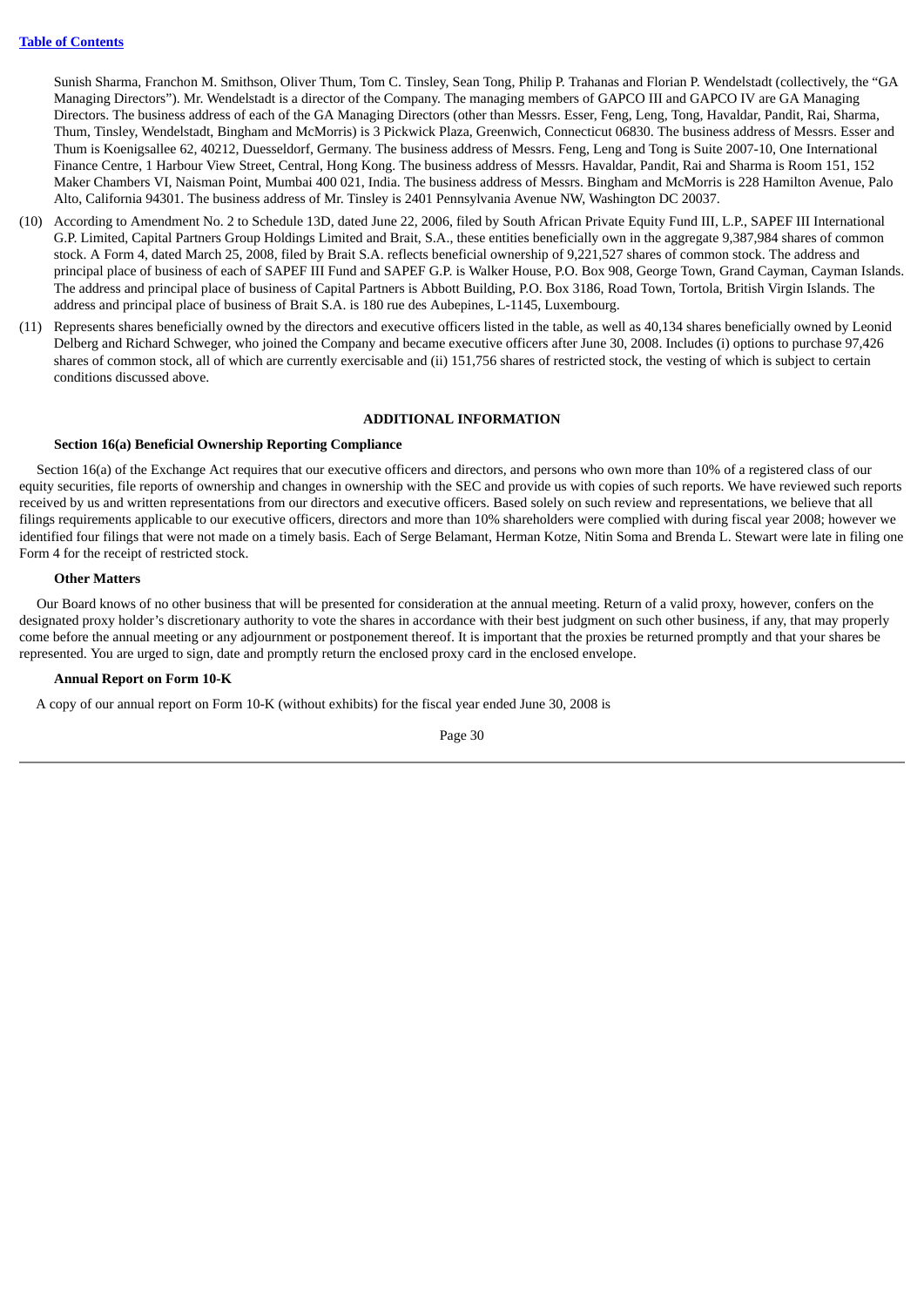being distributed along with this proxy statement. We refer you to such report for financial and other information about us, but such report is not incorporated in this proxy statement and is not deemed to be a part of the proxy solicitation material. It is also available on our website (www.net1ueps.com). In addition, the report (with exhibits) is available at the SEC's website (www.sec.gov).

# **Shareholder Proposals for the 2009 Annual Meeting**

Qualified shareholders who wish to have proposals presented at the 2009 annual meeting of shareholders must deliver them to us by July 30, 2009, in order to be considered for inclusion in next year's proxy statement and proxy pursuant to Rule 14a-8 under the Exchange Act.

Any shareholder proposal or director nomination for our 2009 annual meeting that is submitted outside the processes of Rule 14a-8 will be considered "untimely" if we receive it after July 30, 2009. Such proposals and nominations must be made in accordance with Section 2.08 of our Amended and Restated By-Laws. An untimely proposal may be excluded from consideration at our 2009 annual meeting. All proposals and nominations must be delivered to us at our principal executive offices at P O Box 2424, Parklands 2121, Gauteng, South Africa.

# **Householding of Proxy Materials**

We have adopted a procedure approved by the SEC called "householding." Under this procedure, multiple shareholders who share the same last name and address will receive only one copy of the annual proxy materials, unless they notify us that they wish to continue receiving multiple copies. We have undertaken householding to reduce our printing costs and postage fees.

If you wish to opt-out of householding and receive multiple copies of the proxy materials at the same address, you may do so at any time prior to 30 days before the mailing of proxy materials, which typically are mailed at the end of October of each year, by notifying us in writing at: Net 1 UEPS Technologies, Inc., P O Box 2424, Parklands 2121, Gauteng, South Africa, Attention: Corporate Secretary. You also may request additional copies of the proxy materials by notifying us in writing at the same address.

If you share an address with another shareholder and currently are receiving multiple copies of the proxy materials, you may request householding by notifying us at the above-referenced address.

By Order of the Board of Directors,

/s/ Dr. Serge Belamant Dr. Serge C. P. Belamant *Chairman and Chief Executive Officer*

October 29, 2008

THE BOARD HOPES THAT YOU WILL ATTEND THE MEETING. WHETHER OR NOT YOU PLAN TO ATTEND, PLEASE PROMPTLY **COMPLETE, DATE, SIGN AND RETURN THE ENCLOSED PROXY.**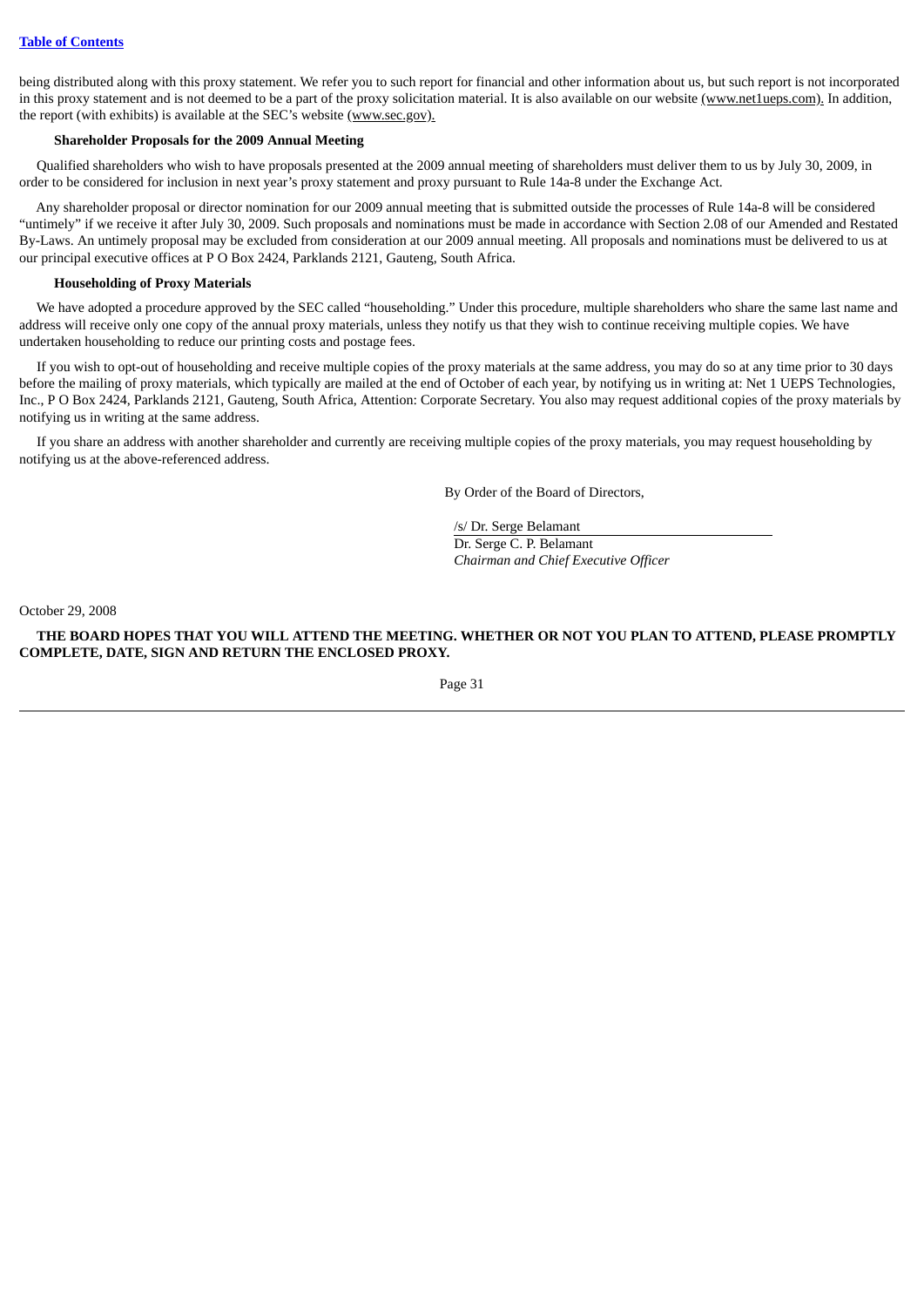# **CERTIFICATE ACCOMPANYING ARTICLES OF RESTATEMENT OF ARTICLES OF INCORPORATION OF NET 1 UEPS TECHNOLOGIES, INC.**

Pursuant to the provisions of Section 607.1003 and 607.1007 of the Florida Business Corporation Act (the "**Act**"), the undersigned corporation, **NET 1 UEPS TECHNOLOGIES, INC.** (the "**Corporation**"), a Florida corporation, certifies the following:

1. The name of the Corporation is Net 1 UEPS Technologies, Inc.

2. The Articles of Restatement amend and restate the Corporation's Articles of Incorporation in their entirety.

3. The amended and restated Articles of Incorporation were adopted by the written consent of all of the members of the Board of Directors adopted by the Board of Directors of the Corporation effective 16, 2008.

4. The amended and restated Articles of Incorporation were recommended by the Board of Directors of the Corporation and submitted to the shareholders of the Corporation for approval at the annual meeting of the shareholders of the Corporation, held on November 27, 2008. The amendment to the Articles of Incorporation of the Corporation was approved by the shareholders of the Corporation, with the number of votes cast for the amendment being sufficient for approval in accordance with the applicable provisions of the Act.

**IN WITNESS WHEREOF**, the Chief Executive Officer of the Corporation has signed this Certificate as of [ ], 2008.

# **NET 1 UEPS TECHNOLOGIES, INC.**

By:

Serge C.P. Belamant, Chief Executive Officer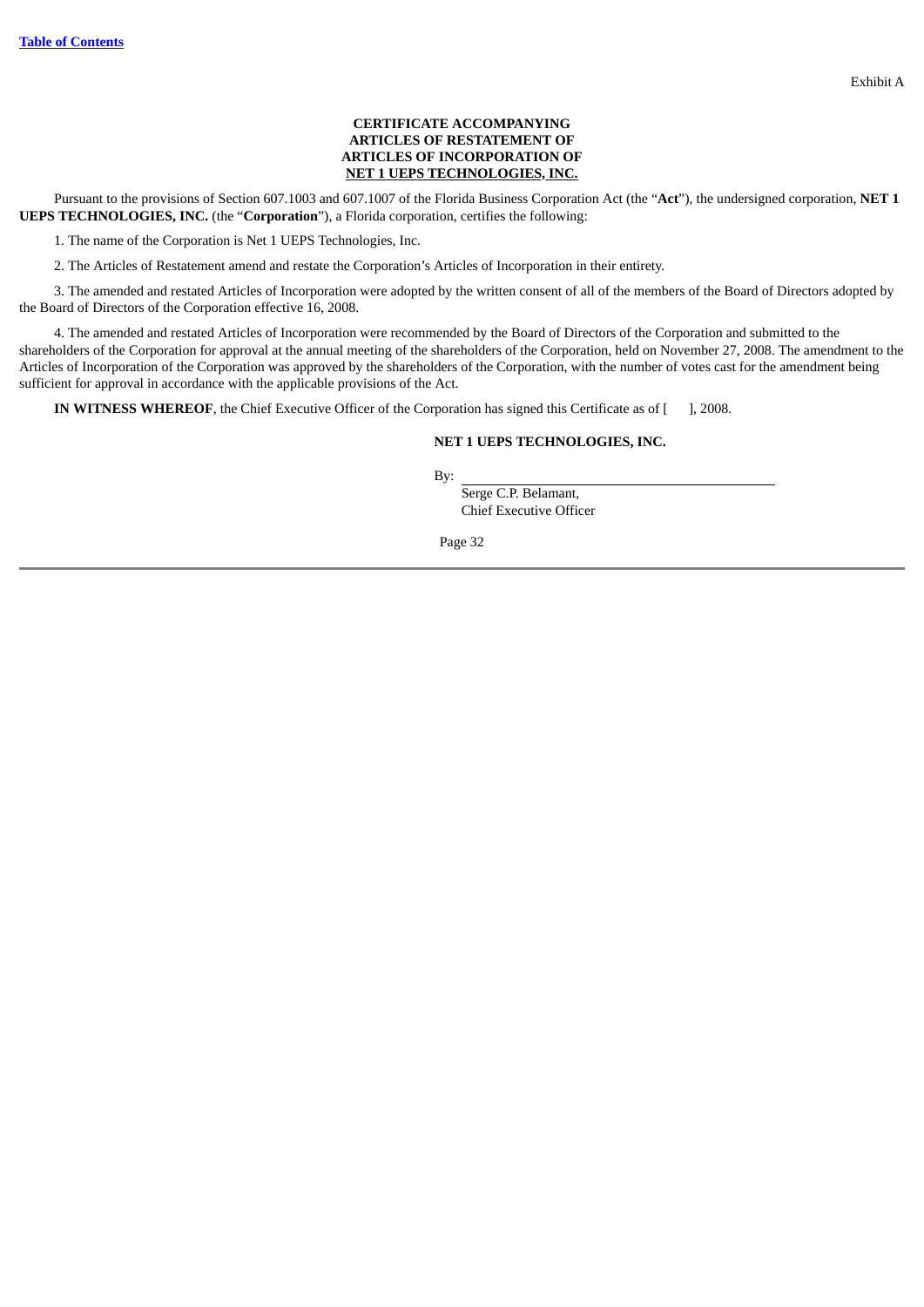# **AMENDED AND RESTATED ARTICLES OF INCORPORATION OF NET 1 UEPS TECHNOLOGIES, INC.**

Pursuant to Sections 607.1001, 607.1003, and 607.1007 of the Florida Business Corporation Act (the "**Act**"), **NET 1 UEPS TECHNOLOGIES, INC.**, approves and adopts the following Amended and Restated Articles of Incorporation:

# **ARTICLE I.**

**Name**

The name of the Corporation is **Net 1 UEPS Technologies, Inc.**

# **ARTICLE II. Term of Existence**

The Corporation will have perpetual existence.

# **ARTICLE III.**

### **Nature of Corporate Business and Powers**

The general nature of the business to be transacted by the Corporation shall be to engage in any and all lawful business permitted under the laws of the United States and the State of Florida.

### **ARTICLE IV. Capital Stock**

The maximum number of shares of capital stock that the Corporation shall be authorized to issue and have outstanding at any one time shall be two hundred fifty million (250,000,000), of which two hundred million (200,000,000) shares shall be designated as common stock, par value \$0.001 per share, and fifty million (50,000,000) shares shall be designated as preferred stock par value \$0.001 per share.

Series of the preferred stock may be created and issued from time to time, with such designations, preferences, conversion rights, cumulative, relative, participating, optional or other rights, including voting rights, qualifications, limitations or restrictions thereof as shall be stated and expressed in the resolution or resolutions providing for the creation and issuance of such series of preferred stock as adopted by the Board of Directors pursuant to the authority in this paragraph given.

# **ARTICLE V.**

# **Affiliated Transactions**

Pursuant to Section 607.0901(5)(a) of the Act, the Corporation elects not to be governed by the requirements or other provisions regarding affiliated transactions of Section 607.0901 of the Act. Therefore, the terms of such section of the Act will not apply with respect to the approval, adoption, authorization, ratification or effectuation of any affiliated transactions involving the Corporation.

### **ARTICLE VI. Amendment**

These Articles of Incorporation may be amended in the manner provided by law.

**IN WITNESS WHEREOF,** the Chief Executive Officer of the Corporation has signed these Amended and Restated Articles of Incorporation as of [ ] , 2008.

# **NET 1 UEPS TECHNOLOGIES, INC.**

By:

Serge C.P. Belamant, Chief Executive Officer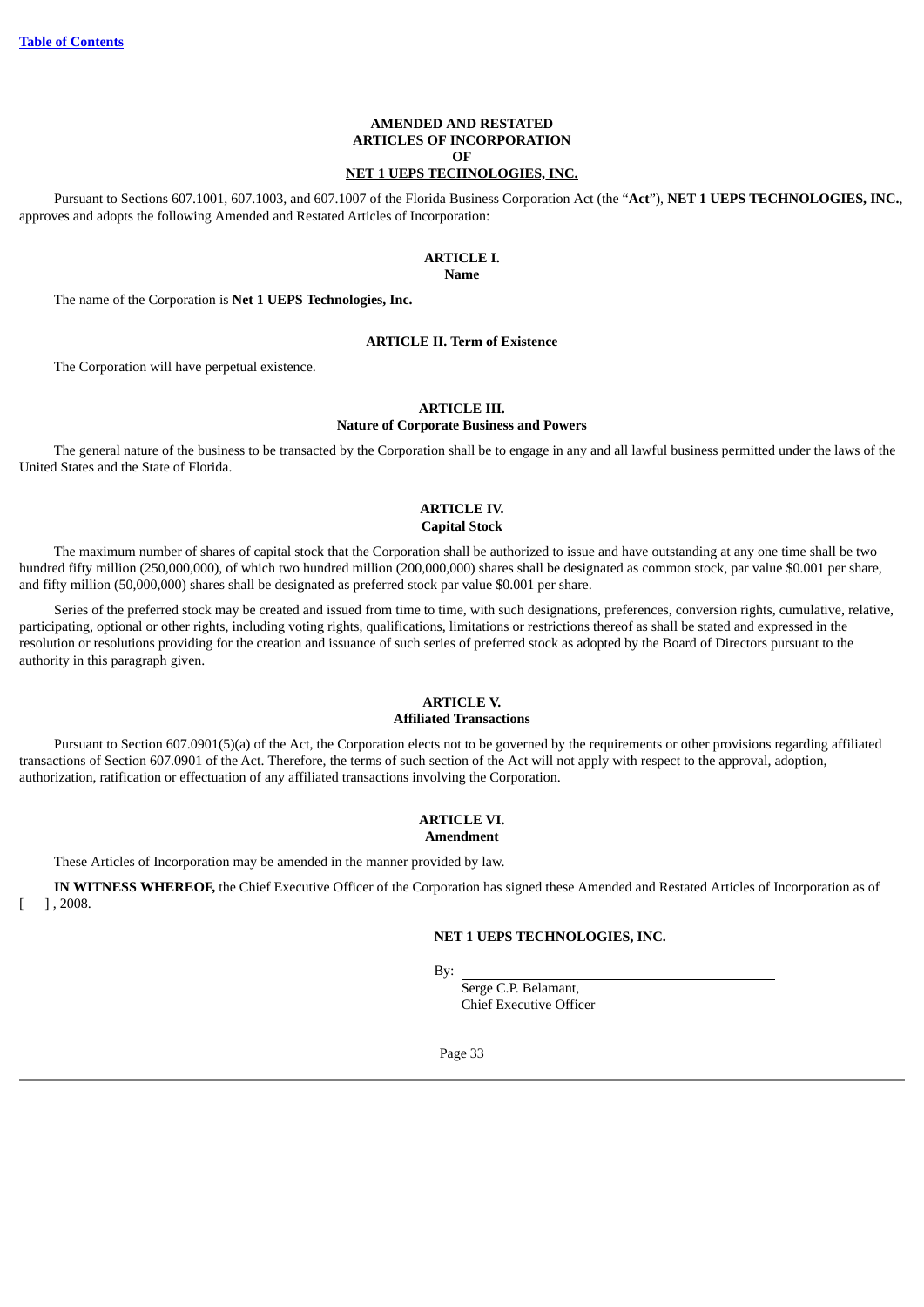# **NET 1 UEPS TECHNOLOGIES, INC. AUDIT COMMITTEE CHARTER**

The board has resolved to establish a committee of the board to be known as the audit committee.

# **1. PURPOSE**

The audit committee is established by the board of directors for the primary purpose of overseeing or assisting the board in overseeing the following:

- **•** The integrity of the company's financial statements.
- **•** The company's compliance with legal and regulatory requirements.
- **•** The qualifications and independence of the company's registered public accounting firm (the "independent auditors").
- **•** The performance of the company's independent auditors and of the internal audit function.
- **•** The accounting and financial reporting processes of the company and the audits of its financial statements.
- **•** The company's systems of disclosure controls and procedures, internal controls over financial reporting, and compliance with ethical standards adopted by the company.

The committee will encourage continuous improvement of and adherence to the company's policies, procedures and practices at all levels. The committee will also facilitate open communication between the independent auditor, financial and senior management, the internal audit function and the board of directors.

The audit committee has authority to obtain advice and assistance from outside legal, accounting or other advisors as it determines necessary or appropriate to perform its duties and responsibilities.

The company will provide appropriate funding, as determined by the committee, for compensation to the independent auditor, to any advisors that the audit committee chooses to engage, and for payment of ordinary administrative expenses of the committee that are necessary or appropriate in carrying out its duties.

The committee will fulfill its responsibilities by carrying out the activities enumerated in Section 3 of this charter. The committee will report regularly to the board of directors regarding the execution of its duties and responsibilities and copies of audit committee minutes will be circulated to the board.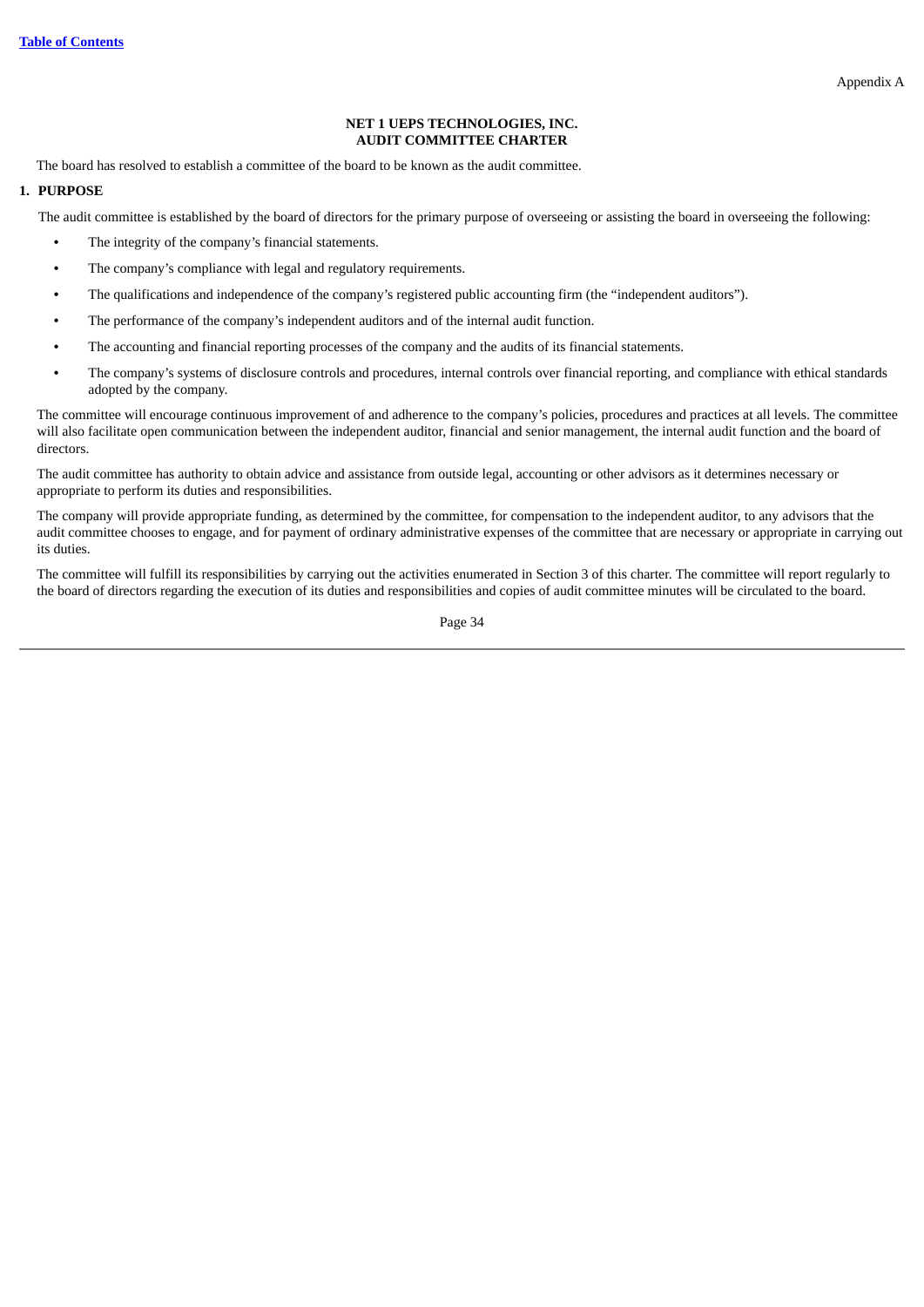# **2. COMPOSITION AND MEETINGS**

- 2.1 The committee will comprise three or more directors as determined by the board. The quorum for meetings of the committee will be a majority of the members of the committee. Formal actions to be taken by the committee shall be by unanimous written consent or by a majority of the persons present (in person or by conference telephone) at a meeting at which a quorum is present.
- 2.2 Each committee member will be a person other than an officer or employee of the company or its subsidiaries or any other individual having a relationship which, in the opinion of the board, would interfere with the exercise of his or her independent judgment in carrying out the responsibilities of a director, and shall otherwise meet the independence requirements of The NASDAQ Stock Market LLC, the Securities and Exchange Commission (the "SEC"), applicable law, and any additional board guidelines. No member of the committee shall have participated in the preparation of the financial statements of the company or any of its subsidiaries at any time in the prior three years.
- 2.3 All members of the committee must comply with the financial literacy requirements of NASDAQ. The board will ensure that at least one member of the committee qualifies as an "audit committee financial expert" in compliance with the criteria established by the SEC. The existence of such a member, including his or her name and the fact that he or she is independent, will be disclosed in periodic filings as required by the SEC.
- 2.4 The members of the committee will be elected by the board upon the recommendation of the Nominating and Corporate Governance Committee at the first board meeting following each annual meeting of shareholders and will serve until the first board meeting following the next annual meeting of shareholders and until their successors are elected and qualify. The chairperson will be elected by the board. The board may remove any committee member with or without cause.
- 2.5 The committee will meet at least six times annually or more frequently as circumstances dictate. Each scheduled meeting will conclude with an executive session of the committee without members of management being present. In addition, the committee will meet periodically in separate sessions with management, the director of the internal auditing function and the independent auditor. The committee will also meet with the independent auditor and management to discuss the annual audited financial statements and quarterly financial statements, including the company's disclosures under "management's discussion and analysis of financial condition and results of operations".

# **3. RESPONSIBILITIES AND DUTIES**

To fulfill its responsibilities and duties the audit committee will:

Documents/Reports/Accounting Information Review

3.1 Review and reassess this charter at least annually, and recommend to the board of directors any necessary amendments.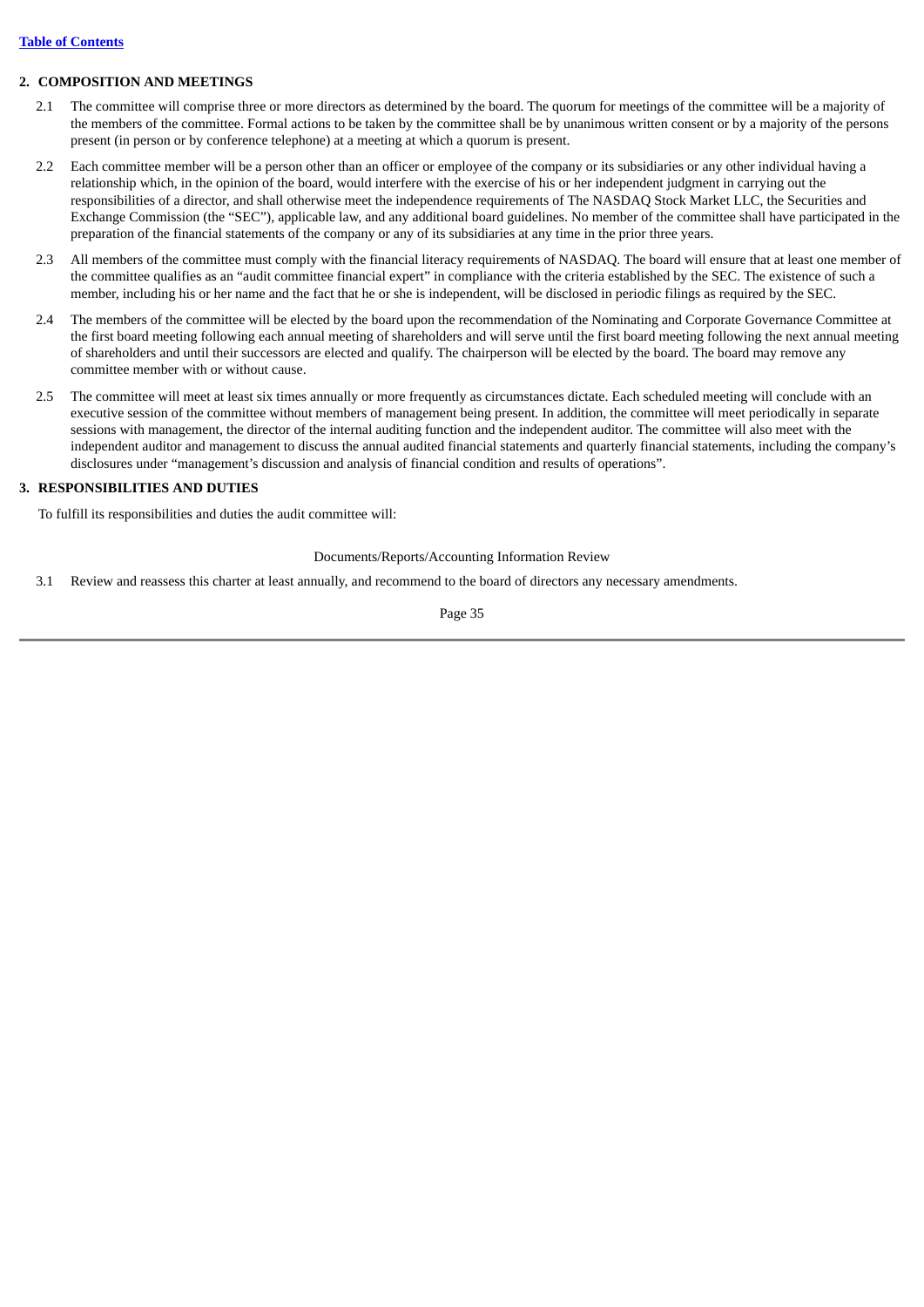- 3.2 Review and discuss with management, the internal auditors, and the independent auditor the company's annual and quarterly financial statements prior to the first public release of the company's financial results for such year or quarter, and the company's Annual Report on Form 10-K and Quarterly Reports on Form 10-Q in advance of such filings, and review any non-GAAP (being accounting principles generally accepted in the United States) information included therein. Review other relevant reports or financial information submitted by the company to any governmental body or the public, including management certifications as required by the Sarbanes-Oxley Act of 2002 and relevant reports rendered by the independent auditor (or summaries thereof).
- 3.3 Recommend to the board whether the financial statements should be included in the annual report on Form 10-K and, if applicable, the company's Annual Report to Stockholders.
- 3.4 Discuss earnings press releases prior to distribution, including the type and presentation of information, paying particular attention to any non-GAAP information.
- 3.5 Discuss financial information and earnings guidance provided to analysts and ratings agencies, prior to distribution thereof.
- 3.6 Review the regular internal reports to management (or summaries thereof) prepared by the internal auditing department, as well as management's response.

### Independent Auditor

- 3.7 Appoint (and recommend that the board submit for shareholder ratification, if applicable) the independent auditor. Review the performance of the independent auditor and remove it if circumstances warrant. This committee is solely and directly responsible for the appointment, compensation, retention, and oversight of any independent auditor engaged for the purpose of preparing or issuing any audit report or performing other audit, review or attest services for the company. The independent auditor will report directly to the audit committee and the audit committee will oversee the resolution of disagreements between management and the independent auditor if they arise. Consider whether the auditor's performance of permissible non-audit services is compatible with the auditor's independence. Discuss with the independent auditor the matters required to be discussed under Statement on Auditing Standards No. 114, *The Auditor's Communication with those Charged with Governance*, as amended.
- 3.8 Review with the independent auditor any problems or difficulties arising from any audit or report or communication relating to the financial statements, and management's response and resolution; review the independent auditor's report on the company's internal controls; and hold timely discussions with the independent auditor regarding the following:
	- **•** All critical accounting policies and practices.
	- **•** All alternative treatments of financial information within generally accepted accounting principles that have been discussed with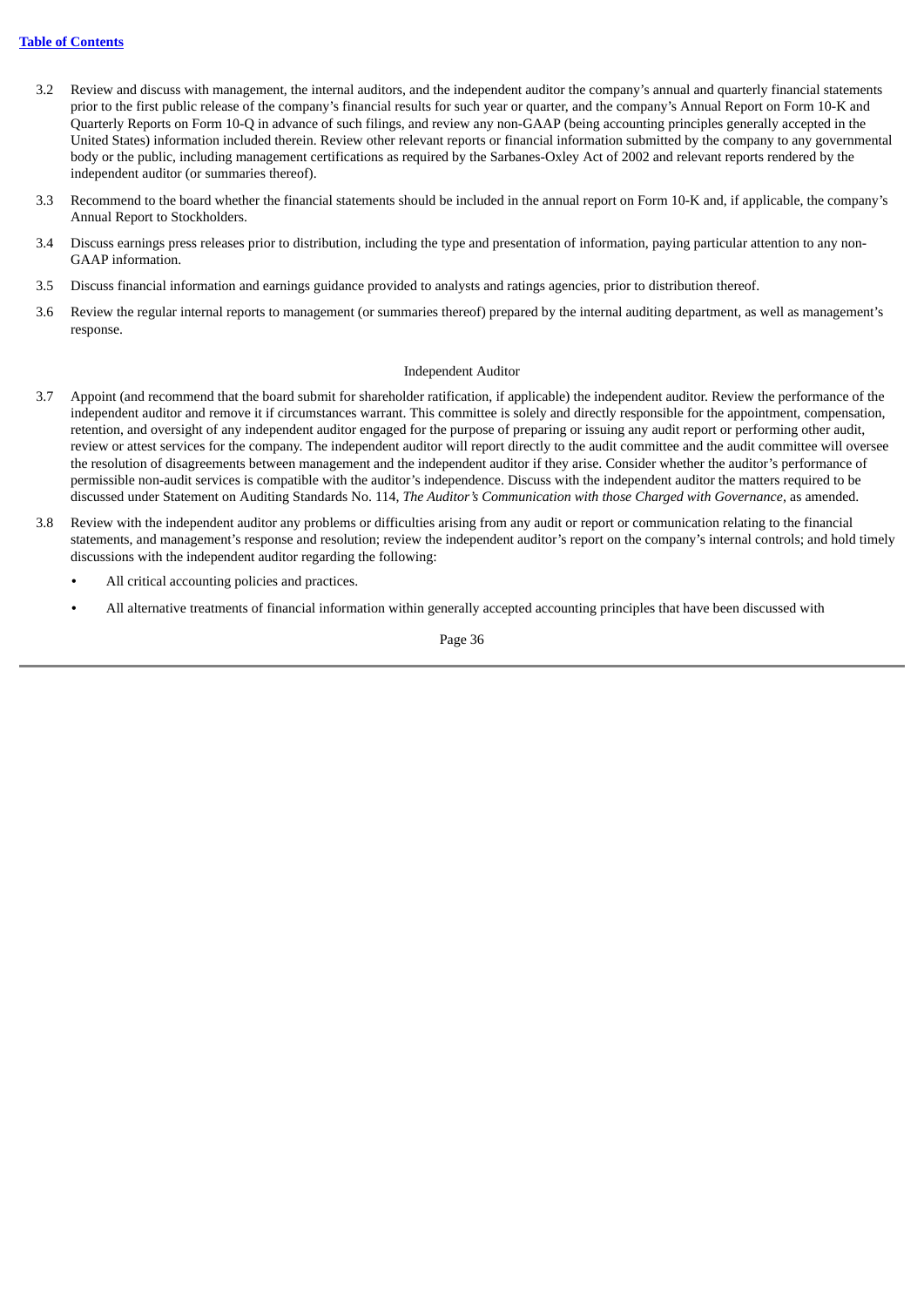management, ramifications of the use of such alternative disclosures and treatments, and the treatment preferred by the independent auditor.

- **•** Other material written communications between the independent auditor and management, including, but not limited to, the management letter and schedule of unadjusted differences.
- 3.9 At least annually, obtain and review a report by the independent auditor describing:
	- **•** The firm's internal quality control procedures.
	- **•** Any material issues raised by the most recent internal quality control review, peer review, Public Company Accounting Oversight Board ("PCAOB") inspection, or by any inquiry or investigation conducted by governmental or professional authorities during the preceding five years with respect to independent audits carried out by the firm, and any steps taken to deal with any such issues.
	- **•** All relationships between the independent auditor and the company, addressing the matters set forth in Independence Standards Board Standard No. 1. This report will be used to evaluate the independent auditor's qualifications, performance, and independence. Further, the committee will review the experience and qualifications of the lead partner and other senior members of the independent audit team each year and determine that all partner rotation requirements, as promulgated by the applicable rules and regulations, are executed. The committee will also consider whether there should be rotation of the firm itself.
- 3.10 Actively engage in dialogue with the independent auditor with respect to any disclosed relationships or services that may affect the independence and objectivity of the auditor and take, or recommend that the full board take, appropriate actions to ensure the independence of the outside auditor.
- 3.11 Review and pre-approve (which may be pursuant to appropriate pre-approval policies and procedures) both audit and non-audit services to be provided by the independent auditor. The authority to grant pre-approvals may be delegated to one or more designated members of the committee whose decisions will be presented to the full committee at its next regularly scheduled meeting. Such review and approval will be disclosed in reports filed with or furnished to the SEC as required by applicable SEC regulations.
- 3.12 Set clear hiring policies, compliant with governing laws and regulations, for employees or former employees of the independent auditor.
- 3.13 Obtain from the independent auditor assurance that its audit of the company's financial statements was conducted in accordance with standards of the PCAOB.

Financial Reporting Processes, Accounting Policies, and Internal Control Procedure

3.14 In consultation with the independent auditor, the internal auditor and management, review and discuss the integrity of the company's financial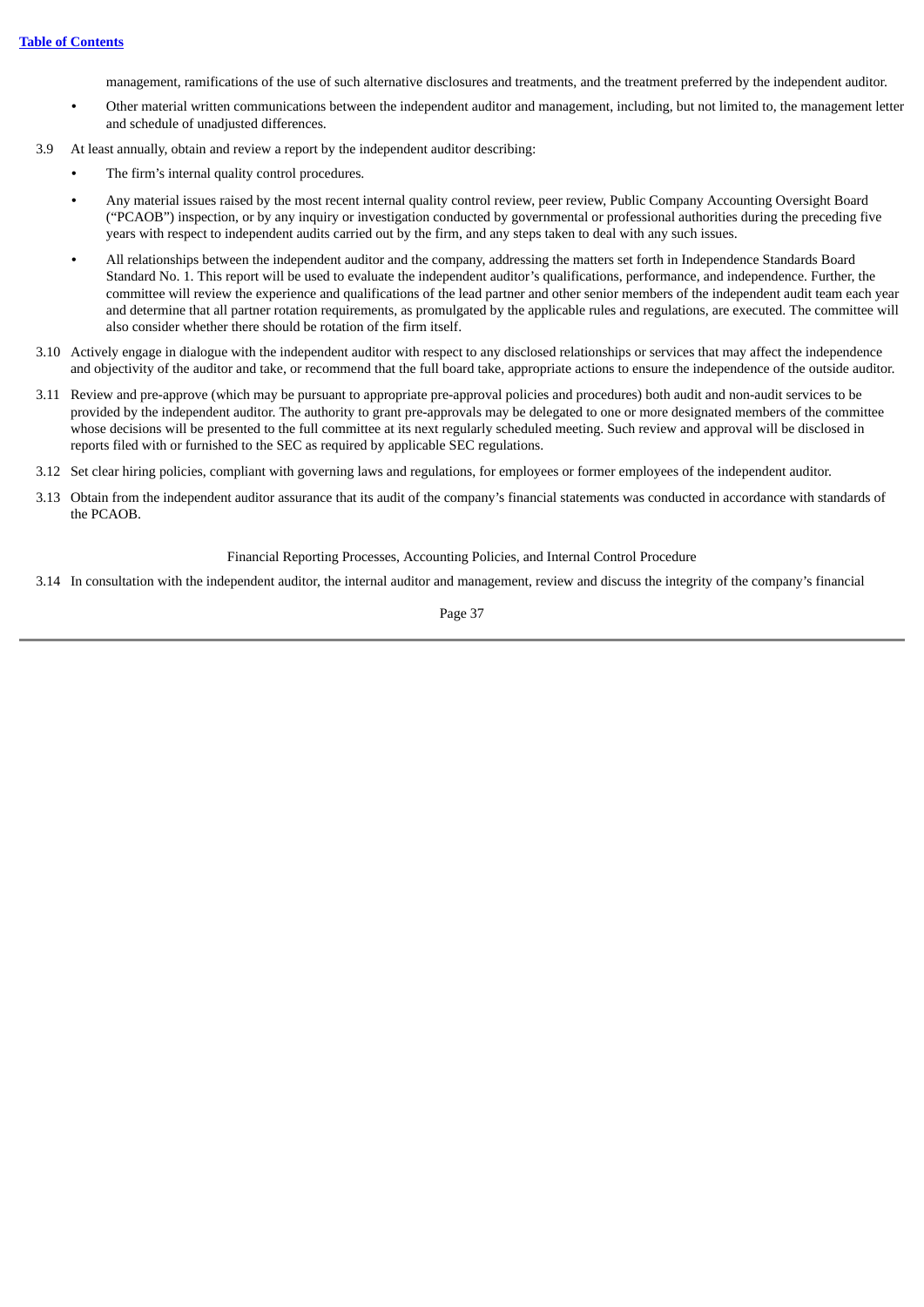reporting processes (both internal and external), and the internal control structure (including disclosure controls and procedures and internal control over financial reporting).

- 3.15 Review and discuss with management, the internal auditors, and the independent auditor the company's report regarding internal control over financial reporting and any significant deficiencies in the company's internal controls.
- 3.16 Receive and review any disclosure from the company's CEO or CFO made in connection with the certification of the company's quarterly and annual reports filed with the SEC of:
	- a) all significant deficiencies and material weaknesses in the design or operation of internal control over financial reporting which are reasonably likely to adversely affect the company's ability to record, process, summarize, and report financial data; and
	- b) any fraud, whether or not material, that involves management or other employees who have a significant role in the company's internal controls.
- 3.17 Review major issues regarding accounting principles and financial statement presentations, including any significant proposed or contemplated changes in the company's selection or application of accounting principles; major issues as to the adequacy of the company's internal controls, policies, estimates, internal controls, disclosure controls, procedures, practices or auditing plans (including those policies for which management is required to exercise discretion) or judgments regarding the implementation thereof and any special audit steps adopted in light of significant control deficiencies.
- 3.18 Review analyses prepared by management (and the independent auditor as noted in item 3.8 above) setting forth significant financial reporting issues and judgments made in connection with the preparation of the financial statements, including analyses of the effects of alternative GAAP methods on the financial statements.
- 3.19 Review the effect of regulatory and accounting initiatives, as well as off-balance sheet structures, on the financial statements of the company.
- 3.20 Review and pre-approve all related party transactions, defined as those transactions or arrangements required to be disclosed under Item 404 of Regulation S-K.
- 3.21 Establish and maintain procedures for the receipt, retention, and treatment of complaints regarding accounting, internal accounting controls, or auditing matters.
- 3.22 Establish and maintain procedures for the confidential, anonymous submission by company employees regarding questionable accounting or auditing matters.
- 3.23 Periodically discuss with the independent auditor, without management being present, (a) such firm's judgments about the quality, appropriateness, and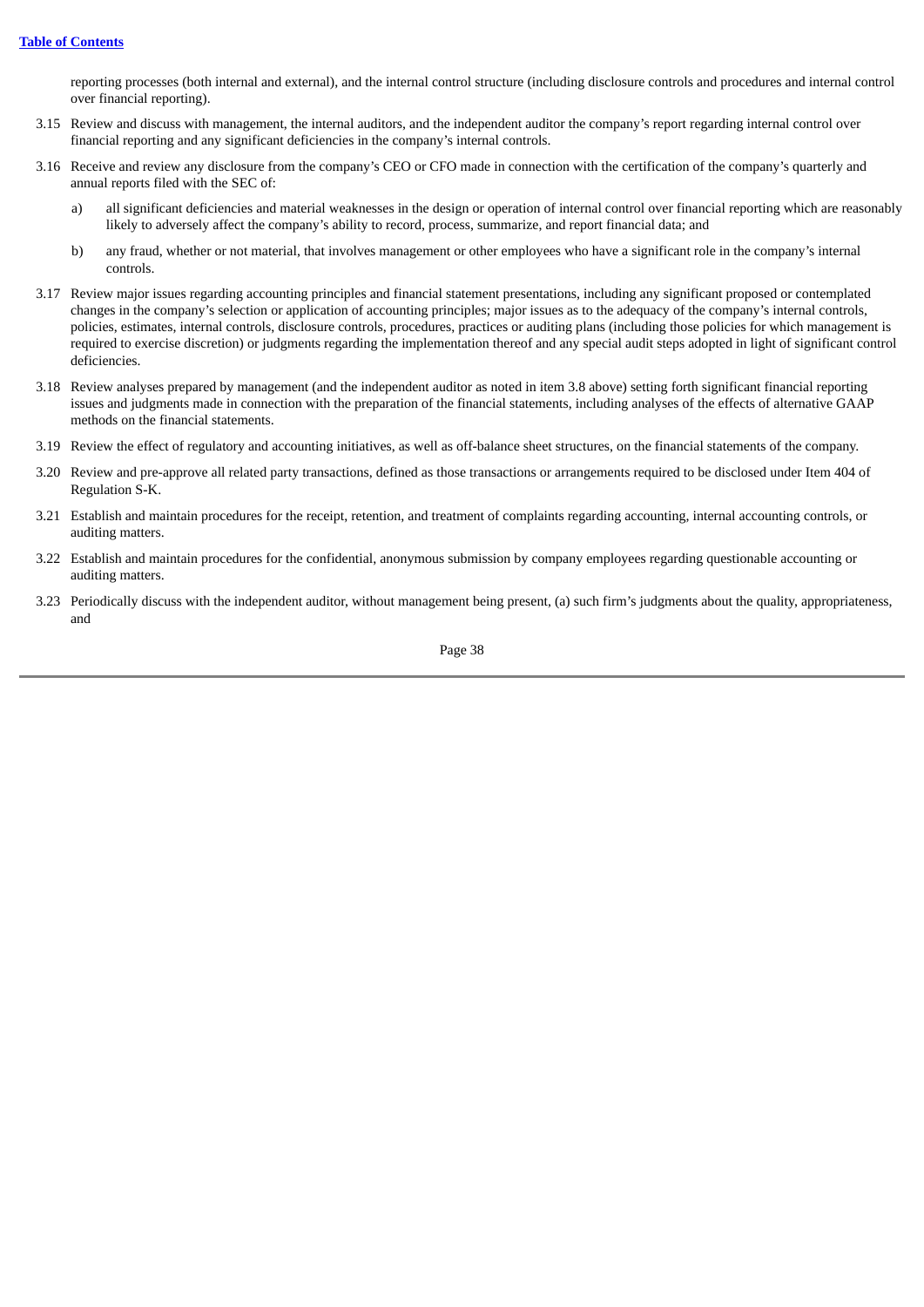acceptability of the company's accounting principles and financial disclosures practices, as applied in its financial reporting, and (b) the completeness and accuracy of the company's financial statements.

- 3.24 Meet periodically with management, internal auditors, and/or the independent auditors to:
	- **•** review the annual audit plans of the independent auditors and the internal audit group; and
		- **•** receive a detailed explanation of the accounting for any unusual or non-recurring transactions which have a material impact on the company's financial statements during the reporting period.

### Internal Audit

- 3.25 Review and advise on the selection and removal of the internal audit director.
- 3.26 Review activities, organizational structure, and qualifications of the internal audit function.
- 3.27 Annually, review and recommend changes (if any) to the internal audit charter.
- 3.28 Periodically review with the internal audit director any significant difficulties, disagreements with management, or scope restrictions encountered in the course of the function's work.

### Legal Compliance and Risk Management

- 3.29 Establish, review and update periodically a code of ethics applicable to all employees and directors of the company, and determine whether management has established a system to enforce this code. Determine whether the code is in compliance with all applicable rules and regulations. Review and pre-approve (a) any change or waiver of this code and (b) any disclosure made on Form 8-K regarding such change or waiver.
- 3.30 Review management's monitoring of the company's compliance with its code of ethics, and determine whether management has the proper review system in place to ensure that the company's financial statements, reports, and other financial information disseminated to governmental organizations and the public satisfy legal requirements.
- 3.31 Review, with the company's counsel, legal compliance matters, including the company's insider trading policy, and review and approve trading plans and amendments thereto as contemplated by the insider trading policy.
- 3.32 Review, with the company's counsel, any legal matter that could have a significant impact on the company's financial statements.
- 3.33 Discuss policies with respect to risk assessment and risk management, including appropriate guidelines and policies to govern the process, as well as the company's major financial risk exposures and the steps management has undertaken to control them.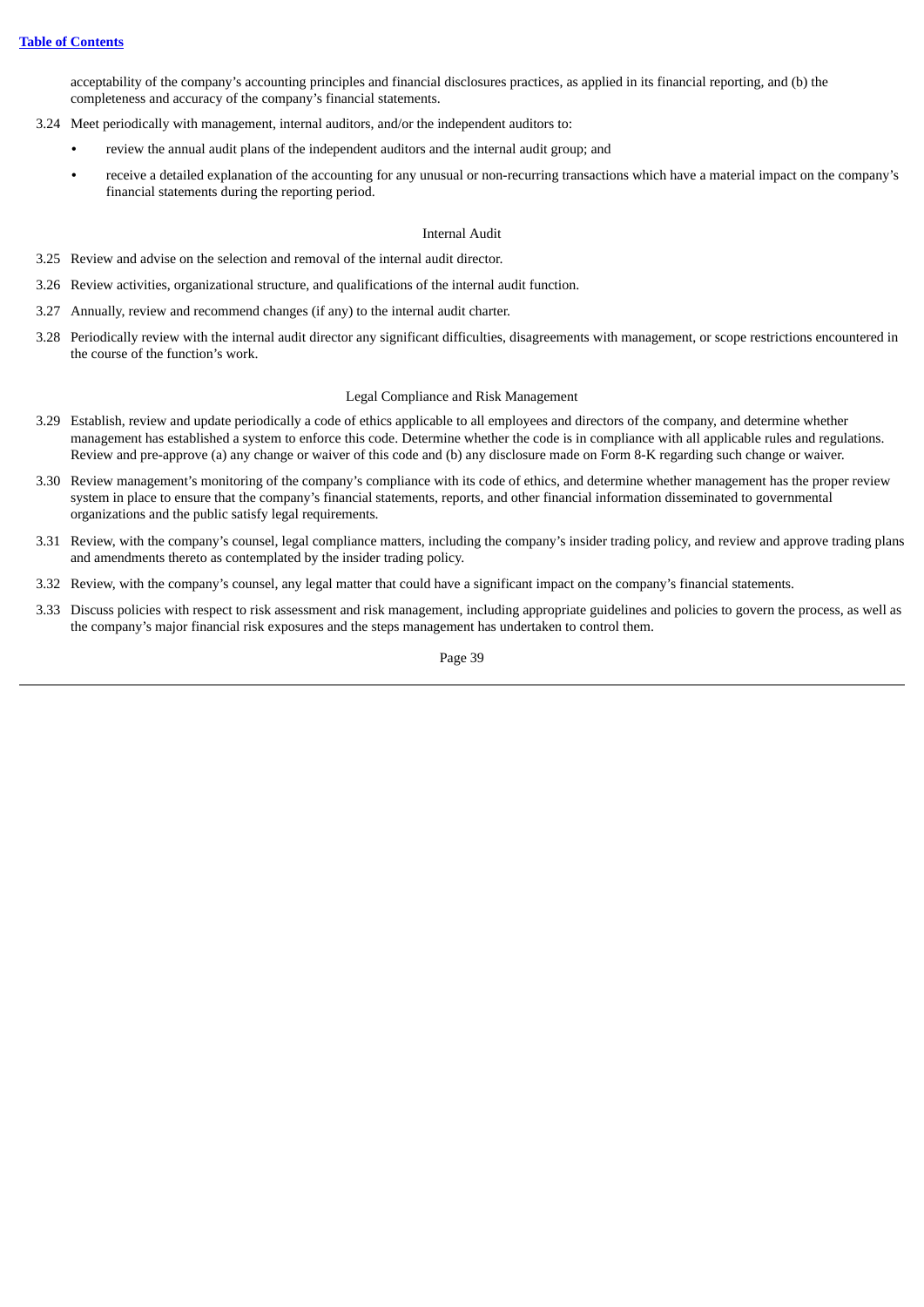# Other Responsibilities

- 3.34 Review with the independent auditor, the internal auditing department, and management the extent to which changes or improvements in financial or accounting practices have been implemented.
- 3.35 Prepare the report that the SEC requires be included in the company's annual proxy statement.
- 3.36 Conduct an annual performance assessment regarding this committee's purpose, duties, and responsibilities outlined herein.
- 3.37 Perform any other activities consistent with the charter, the company's bylaws, and governing law, as the board deems necessary or appropriate.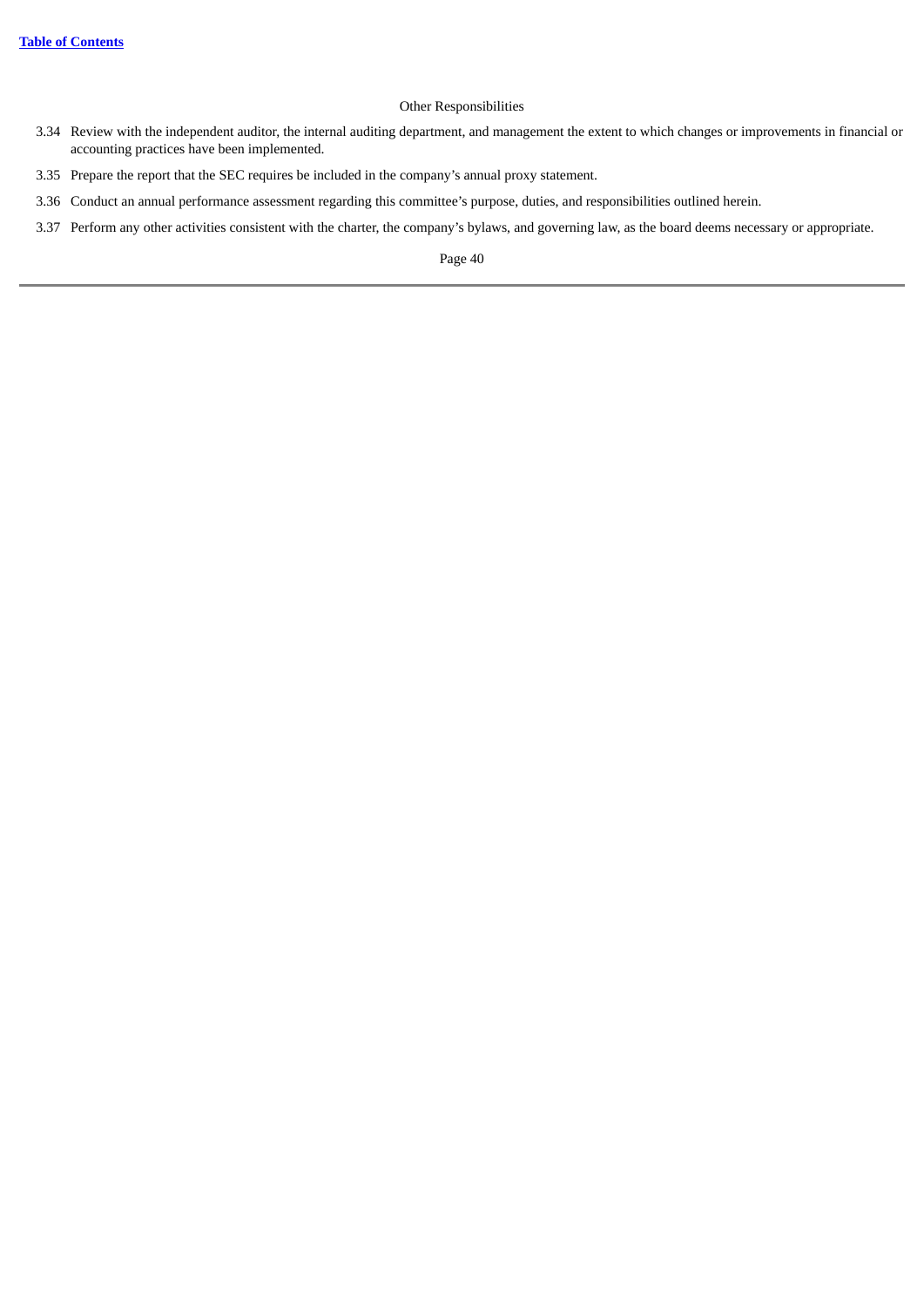### **NET 1 UEPS TECHNOLOGIES, INC. REMUNERATION COMMITTEE**

### **Charter**

### **As amended on August 27, 2008**

The Remuneration Committee (the "Committee") of the Board of Directors (the "Board") of Net 1 UEPS Technologies, Inc. ("Net 1") has the responsibilities, authority and duties described in this Charter.

# Purpose

The Committee has the responsibility and authority to supervise and review the affairs of Net 1 as they relate to the compensation of executive officers, other employees, and directors of Net 1. In carrying out these responsibilities, the Committee shall review all components of executive and director compensation for consistency with Net 1's compensation philosophy and with the interests of Net 1's stockholders.

#### Composition

The Committee shall be appointed annually by the Board on the recommendation of Net 1's Corporate Governance and Nominating Committee, and shall be comprised of at least three (3) members, each of whom shall be "independent" as defined by The NASDAQ Stock Market LLC and applicable law. In addition, at least two members of the Committee (such members, the "Outside Directors") shall also be (i) "outside directors" within the meaning of §162(m) ("§162(m)") of the Internal Revenue Code of 1986, as amended; and (ii) "non-employee directors" within the meaning of Rule 16b-3 ("Rule 16b-3") under the Securities Exchange Act of 1934, as amended. The Board shall designate one member as Committee Chairperson, and may remove any Committee member with or without cause. To the extent necessary to comply with §162(m) or Rule 16b-3, the Outside Directors, acting as a subcommittee, shall have authority to act on behalf of the Committee. A director shall not serve as a member of the Committee if any executive officer of Net 1 serves on board of directors of another company that employs such director as an executive officer.

#### Meetings

The Committee shall hold meetings at least two (2) times each year, and shall hold such additional meetings as deemed necessary or desirable by the Chairperson of the Committee and as may be required to perform the functions described under "Duties and Powers" below. The Committee should meet at least annually with Net 1's chief executive officer and such other senior executives as the Committee deems appropriate; provided, however, that the chief executive officer may not be present during deliberations or voting regarding his or her own compensation. The Committee should meet periodically in executive session without the presence of management.

# Duties and Powers

The following shall be the principal recurring functions of the Committee in carrying out its responsibilities. The functions are set forth as a guide with the understanding that the Committee may modify or supplement them as appropriate.

**•** Review and approve performance goals and objectives relevant to the compensation of all executive officers, evaluate the performance of each executive officer in light of those goals and objectives, and set each executive officer's compensation, including incentive-based and equity-based compensation, based on such evaluation.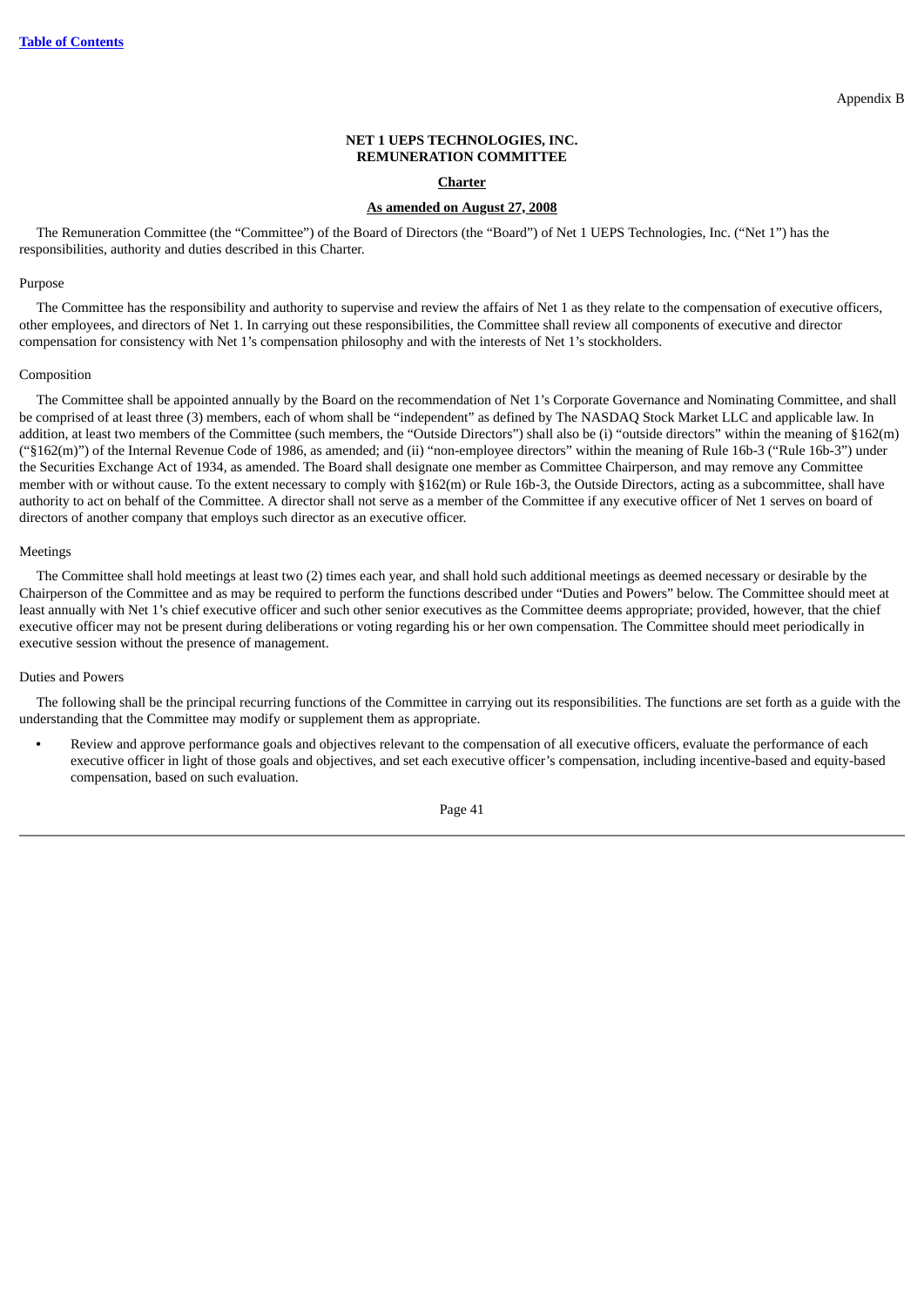- **•** Make recommendations to the Board with respect to incentive and equity-based compensation plans.
- **•** Review and make recommendations to the Board regarding compensation-related matters outside the ordinary course, including but not limited to employment contracts, change-in-control provisions and severance arrangements.
- **•** Administer Net 1's stock option, stock incentive, and other stock compensation plans as required by Rule 16b-3, including by making and approving all grants of options and other awards to all executive officers and directors, and all other eligible individuals, under such plans.
- **•** Annually review and make recommendations to the Board regarding director compensation.
- **•** Assist management in developing and, when appropriate, recommend to the Board, the design of compensation policies and plans.
- **•** Review and discuss with management the disclosures in Net 1's "Compensation Discussion and Analysis" and any other disclosures regarding executive compensation to be included in Net 1's public filings or shareholder reports.
- **•** Based upon its review and discussion with management, recommend to the Board whether the Compensation Discussion and Analysis should be included in Net 1's proxy statement, Form 10-K, or information statement, as applicable, and prepare the related report required by the rules of the Securities and Exchange Commission.
- **•** Perform such other activities consistent with this Charter as the Committee or the Board deems necessary or appropriate.
- **•** Report to the Board on the Committee's activities on a regular basis.

### Resources and Authority

The Committee shall have the resources and authority appropriate to discharge its responsibilities, including sole authority to retain and terminate compensation consultants, special counsel, and other experts or consultants. Net 1 shall provide for appropriate funding, as determined by the Committee, for payment of compensation to any such advisors.

### Annual Review

The Committee shall review on at least an annual basis (i) this Charter and the scope of responsibilities of this Committee and (ii) the Committee's performance of its duties. Any proposed changes to this Charter or the Committee's scope of responsibilities, where indicated, shall be referred to the Board for appropriate action.

# Operating Procedures

Formal actions to be taken by the Committee shall be by unanimous written consent or by a majority of the persons present (in person or by conference telephone) at a meeting at which a quorum is present. A quorum shall consist of at least 50% of the members of the Committee. Any actions taken by the

Page 42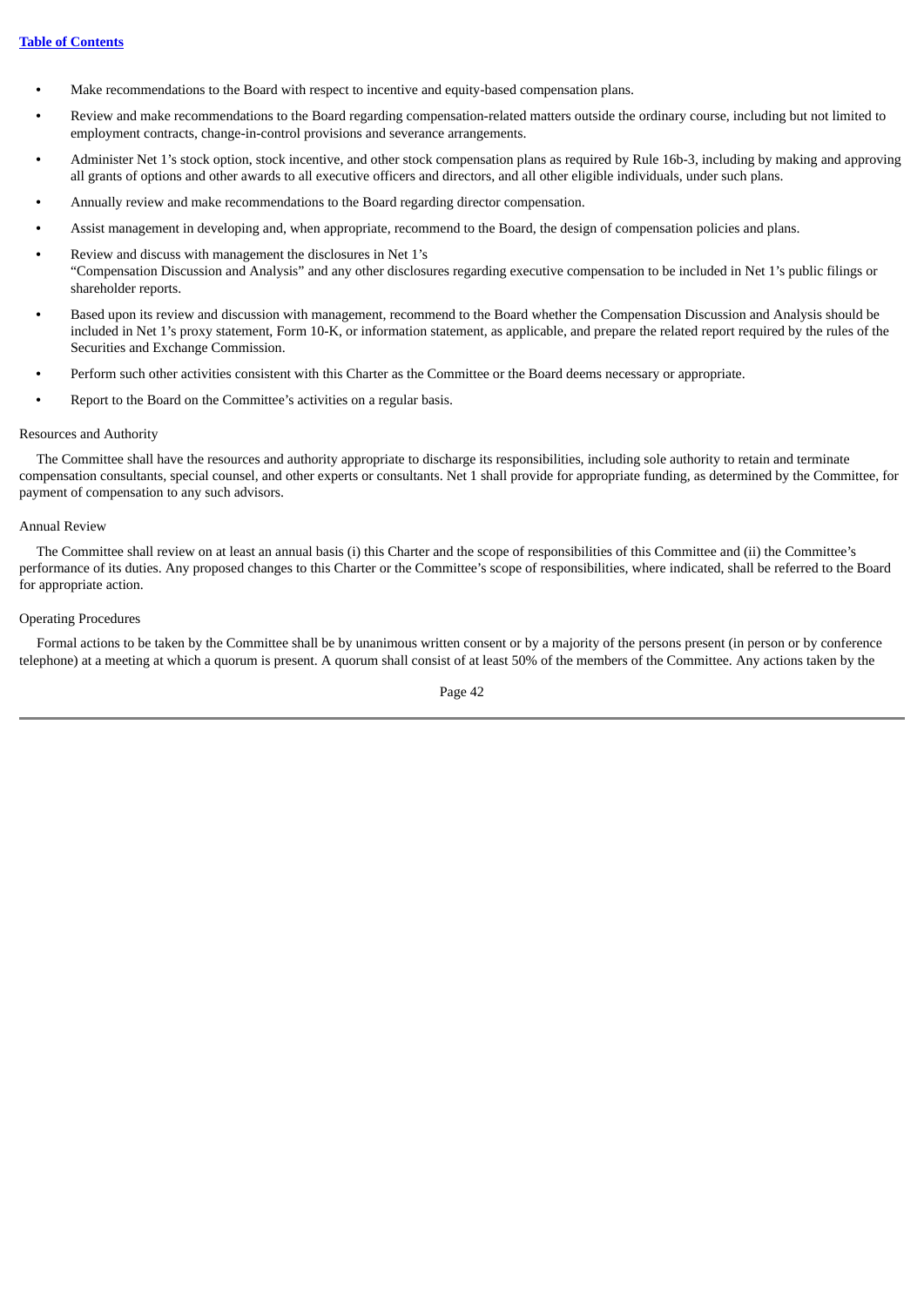Committee during any period in which one or more of the members fail for any reason to meet the membership requirements set forth above shall still constitute duly authorized actions of the Committee for all corporate purposes.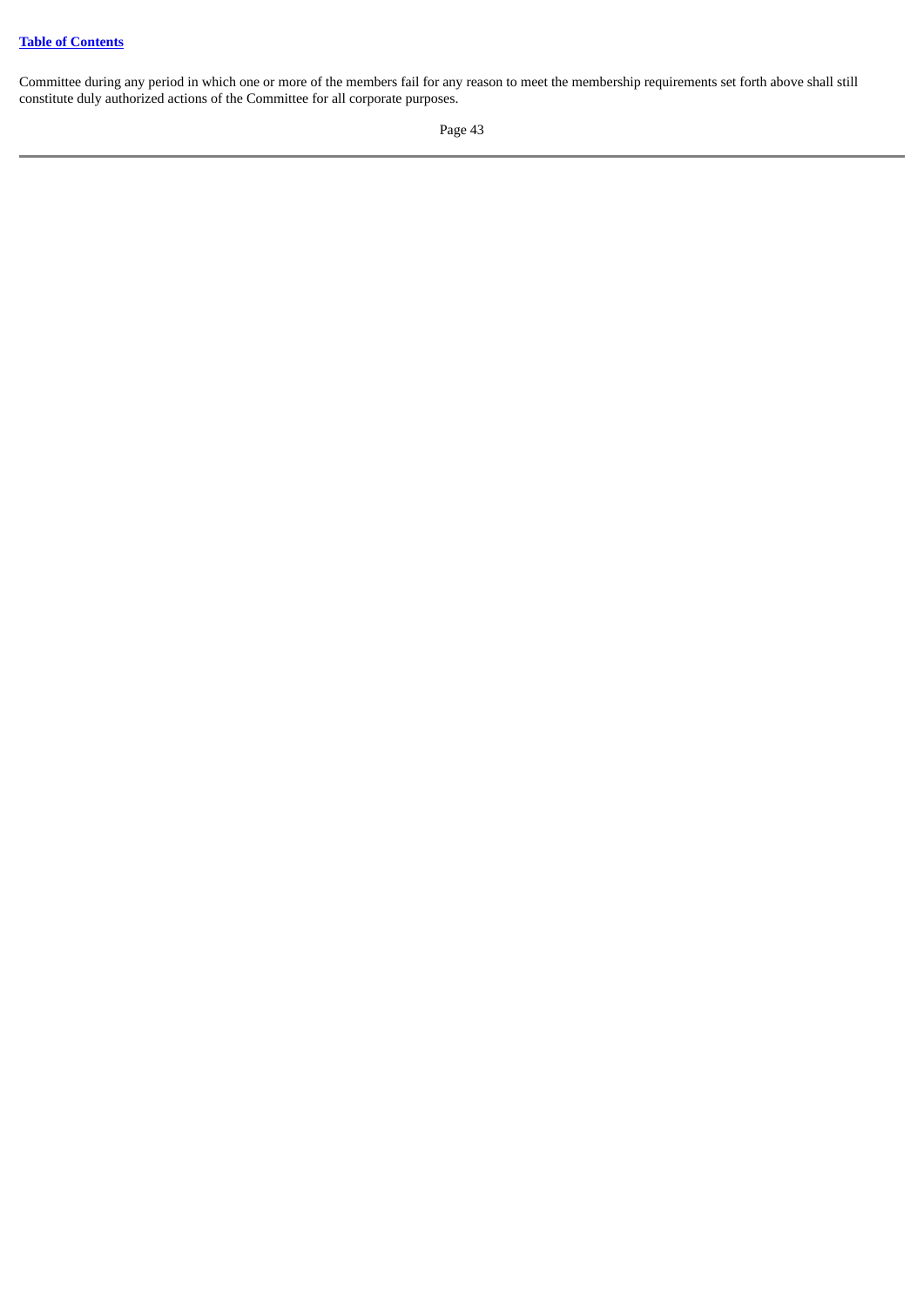# **NET 1 UEPS TECHNOLOGIES, INC. NOMINATING AND CORPORATE GOVERNANCE COMMITTEE**

# **Charter**

# **As amended on August 27, 2008**

The Nominating and Corporate Governance Committee (the "Committee") of the Board of Directors (the "Board") of Net 1 UEPS Technologies, Inc ("Net 1") has the responsibilities, authority and duties described in this Charter.

### Purpose

The Committee has the responsibility and authority to supervise and review the affairs of Net 1 as they relate to Board and committee composition and leadership, Board evaluations, succession planning, stockholder communications, and corporate governance matters.

### Composition

The Committee shall be appointed annually by the Board on the recommendation of this Committee and shall be comprised of at least three (3) directors, each of whom shall be "independent" as defined by The NASDAQ Stock Market LLC and applicable law. The Board shall designate one member as Committee Chairperson. The Board may remove Committee members with or without cause.

# Meetings

The Committee shall hold meetings at least two (2) times each year, and shall hold such additional meetings as deemed necessary or desirable by the Chairperson of the Committee and as may be required to perform the functions described under "Duties and Powers" below. The Committee may, at its discretion, meet in executive session with or without the presence of management.

### Duties and Powers

The following shall be the principal recurring functions of the Committee in carrying out its responsibilities. The functions are set forth as a guide with the understanding that the Committee may modify or supplement them as appropriate.

- **•** Monitor the composition, size and independence of the Board and recommend changes to the Board as appropriate.
- **•** Review periodically the continued appropriateness of Board membership for each director, including upon a change in a director's employment or other relevant circumstances.
- **•** Develop and recommend to the Board the appropriate skills and characteristics required of directors, as well as any additional qualifications appropriate for any one or more directors, based on the needs of Net 1 from time to time, and confer with the full Board as to the application of these criteria in connection with identifying new Board candidates.
- **•** Seek out appropriate, qualified candidates to serve as directors of Net 1 and encourage and receive recommendations for director candidates from all sources.

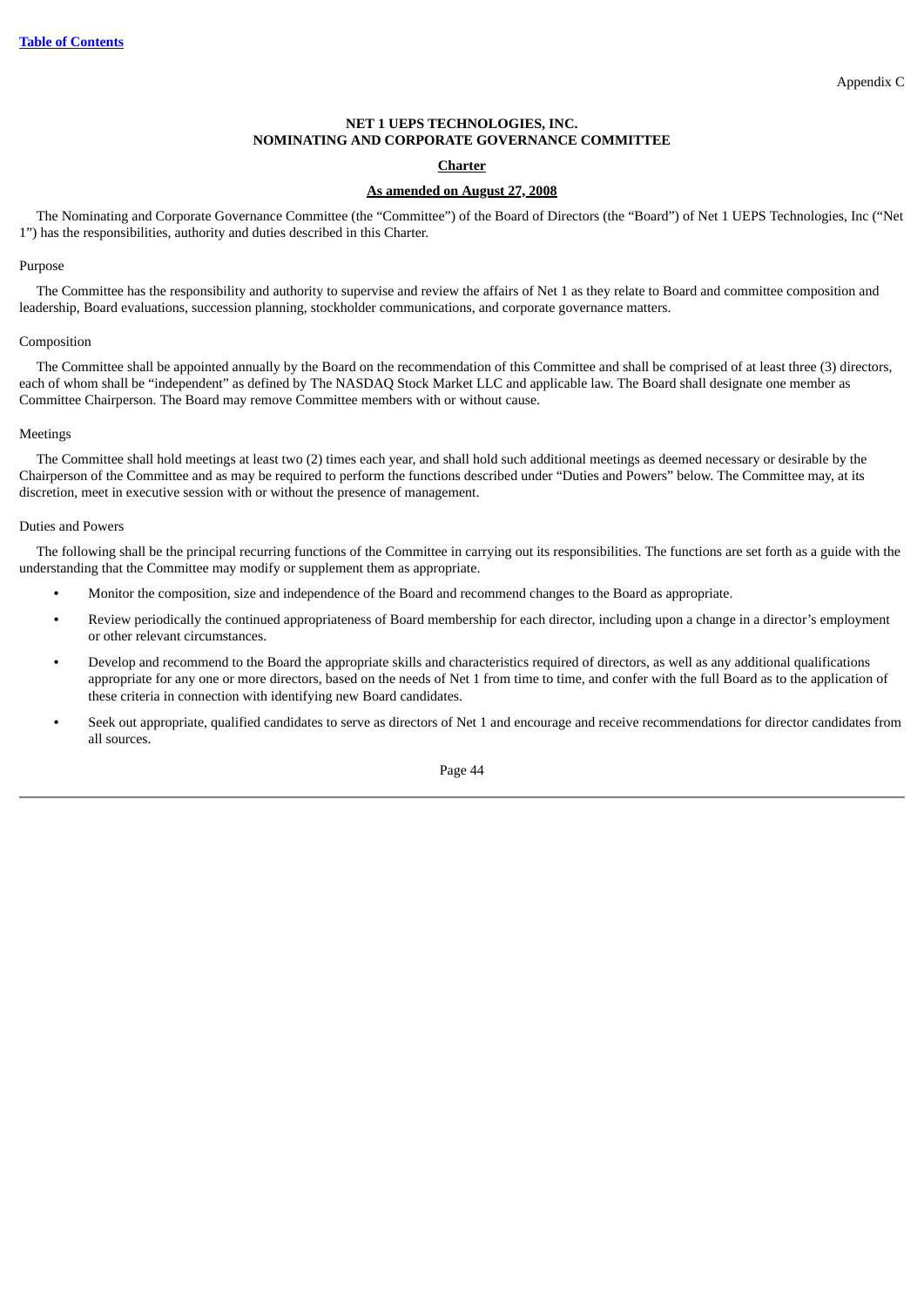- **•** Monitor Net 1's procedures for the receipt and consideration of director nominations by stockholders and other persons.
- **•** Interview and otherwise examine director candidates and their credentials.
- **•** Recommend to the Board candidates for nomination as directors except that if Net 1 is at any time legally required by contract or otherwise to provide any third party with the ability to nominate a director, the Committee need not evaluate or recommend such nomination unless required to do so by contract or requested to do so by the Board.
- **•** Perform such other advisory functions with respect to the selection and nomination of directors of Net 1 as are deemed appropriate by the members of the Committee.
- **•** Recommend to the Board the annual assignment of directors to Board committees and the nomination of committee chairpersons.
- **•** Review Net 1's Corporate Governance Guidelines annually and recommend changes, as appropriate, for review and approval by the Board.
- **•** Monitor Net 1's compliance with governance obligations and "best practices" and recommend changes for review and approval by the full Board.
- **•** Establish and monitor procedures by which the Board will conduct, at least annually, evaluations of its performance.
- **•** Establish and monitor procedures for the receipt of stockholder communications directed to the Board.
- **•** Prepare or review disclosure regarding the Committee's duties required to be included in Net 1's annual proxy statement.
- **•** Review and make recommendations to the Board regarding proposals submitted by stockholders for presentation at a stockholder meeting.
- **•** Develop and implement director orientation and continuing education programs.
- **•** Oversee an annual review by the Board on succession planning, including transitional leadership for unplanned vacancies.
- **•** Report to the Board on the Committee's activities on a regular basis.

### Resources and Authority

The Committee shall have the resources and authority appropriate to discharge its responsibilities, including sole authority to retain and terminate search firms, special counsel and other experts or consultants. Net 1 shall provide for appropriate funding, as determined by the Committee, for payment of compensation to any such advisors.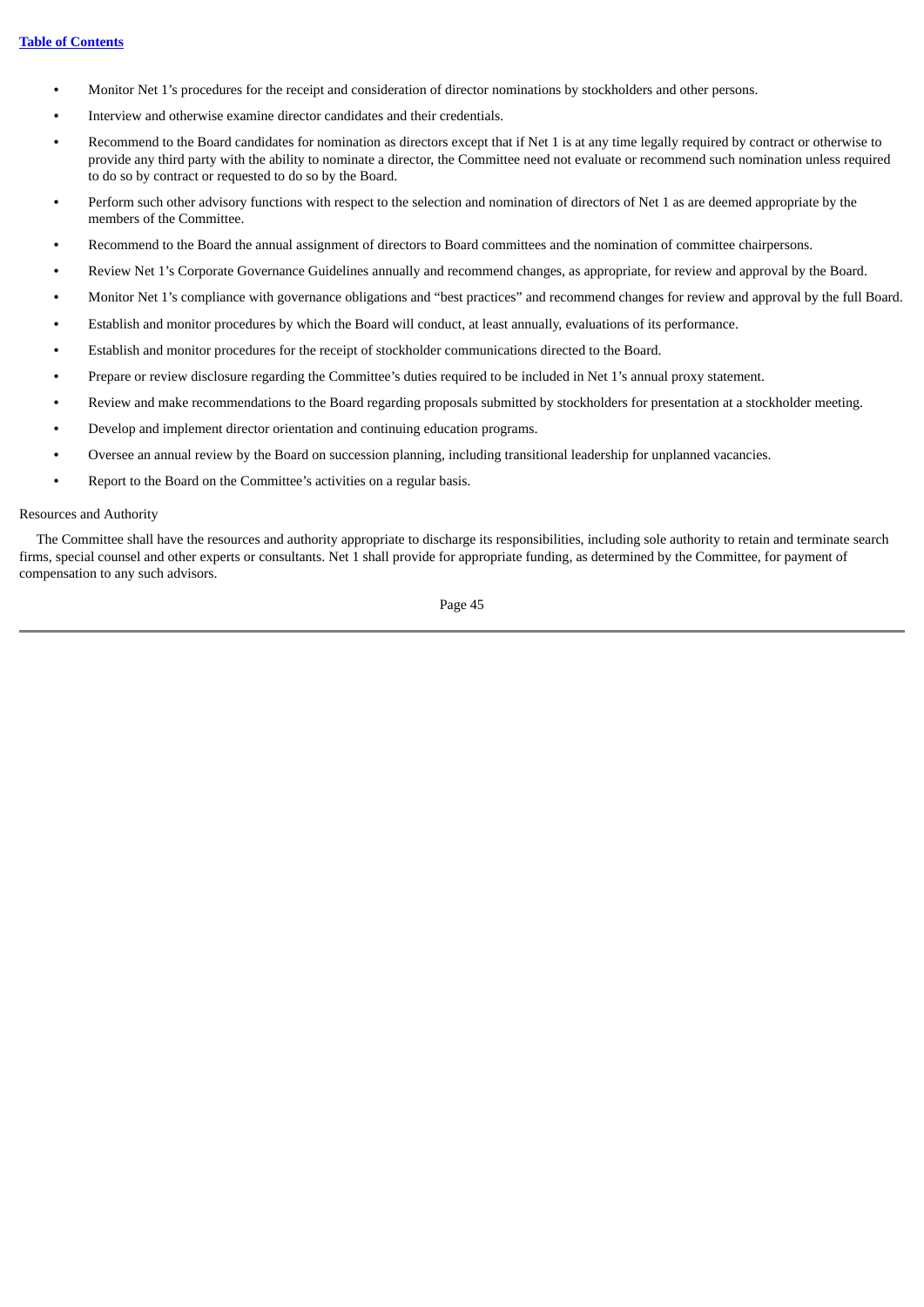### Annual Review

The Committee shall review on at least an annual basis (i) this Charter and the scope of responsibilities of this Committee and (ii) the Committee's performance of its duties. Any proposed changes to this Charter or the Committee's scope of responsibilities, where indicated, shall be referred to the Board for appropriate action.

# Operating Procedures

Formal actions to be taken by the Committee shall be by unanimous written consent or by a majority of the persons present (in person or by conference telephone) at a meeting at which a quorum is present. A quorum shall consist of at least 50% of the members of the Committee. Any actions taken by the Committee during any period in which one or more of the members fail for any reason to meet the membership requirements set forth above shall still constitute duly authorized actions of the Committee for all corporate purposes.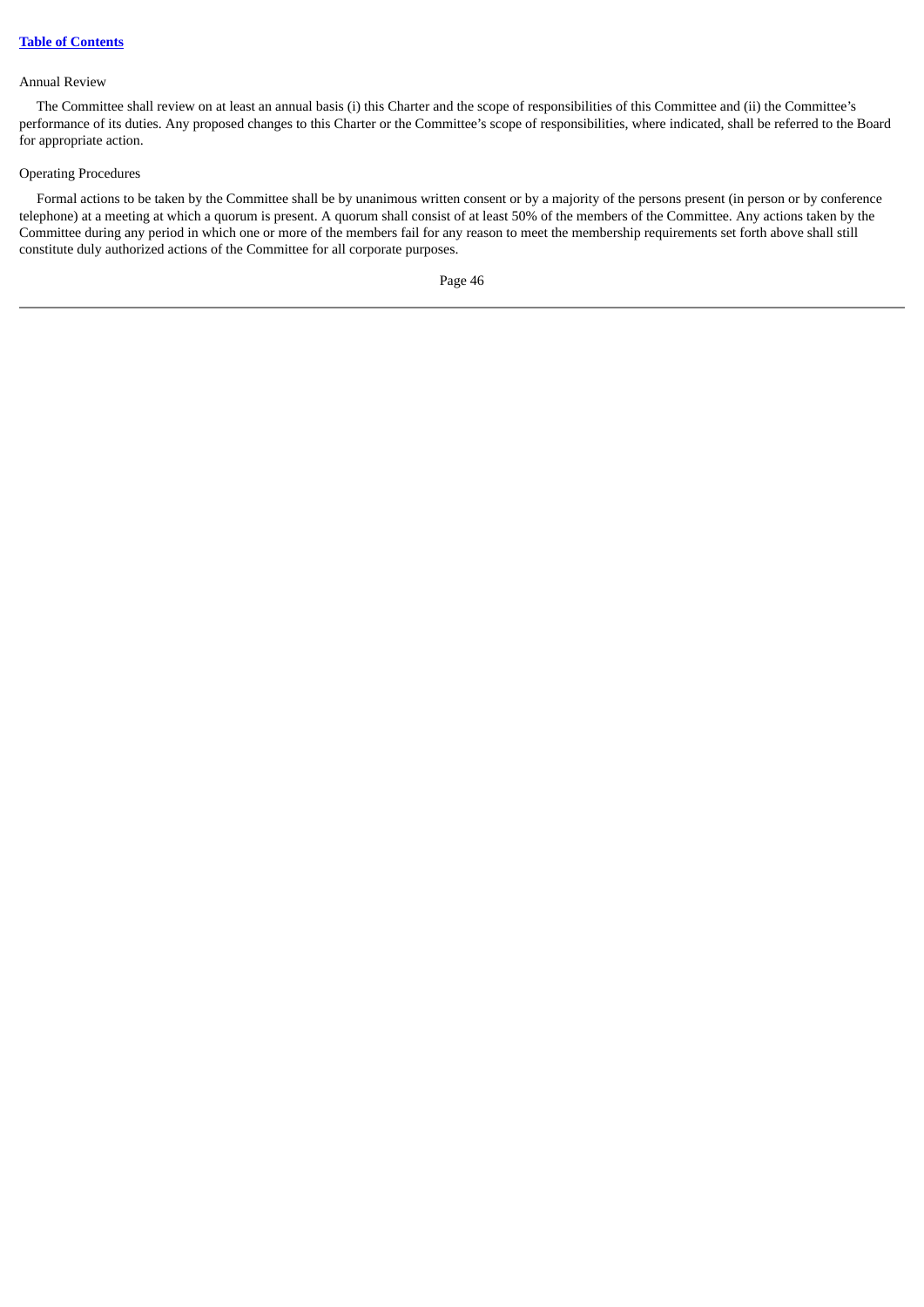# **NET 1 UEPS TECHNOLOGIES, INC.**

# **PROXY**

# **THIS PROXY IS SOLICITED ON BEHALF OF THE BOARD OF DIRECTORS**

This proxy is solicited on behalf of the Board of Directors of Net 1 UEPS Technologies, Inc. for the Annual Meeting of Shareholders to be held on November 27, 2008. The undersigned, appoints Dr. Serge C.P. Belamant and Herman G. Kotze, and each of them, with full power of substitution in each, the proxies of the undersigned, to represent the undersigned and vote all shares of the common stock of Net 1 UEPS Technologies, Inc. which the undersigned may be entitled to vote at the Annual Meeting of Shareholders to be held on November 27, 2008, and at any adjournment or postponement thereof, as indicated on the reverse side of this proxy.

This proxy, when properly executed, will be voted in the manner directed herein by the undersigned shareholder. If no direction is given, then this proxy will be voted FOR ALL nominees for director and FOR proposals 2 and 3.

Address Change

|                          |                                                                                                                                                                                                                                  |            | Net 1 UEPS Technologies, Inc.<br>P.O. BOX 11057<br>NEW YORK, N.Y. 10203-0057 |                 |                                                                                                                                 |   |
|--------------------------|----------------------------------------------------------------------------------------------------------------------------------------------------------------------------------------------------------------------------------|------------|------------------------------------------------------------------------------|-----------------|---------------------------------------------------------------------------------------------------------------------------------|---|
|                          | $\blacktriangledown$ DETACH PROXY CARD HERE $\nabla$                                                                                                                                                                             |            |                                                                              |                 |                                                                                                                                 |   |
|                          | Mark, Sign, Date and Return<br>X<br>this Proxy Card Promptly<br>Using the Enclosed Envelope.<br>Votes must be indicated<br>(x) in Black or Blue ink.                                                                             |            |                                                                              |                 |                                                                                                                                 |   |
|                          | THIS PROXY, WHEN PROPERLY EXECUTED, WILL BE VOTED IN THE MANNER DIRECTED HEREIN BY THE UNDERSIGNED SHAREHOLDER. IF NO DIRECTION IS MADE,<br>THIS PROXY WILL BE VOTED FOR ALL NOMINEES FOR DIRECTOR AND FOR PROPOSALS 2, 3 AND 4. |            |                                                                              |                 |                                                                                                                                 |   |
|                          | 1. ELECTION OF DIRECTORS:                                                                                                                                                                                                        |            |                                                                              |                 |                                                                                                                                 |   |
| <b>FOR</b><br><b>ALL</b> | WITHHOLD FOR ALL<br><b>EXCEPTIONS</b>                                                                                                                                                                                            |            |                                                                              |                 | To change your address, please mark this box and provide new<br>address where indicated on the reverse side of this Proxy Card. | C |
| Nominees:                | Dr. Serge C.P. Belamant, Herman G. Kotze, Christopher S. Seabrooke,<br>Antony C. Ball, Alasdair J.K. Pein, Paul Edwards and Tom C. Tinsley                                                                                       |            |                                                                              |                 | To include any comments, please mark this box.                                                                                  | C |
|                          | INSTRUCTION: To withhold authority to vote for any individual nominee, write that nominee's name in the<br>following space:                                                                                                      |            |                                                                              |                 |                                                                                                                                 |   |
| 2.                       | PROPOSAL TO APPROVE THE AMENDED AND RESTATED ARTICLES OF                                                                                                                                                                         | <b>FOR</b> | <b>AGAINST</b>                                                               | <b>ABSTAIN</b>  |                                                                                                                                 |   |
|                          | INCORPORATION.                                                                                                                                                                                                                   | 0          | $\Omega$                                                                     | 0               |                                                                                                                                 |   |
|                          |                                                                                                                                                                                                                                  | FOR        | <b>AGAINST</b>                                                               | <b>ABSTAIN</b>  |                                                                                                                                 |   |
| 3.                       | PROPOSAL TO RATIFY THE SELECTION OF DELOITTE & TOUCHE (SOUTH AFRICA)<br>AS THE INDEPENDENT REGISTERED PUBLIC ACCOUNTING FIRM FOR THE<br>COMPANY FOR THE 2009 FISCAL YEAR.                                                        | 0          | $\mathbf 0$                                                                  | $\Omega$        |                                                                                                                                 |   |
| 4.                       | In their discretion upon such other matters as may properly come before the meeting.                                                                                                                                             |            |                                                                              | <b>SCANLINE</b> |                                                                                                                                 |   |